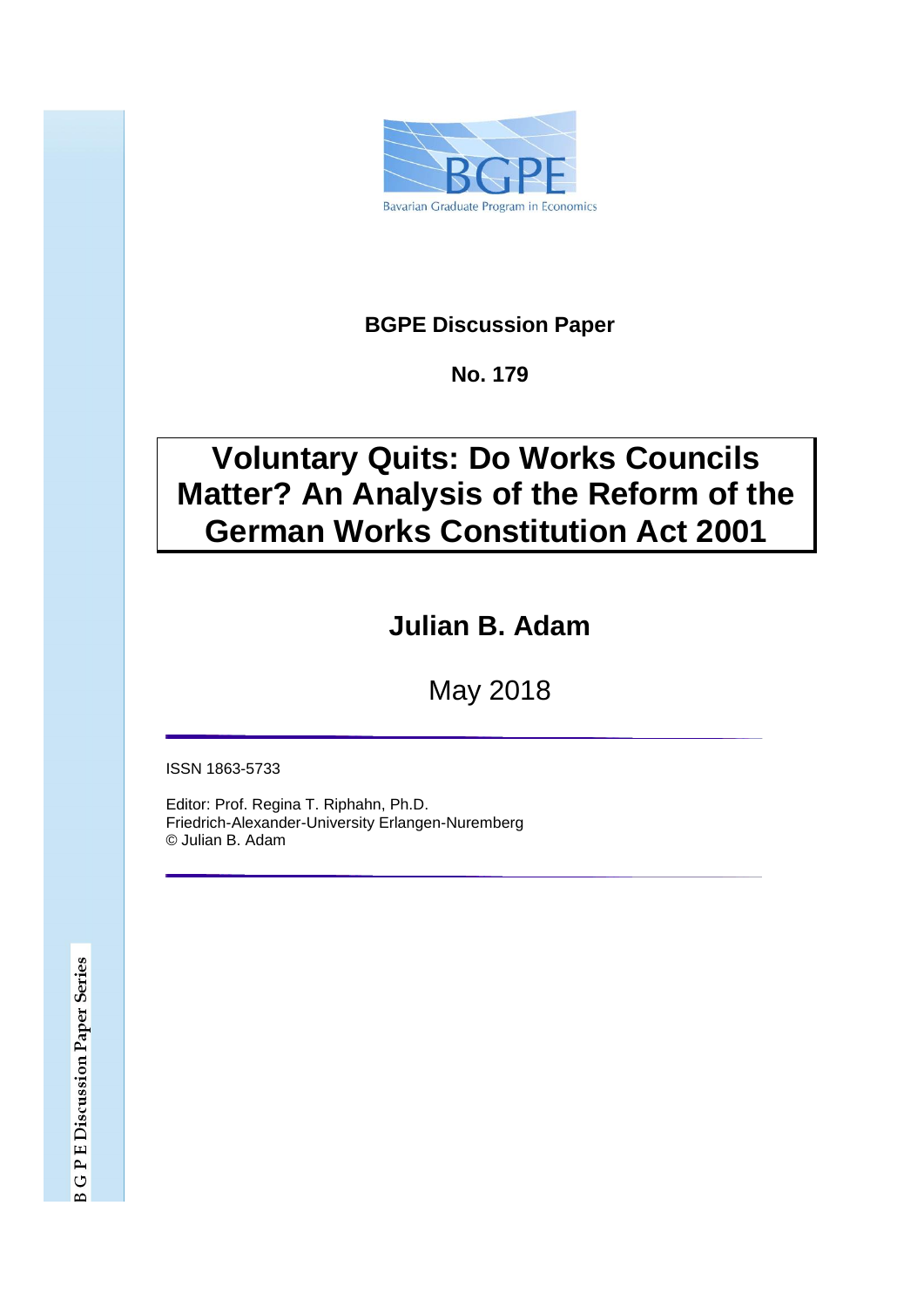# Voluntary Quits: Do Works Councils Matter? An Analysis of the Reform of the German Works Constitution Act 2001 <sup>∗</sup>

## Julian B.  $Adam<sup>1</sup>$

<sup>1</sup>Friedrich-Alexander-University Erlangen-Nuremberg Department of Economics Chair of Empirical Economics E-mail: julian.b.adam@fau.de

Abstract. Most of the literature on the effects of German works councils does not deal with the issue of potential endogeneity of works council existence. Exploiting exogenous variation in works council authority stemming from a 2001 reform of the German Works Constitution Act, I apply a regression differencein-difference using establishment panel data. I find that increasing works council size and the introduction of one full-time councilor causally reduces the number of voluntary quits by about 30 percent. This decline is driven entirely by collective voice effects and there is no evidence for monopoly effects in place. Similar to the findings of previous research, the effect is significant only in establishments which are subject to a collective agreement. The results suggest that the effectiveness of works councils either heavily relies on the support of unions, or that works councils mainly serve as a guardian of collective agreements.

#### JEL-Classification: J51, J53, J63

Keywords: works councils, codetermination, industrial relations, quits, collective bargaining

#### 1. Introduction

Due to search, vacancy and training costs, voluntary quits of employees can entail substantial costs to employers as well as to employees encountering a loss in employerspecific human capital or the threat of unemployment spells in between two jobs. Information asymmetries or a public good problem of enforcing good conditions of work can render separations arising from voluntary quits inefficient, which is why the determinants and causes of voluntary quits have for a long time been attracting the interest of research in economics. Bryant and Allen (2013) emphasize that, contrary to a common belief, remuneration is not one of the most decisive factors of voluntary quits, but rather overall job satisfaction, organizational commitment, the relationship with supervisors and advancement opportunities. The German Institute for Employment Research reports that 84 percent of employees in Germany suffered from deadline pressures, information overload, physical strains or unpleasant work environments at the workplace (Wolter et al.

<sup>∗</sup> I am grateful for valuable comments and helpful suggestions by two anonymous referees, Regina Riphahn, Daniel Kuhnle, Thomas Bauer and Markus Hertwig, the participants of the 14th IWH/IAB Work- ¨ shop on Labor Market Policy and of the IAB 2017 International Workshop on Establishment Panel Analyses.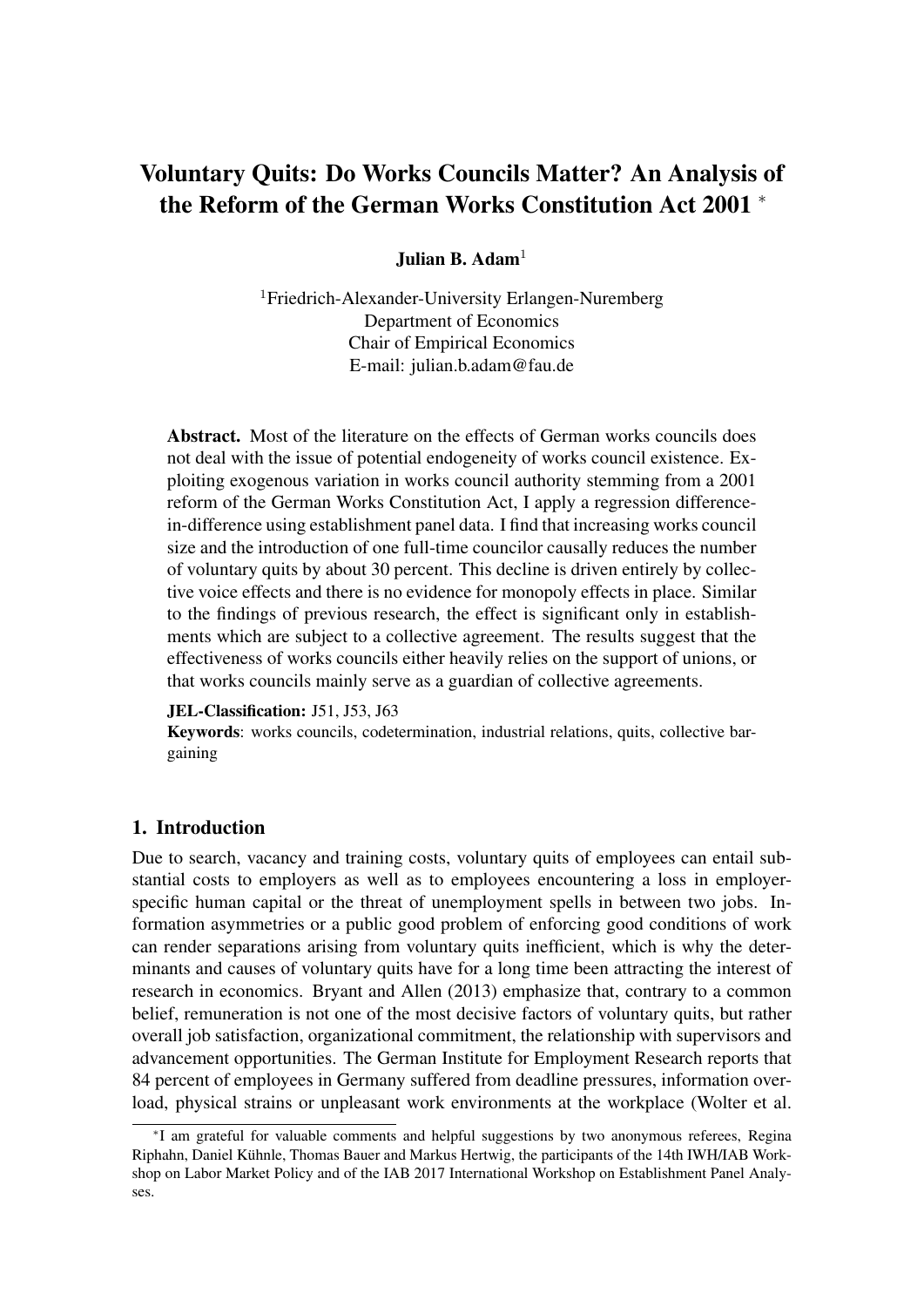2016) and that these conditions increased the likelihood of job change considerations among employees. Especially when the labor market is tight, skilled labor is scarce or during high demand on the product market, the costs of turnover are high and employers have a strong interest in retaining employees. Dietz et al. (2013) find that quits are most prevalent in small and medium-sized establishments. They argue that training opportunities, larger internal labor markets and workplace representation and codetermination lead to relatively fewer quits in larger establishments.

There are various forms of institutions governing the relationship between employers and employees that influence the conditions of work and pay and that are suspected to influence conditions of work and pay, potentially affecting job satisfaction and quit behavior of employees.

This paper considers the reform of the German Works Constitution Act of 2001 which, among others, intended to strengthen the authority of works councils by raising the compulsory minimum number of councilors as well as the number of councilors which are granted paid release from work for certain establishment sizes only. Applying a differencein-difference research design for the identification of causal effects and using data from the German Establishment Panel from 1998 through 2004, the change in size thresholds determining works council size is shown to have a significantly negative and causal effect on voluntary quits. Disentangling voice and monopoly effects, I find that the reduction in quits is a likely consequence of improved working conditions retaining workers and not a consequence of increased rent redistribution triggered by the enlargement of works councils. I argue, that the findings with respect to the effects of increasing works councils' power are likely to resemble the effects of works council existence and can at least qualitatively be interpreted in that way. In line with previous literature, significant effects are shown to exist only in establishments subject to collective agreements. The contribution to the empirical literature on the effects works councils is twofold. The paper is among the first to analyze the effect of one particular aspect, the enlargement of works councils, of the German 2001 reform of the Works Constitution Act. Moreover, the identification strategy takes into account the potential endogeneity of works council status and accordingly allows a causal interpretation of the findings, which is rare in the existing literature.

After decades of research on the effects of works councils, starting with rather negative evaluations of FitzRoy and Kraft (1985) and FitzRoy and Kraft (1987), in recent decades the pendulum has swung towards a more positive assessment of the economic effects of works councils. Notwithstanding that the empirical literature remains overall inconclusive, what most studies have in common is that they do not allow for a causal interpretation of the effects of workplace representation and codetermination, which is the novelty in this study.

The remainder of the paper is as follows: section 2 presents the institutional background of the German system of workplace representation and codetermination as well as the reform of the Works Constitution Act of 2001. Section 3 discusses theoretical effects of works councils on quits and provides an overview of the findings from previous empirical research. Section 4 describes the data and identification strategy. The estimation results as well as results from various robustness checks are presented in section 5 and section 6 provides a discussion of the results and points at potential limitations of the research.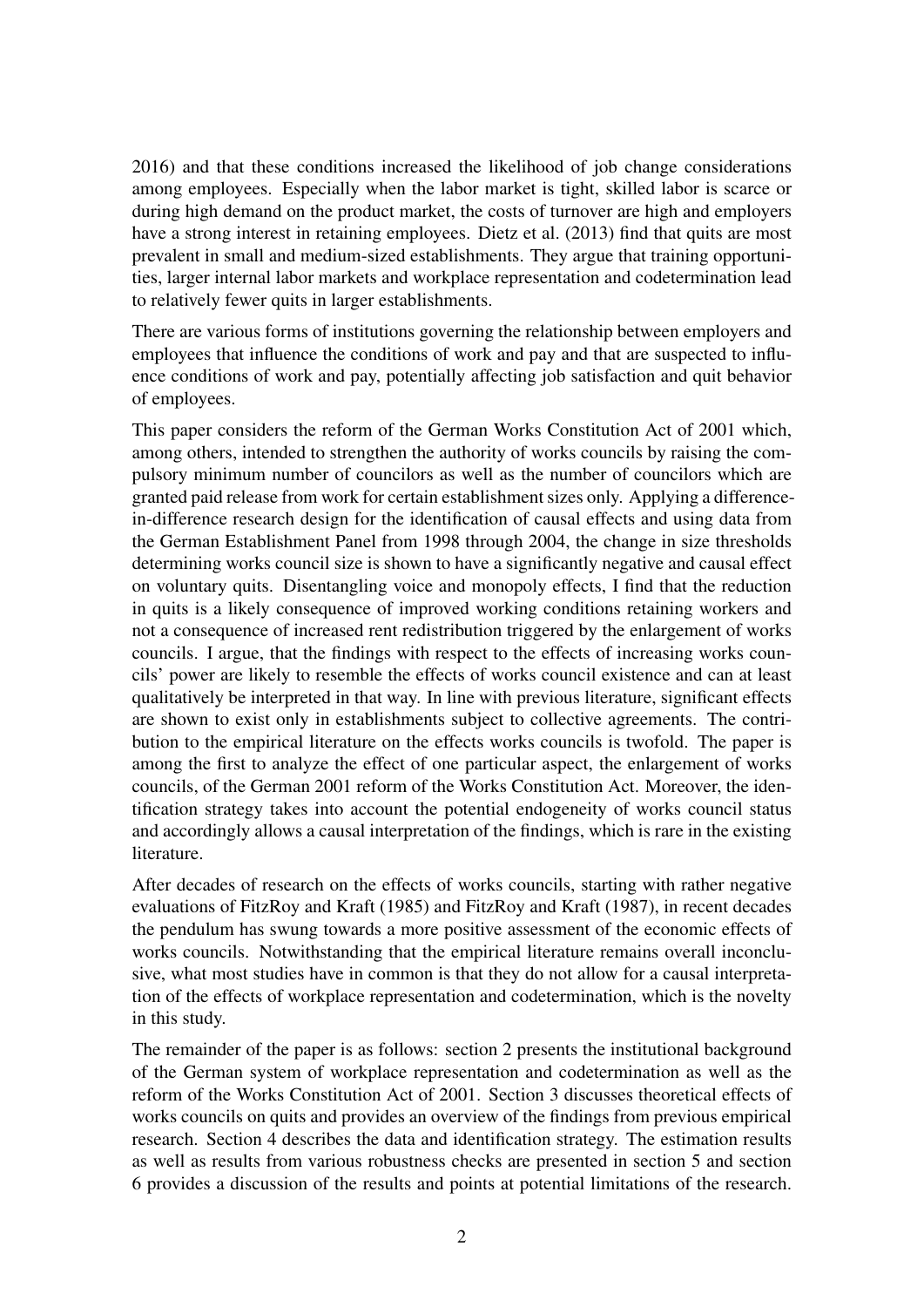Section 7 concludes.

## 2. Works Councils in Germany: Institutional Background

#### 2.1. Employee Representation and Codetermination in Germany

When it comes to the effects of codetermination, the case of Germany is frequently analyzed. There are some distinctive features that make it commonly being considered the archetype of a system of workplace representation and codetermination. Although many southern European and some central and eastern European countries also feature dual systems of employee representation with unions and workplace organizations, the extent to which works councils have codetermination rights in addition to information and consultation rights is very limited and there typically exists a power imbalance in favor of the labor unions. The situation in Germany is characterized by unions, rather than works councils, engaging in collective bargaining, by the works councils' obligation not to engage in industrial action and their far-reaching rights and engagement in a variety of management decisions. In international comparison it appears to be the most comprehensive<sup>1</sup> and formalized system while strongly guided by the principle of cooperation. This seeming contradiction and the complementarity of unions and works councils has for decades been attracting interest in its functioning and the economic consequences. In the following, the institutional background of codetermination and the 2001 reform of the Works Constitution Act will be described.

The German system of worker representation is characterized by its dual, or complementary, structure. At the industry level, unions represent employees' interests by engaging in industrial disputes and participating in the collective bargaining process, which, among others, determines minimum wages for a wide range of sectors. In addition to unions at the industry level, works councils can be founded in every establishment with at least five employees of the age over 18 years, and if at least three of them are employed for a minimum of six months. Once established, there exists no statutory procedure to abolish a works council. The members of the council, called councilors, are elected every four years by the workforce and their number is based on the total number of employees in the establishment and determined by law. Additionally, the Works Constitution Act prescribes a minimum number of councilors who are granted paid leave from work<sup>2</sup>, who work for the council on a full-time basis, which also depends on the number of employed persons in an establishment. All costs of council election, initiation and operation are borne by the employer. The tasks of the works councils comprise the initiation of measures serving the interests of employees<sup>3</sup> and the enforcement of regulations laid down in the labor code or collective agreements<sup>4</sup>, preventing workplace discrimination, dealing with environmental aspects of the establishment and training measures as well as participating in personnel decisions such as hirings, firings or the transformation of employment contracts<sup>5</sup>. In practice, it serves as a means of individual and collective communication

<sup>&</sup>lt;sup>1</sup>For a more contextual interpretation of German works councils as a role model for European codetermination, see Addison (2009).

<sup>&</sup>lt;sup>2</sup>In the following, these will also be referred to as released councilors.

 $3$ Betriebsverfassungsgesetz (2001), 80, sect. 1(2)

 $4$ Betriebsverfassungsgesetz (2001), 80, sect. 1(1)

 ${}^{5}$ Betriebsverfassungsgesetz (2001), 80, sect. 1(7) and sect. 1(9)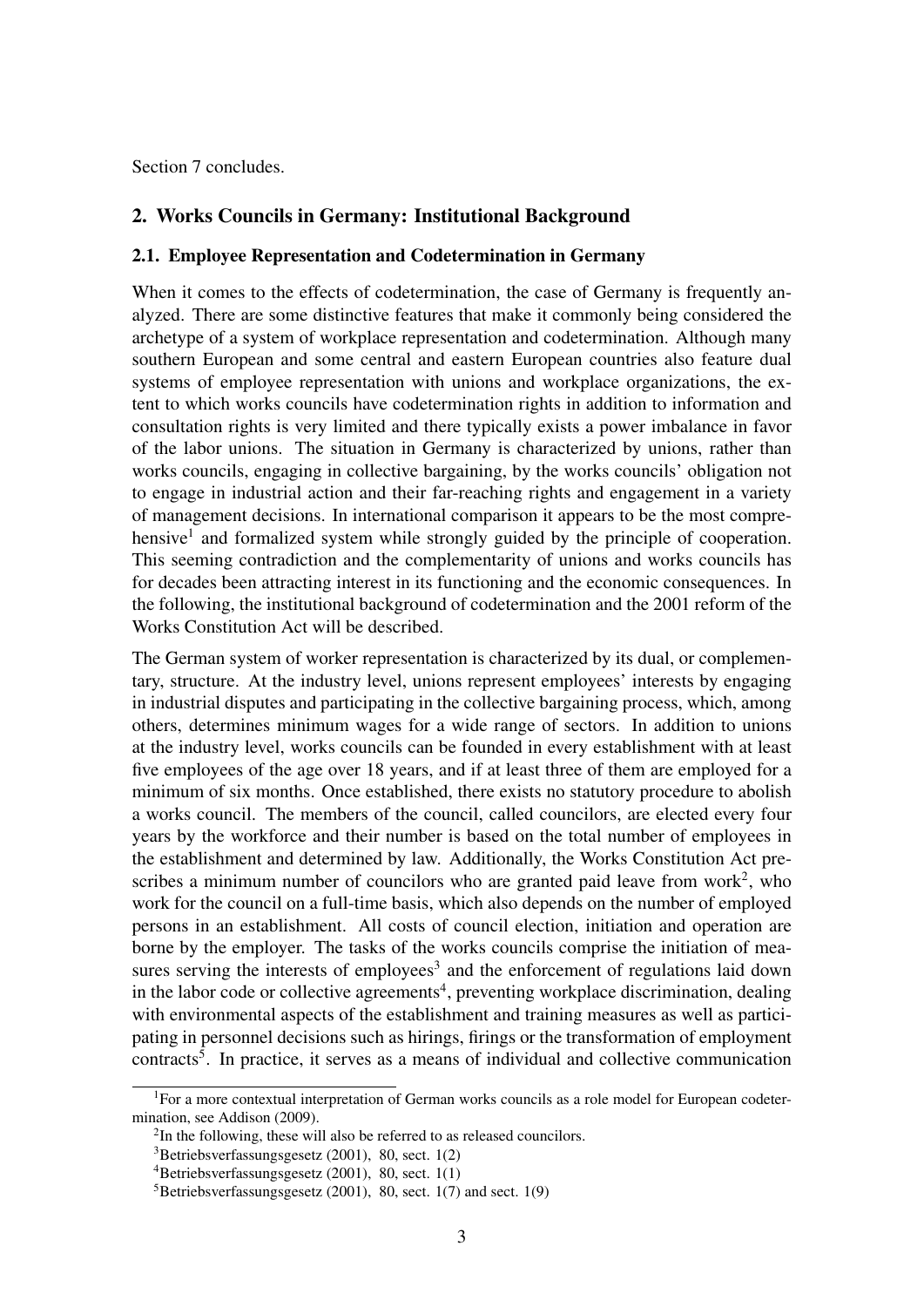between employees and employers.<sup>6</sup>

The influence of works councils stems from the comprehensive statutory rights, which comprise information rights, consultation rights and codetermination rights. Works councils are granted comprehensive information rights which means that, with few exceptions, all information that is required for the work of the councils has to be provided either on a regular basis or upon request. These, among others, can comprise data on employees, information on hirings and firings, trainings, labor and environmental protection and works alteration. Consultation rights grant the works councils the opportunity of consulting with the employer. The codetermination rights are the most powerful tool works councils have in representing the employees' interests towards the management. The most important of these are the actual right of codetermination, the right of objection and the right to refuse consent. It should be noted that councils in practice have two ways of exerting power and influence: they can object on a case-by-case basis, depending on the respective issue, or they can arbitrarily oppose the management's plans in order to achieve concessions in future affairs or unrelated matters as well as simultaneously negotiate a variety of different aspects or measures in so-called bundling agreements.

Despite the frequently noticed decline in the coverage of works councils and collective agreements in the recent decades, in 2000, according to Schnabel and Kohaut (2003) still about 71% (55%) of all employees in West (East) Germany worked in establishments subject to a collective agreement and 54% (47%) in establishments with a works council, as Addison et al. (2003) state.

## 2.2. The Reform of the Works Constitution Act of 2001

The existence of work councils in Germany dates back to the Weimar Republic, when the first law governing the foundation of work councils in establishments with more than 20 employees was passed after a period of ongoing industrial conflict in 1920. Under the Nazi regime all forms of organization of workers, unions as well as work councils, were prohibited. After WWII, the Works Constitution Act (*Betriebsverfassungsgesetz, BetrVG*) was passed in 1952. It comprised the regulations regarding the initiation of councils, procedural regulations and rights and duties of works councils and employers. After a reform in 1972, the last major amendment of the Works Constitution Act took place in  $2001<sup>7</sup>$  and came into effect in July 2001. The reform intended to strengthen the role of works councils and to adapt workplace codetermination to a modern labor market and works environment as well as to the emergence and proliferation of irregular forms of employment like agency work.

One component of the reform was the simplification of the council election procedure by lowering the requirements for the initiation of a works meeting which can decide on the foundation of a works council. This was intended to encourage the formation of councils especially in small and medium-sized establishments in which works councils rarely exist. The foundation of company-wide works councils embracing multiple establishment works councils was also simplified. Furthermore, the right to vote in the council elections was extended to agency workers with a tenure of at least three months in the respec-

<sup>6</sup>For a more detailed description of the role, rights and responsibilities of works councils in Germany,see Addison (2009), chapter 2.

<sup>&</sup>lt;sup>7</sup>For the full text, see Bundesgesetzblatt (2001) (in German language).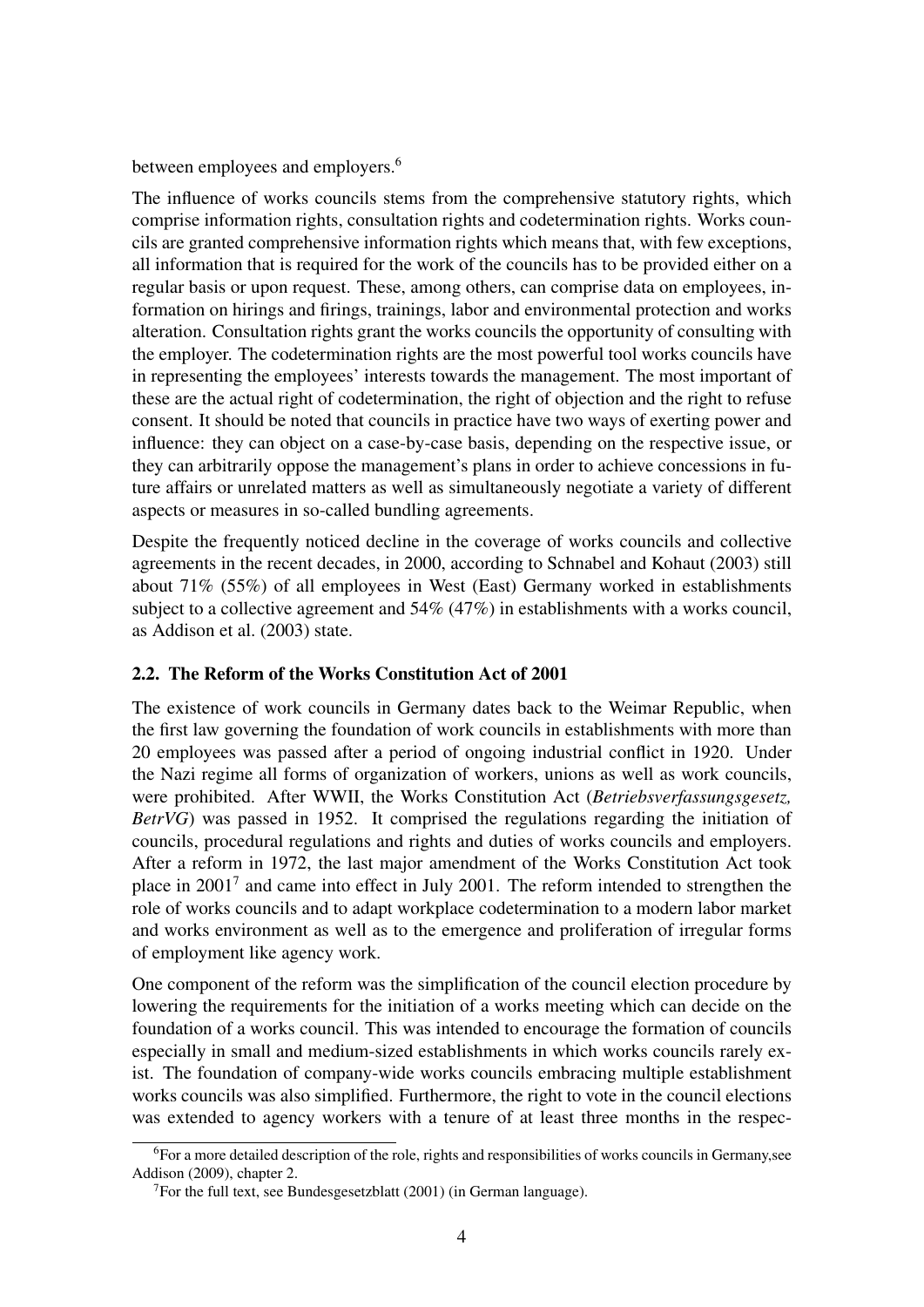tive establishment.<sup>8</sup> In order to prevent the excessive use of service contracts which hire workers for specific tasks on a fixed-term basis and are not subject to social security payments, the obligatory consent of the works council to such hirings was introduced. The law also intended to stipulate worker participation in the council work by forcing works councils to take up issues that are supported by at least five percent of the workforce. Secondly, the tasks of the works councils were complemented by matters of environmetal protection, promotion of work-life balance, and prevention of racism. Furthermore, the reform act obliged the management to consider job security measures proposed by the works council. Another important change concerned the composition of works councils: the amended law mandates that the minority sex in the establishment needs to be represented at least proportionally to its share in the workforce in councils with at least three councilors.

Finally and most important for this research, the amendment did not only strengthen the power of works councils qualitatively by giving it more responsibilities and rights, but also quantitatively by increasing the total number of councilors as well as the number of councilors which need to be released from work. This change did not apply to all establishments, but only to establishments with certain sizes of the workforce and the arbitrariness of the threshold values gives rise to the identification strategy described in section 4. Table 1 presents the number of councilors and releases before and after the reform.<sup>9</sup> Whereas the size of works councils increased by two in the affected establishments, the number of paid releases was raised by one for selected establishment sizes.<sup>10</sup> Establishments with 201 to 300 employees were not only affected by the increase in the number of councilors, but they were also required to grant paid leave to one councilor for the first time, whereas before the reform the threshold for the first release was 300 employees. Figure 1 and 2 show the prescribed minimum number of councilors and released councilors depending on the number of regularly employed persons before and after the reform. The dark bars reflect the situation before the amendment in 2001 and the gray shaded parts reflect the increases in the number of councilors and councilors with paid leave.

Whereas the increase of works councils was supposed to happen after the forthcoming universal council elections in 2002, additional releases were supposed to happen immediately after the amendment came into effect in July 2001. Although the parliamentary debates took place only in April 2001 after the Federal Government had published the draft bill, reforming the Works Constitution Act has been a recurring issue in the political discussion during the years preceding the amendment. The intensive discussion was initially triggered by a publication of a proposed draft bill of the Works Constitution Act by the German Trade Union Confederation (*Deutscher Gewerkschaftsbund - DGB*), see DGB (1998). Following this initiative, other confederated union organizations published competing drafts and thus, fueled the debate on modernizing the works constitution.

 $8$ The reason for this provision is that these workers are employed legally by temporary work agencies whose potential works councils cannot exert influence with respect to the working conditions in the hiring establishments.

<sup>&</sup>lt;sup>9</sup>It also shows the numbers stemming from a proposal of the German Trade Union Confederation of 1998. The comparison suggests that the law was modeled closely after this proposal.

 $10$ The reason why the number of councilors was increased by an even number is due to the fact that works councils always consist of an odd number of councilors in order to avoid ties in simple majority votings.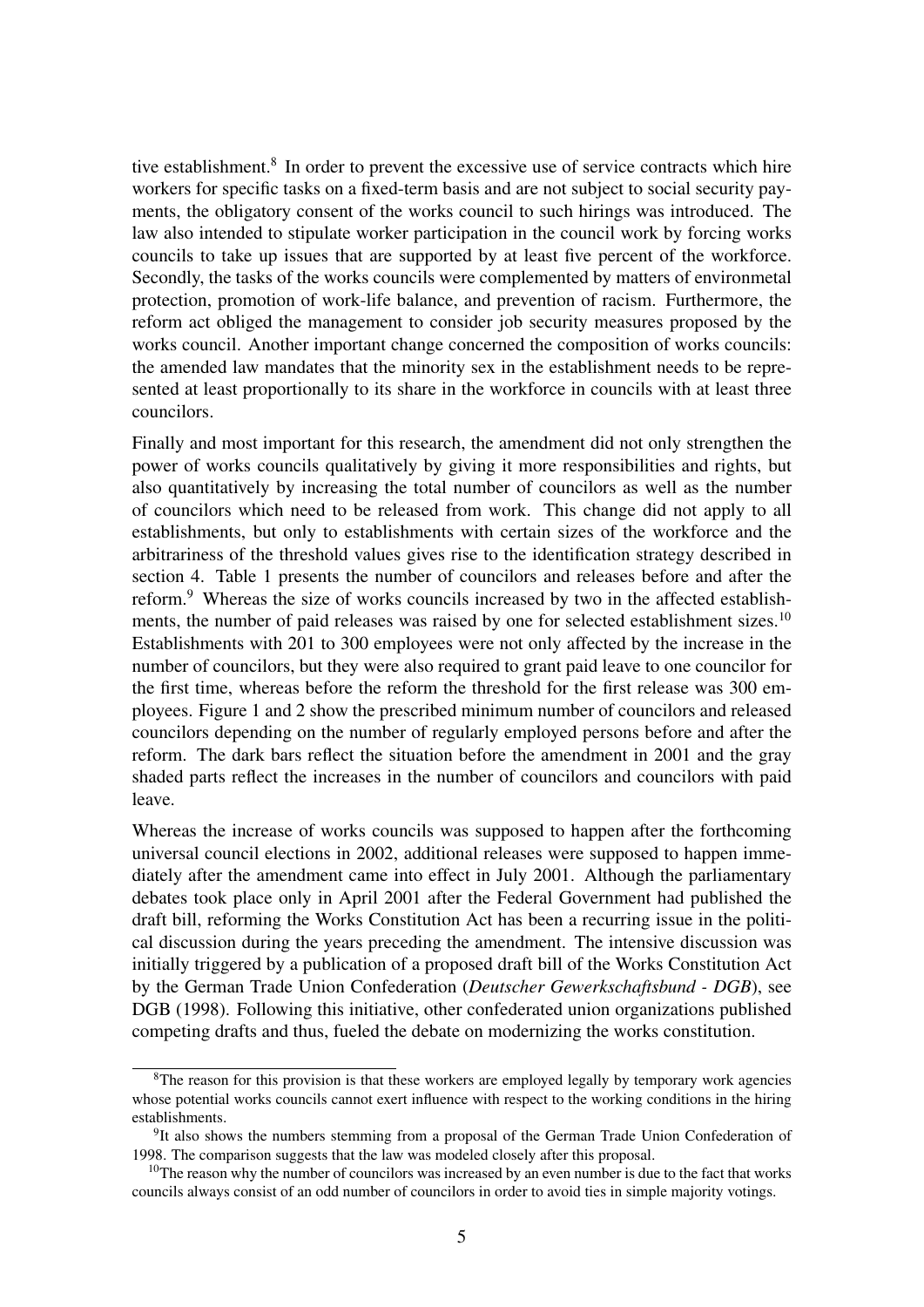#### 3. Effects of Works Councils on Quits: Theory and Evidence

Works councils represent all employees in an establishment and can theoretically act as monopolists of labor by raising wages above the competitive level. In the German institutional setting, where unions and works councils are complementary institutions with different responsibilities, unions engage in industry level collective bargaining and wage agreements, if applicable. However, it is conceivable that works councils generate rents for workers in a similar manner as unions do. Addison et al. (2001) find that the existence of works councils is associated with higher wages and lower profitability.<sup>11</sup> However, they also explicitly acknowledge that the councils' rent-seeking behavior is constrained by the collective bargaining process at the sectoral level. Using the IAB Establishment Panel, Bellmann and Kohaut (1999) find a significantly positive relationship between works council status and per-capita wages in East Germany only. Jirjahn (2003) finds a positive association of works council existence and wages, the effect being stronger for establishments not subject to collective agreements. It should be noted that not considering collective agreements may lead to spurious results and conclusions, since the existence of works councils and collective agreements are correlated and accordingly the effect of the latter might be erroneously attributed to works councils. Despite the fact that most theoretical considerations suggest a positive association between works councils and wages, the opposite may also occur, for instance during downturns, when wage cuts are necessary to secure the continuation of the firm and employment. In such a situation, works councils may lower the workers' resistance to wage cuts by means of mediation.<sup>12</sup>

As Freeman and Medoff (1979) argue, the range of potential effects of worker representation is not limited to monopoly effects. In the context of employee-employer communication and potentially beneficial effects of worker representation on firms, Freeman and Medoff (1979) take up the phrase of collective voice or institutional response (view), of which the term voice dates back to Hirschman (1970), who used it in the context of customer (dis-)satisfaction. In the collective voice framework, unions or works councils provide workers with a means of expressing needs, dissatisfaction and preferences and may prevent workers from choosing their exit option.<sup>13</sup>

Consequently, the term voice effect refers to changes in establishment and employment outcomes related to communicating and enforcing workers' non-monetary preferences and proposals for organizational restructuring, whereas monopoly effect denotes a distribution of rents from employers to employees effected by workplace codetermination. These are the definitions which most closely follow the meaning in Freeman and Medoff (1979). It is also necessary to regard the two concepts in terms of economic efficiency. In case of monopoly effects only, works councils are inefficient since they lead to higher wages and consequently too low levels of employment. When both effects are at work, the

 $11$ Higher wages alone are not sufficient to find the monopoly view confirmed, since they could be the effect of a productivity increase potentially induced by works councils, which needs to be controlled for.

 $12$ Especially when the primary objective of works councils is securing jobs as opposed to generating additional rents for the employees, this is likely to be the case.

<sup>&</sup>lt;sup>13</sup>Taking into account that working and workplace conditions constitute a public good and are potentially subject to the classical free-rider problem, employees may not individually communicate their needs and preferences towards the management. As in the classical free-rider problem, the individual reluctance to openly engage in an improvement of working conditions will result in a suboptimal provision of these. Moreover, individual critique or suggestions might be perceived as a risk to the individual, increasing the probability of dismissal or other negative consequences.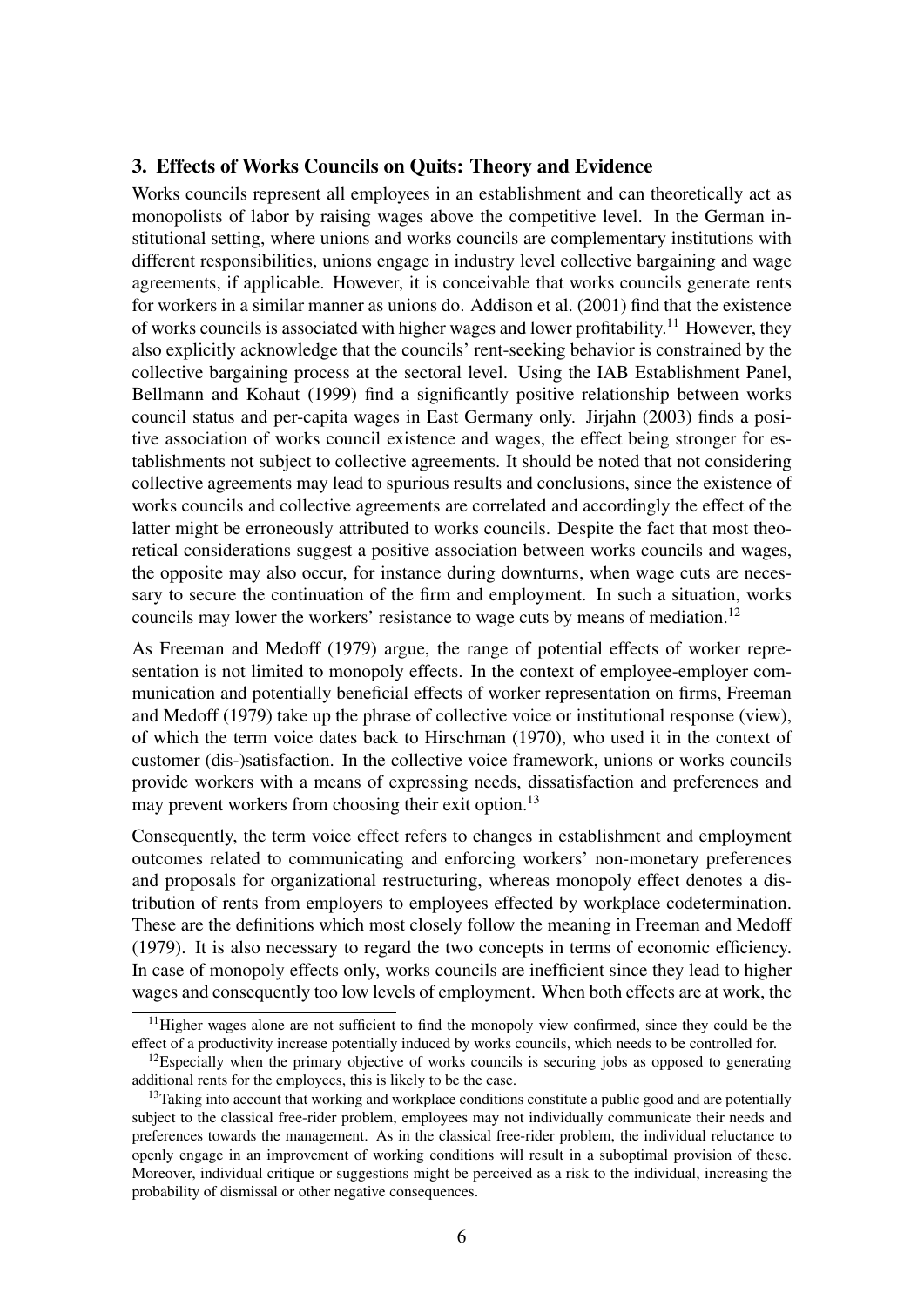effect on efficiency depends on the relative size of monopoly and voice effect. If there are only voice effects in place, works councils are plausibly pareto-improving, by mitigating the negative consequences of market failure due to the public good problem of working conditions and of the employment contract being "necessarily and inherently incomplete as well as unaviodably controversial" (Frick 1996: 409).

A reduction in quits results in lower search and vacancy costs which increases productivity and does not require firm-specific training of new workers which would temporarily reduce productivity. To the degree that the collective voice view applies, Freeman and Medoff (1979) argue that the detrimental effects of works councils on profitability caused by the monopoly status of works councils or unions may be partially, fully or more than fully offset by the works councils' role as collective voice, preventing voluntary quits and fostering productivity. If the two views and effects are considered jointly, it remains ambiguous whether works councils are beneficial or harmful to firm performance and this theoretical ambiguity accordingly calls for an empirical assessment. The effect on quits is less ambigious, since monopoly and voice effects are both expected to reduce voluntary quits.

Sadowski et al. (1995) find that works councils are associated with a 2.4 percentage points lower rate of voluntary quits, which is of a similar order of magnitude as the 1.6 percentage points Frick (1996) reports. Since they do not report the average quit rate in their sample, the relative size of the effect cannot be evaluated. Nevertheless, even for an unusually high quit rate of up to 10 percent, the effect appears to be substantial in magnitude. Using data from the Socio-economic Panel, Grund et al. (2016) find that works councils are associated with a 1.2 percentage point lower quit rate, which corresponds to a 27 percent difference in voluntary quits between establishments with and without a works council, respectively. Pfeifer (2007) reports that the existence of a works council is associated with 20 percent fewer voluntary quits, whereas the difference is 30 percent when works councils and collective agreements co-exist. Boockmann and Steffes (2010) show that works councils are associated with longer job duration of male workers, with a decrease in the job exit hazard of more than 20 percent. Applying a matching approach using data from the IAB Establishment Panel, Addison et al. (2004), do, however, not find a statistically significant causal effect of works councils on quits.<sup>14</sup> Hirsch et al. (2010) find that works councils are associated with a separation rate which is 1.5 percentage lower than in the absence of works councils, which in turn corresponds to 13 percent. Disentangling monopoly and voice effects, they confirm the existence of the monopoly effect for all types of workers, whereas the voice effect is heterogenous across different kinds of workers and only significant for male workers with low tenure. Both Addison et al. (2004) and Hirsch et al. (2010) use the separation rate as a measure for voluntary quits. The separation rate also includes dismissals, exits to retirement and deaths and therefore, the effect on voluntary quits is likely to be different from the effect reported. Pfeifer (2011a) provides some additional descriptive evidence in favor of the monopoly view of works councils. Distinguishing between works councils with different degrees

<sup>&</sup>lt;sup>14</sup>They compare establishments in which a works council has been founded with establishments without a works council for the years 1996-2000. Since the initiation of a works council is a relatively rare event, their analysis is based on approximately 30 pairs of observations and the insignificance of all coefficient estimates might be caused by the small sample size. The insignificant estimate of the effect of works councils on the quit rate is positive, though.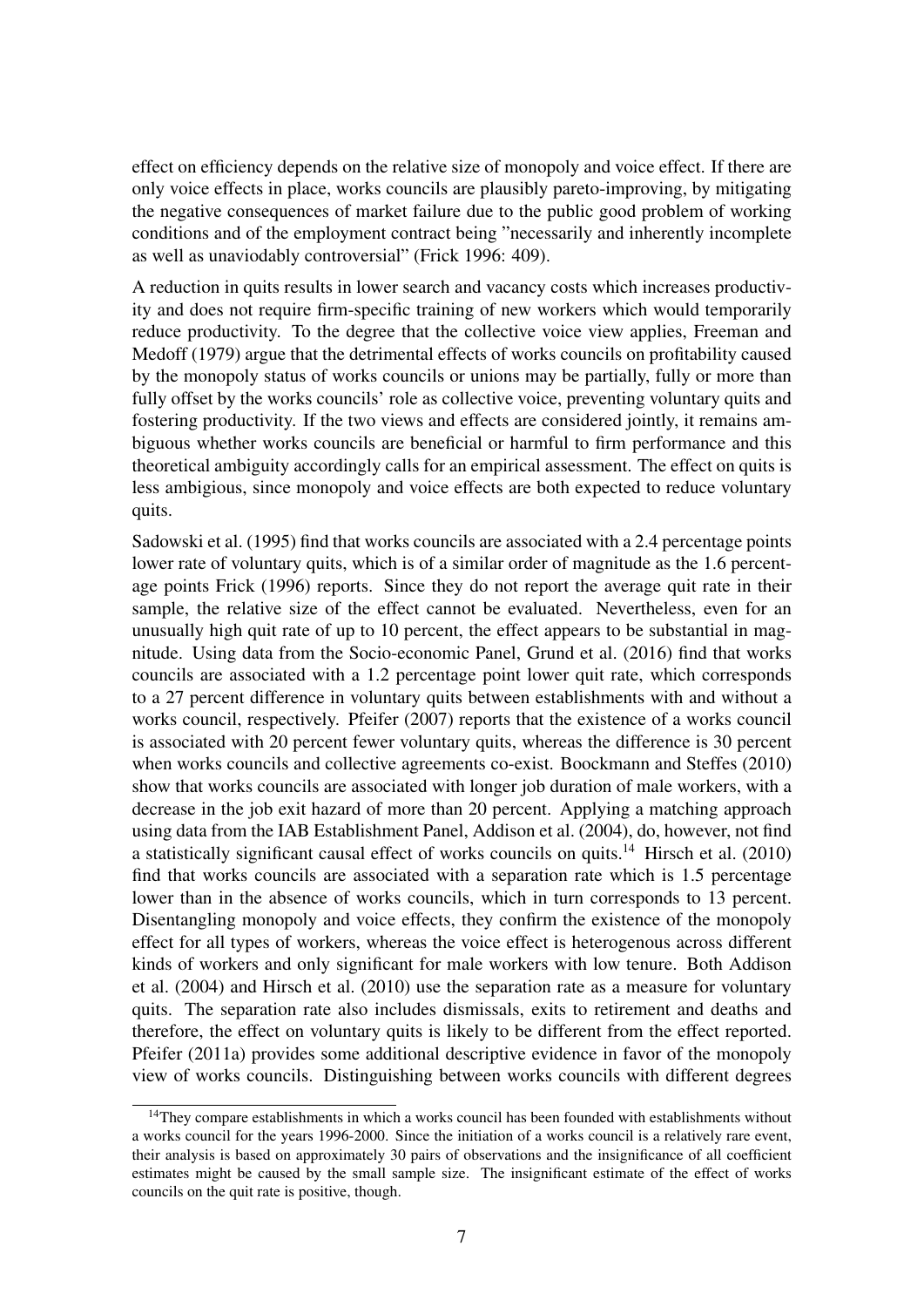of consensuality, statistically significant rent-sharing effects are reported. It should be noted that, except for the the paper of Addison et al. (2004), the designs of the studies mentioned do not allow for a causal interpretation of the effects. Since works councils are not automatic, i.e. they need to be initiated by the workforce, their existence cannot be considered exogenous. To the degree that the initiation of a works council is correlated with establishment-specific unobservable characteristics that simultaneously affect voluntary quits, this endogeneity problem may lead to a biased estimation. Furthermore, the examined literature looks at the effect of the mere existence of works councils, but not the size, composition or number of full-time councilors that potentially determine the assertiveness and power of councils and the size of the effects accordingly.

From the theoretical considerations and the empirical findings, the following hypotheses with respect to voluntary quits of workers can be derived:

Hypothesis 1: The release of one councilor reduces the number of voluntary quits in establishments.

This hypothesis is based on the monopoly and collective voice view of works councils. Both rent-generating and working condition-improving councils potentially reduce the number of quits. It is assumed that the release of councilors increases the assertiveness and the authority of works councils, particularly in case of the first release. A negative causal effect on voluntary quits does, however, not imply that both effects are at work or that both effects are of equal magnitude, from which the second hypothesis is derived:

Hypothesis 2: In the presence of collective agreements concluded by labor unions, the negative effect of works councils on voluntary quits is mainly driven by the voice effect.

As mentioned before, in Germany collective agreements are negotiated by labor unions and trade unions. These usually comprise sectoral minimum wages, working time regulations and general working conditions. In this institutional setting, the influence of works councils on wages is likely to be limited and the effect of works councils on voluntary quits is then caused mainly by an improvement of individual- and establishment-, but not of industry-specific working conditions. Notwithstanding, not all firms are subject to collective agreements and the relative size of the effects may differ between firms with and without a collective agreements.

The complementary structure of German worker representation and workplace codetermination further raises interest in the effect of the coexistence of works councils and collective bargaining. Pfeifer (2011b) mentions several conceivable ways of how works councils and membership in a trade union or collective agreements can interact. Firstly, unions may directly support the work of works councils by providing advice or sharing other resources. Secondly, works councils could improve the enforcement of collective agreements. With respect to rent-seeking activities, it is often argued that collective agreements at the industry level reduce the degree of distributional conflicts at the establishment level. The industry level of collective bargaining and the limited bargaining power of works councils could lead to a reduction of works council rent-seeking and a greater involvement in productivity-enhancing activities. From this point of view, the interaction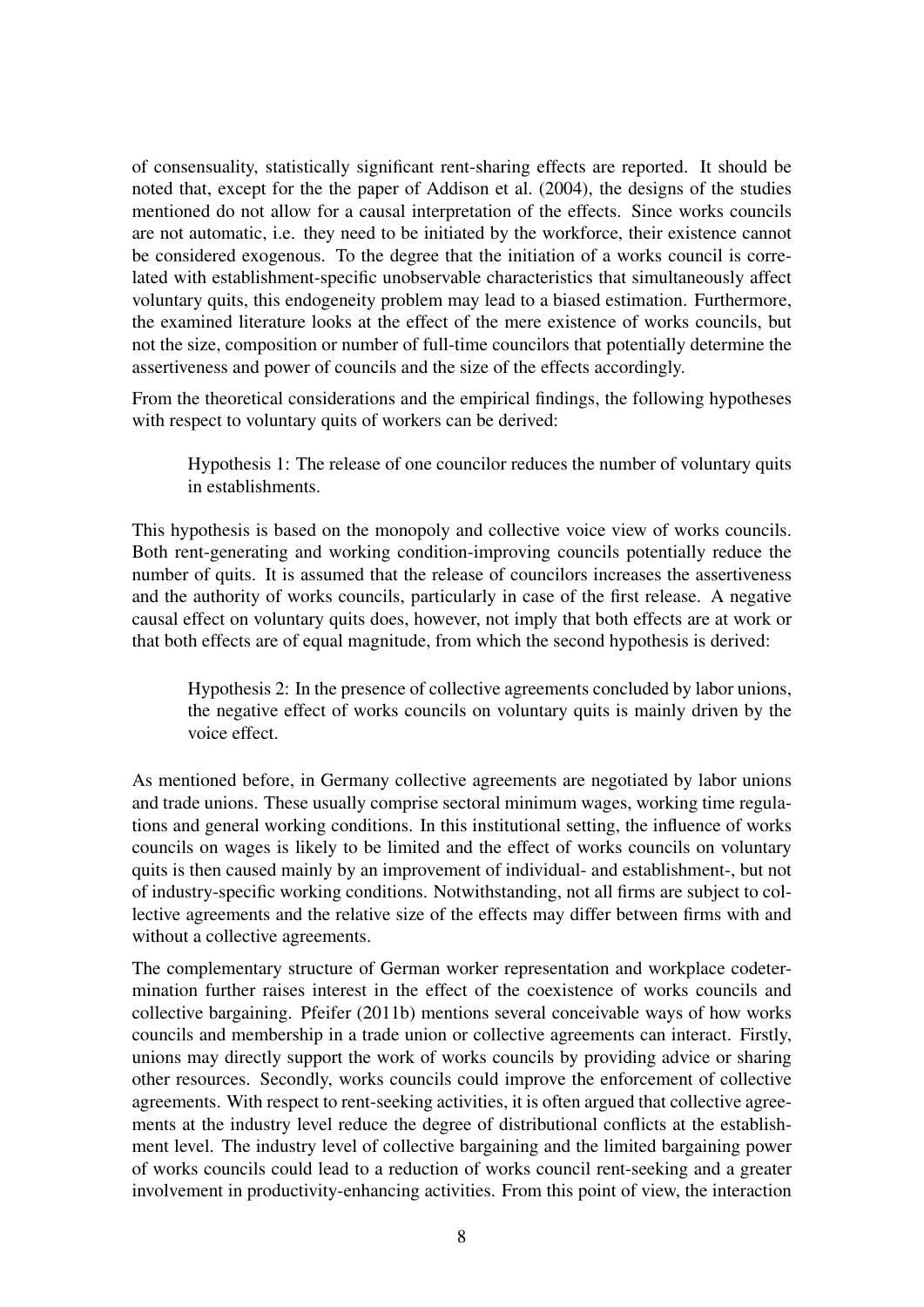of works councils and industry-level collective agreements could reinforce the effects and in particular increase productivity. A number of studies seem to empirically confirm this view with respect to productivity and profits. With regard to fluctuation, Frick and Möller (2003) find that the effect of works councils on personnel turnover is negative throughout, but larger in establishments subject to a collective agreement. Looking at voluntary quits, Pfeifer (2011b) finds a negative effect of works councils exclusively in establishments subject to a collective agreement.

Hypothesis 3: The effect of works councils on voluntary quits through the monopoly effect is stronger in establishments which are not subject to collective agreements.

This hypothesis follows directly from the consideration that with a collective agreement, most of the conflict about the distribution of rents is carried out at the industry, but not at the establishment level. The willingness or capability of employers to grant rents to employees may also vary considerably conditional upon collective agreements. Taking into account that collective agreements do not only govern the remuneration, but also govern general working conditions, the following hypothesis shall be tested:

Hypothesis 4: The effect of works councils on voluntary quits through the voice effect is weaker in establishments which are not subject to collective agreements.

The same argument as with respect to hypothesis 3 could apply and works councils be considered as constrained to matters that are not regulated elsewhere, e.g. by collective agreements. To the degree that collective agreements contain employee-friendly regulations regarding non-pecuniary conditions of work, the voice function of works councils might be obsolete. However, taking into account time and resource constraints of works councils, it is also plausible that the absence of wage negotiations at the establishment level allows for more engagement with respect to its voice function. Accordingly, the effect via the voice channel is expected to be more prevalent in establishments with a collective agreement, which is supported by the analysis of the general effects of works councils as found in Frick and Möller  $(2003)$  concerning fluctuations and in Pfeifer  $(2011a)$ concerning productivity, as well as by the reasoning of Freeman and Lazear (1995). Furthermore, the absence of the distributional conflict at the establishment level may improve the relationship between works councils and management and facilitate the improvement of working conditions through voice.

The multiplicity of plausible arguments with respect to voice and monopoly effects of works councils and its potential interaction with collective agreements once again emphasizes the necessity of an empirical analysis of the causal effects. The causal identification strategy and the data used for estimation are presented in the following section.

## 4. Empirical analysis

## 4.1. Data

I am using the IAB Establishment Panel which is, to the best of my knowledge, the only representative and large establishment dataset for Germany. Since 1993 in West and 1996 in East Germany, respectively, it is annually conducted for the Institute of Employment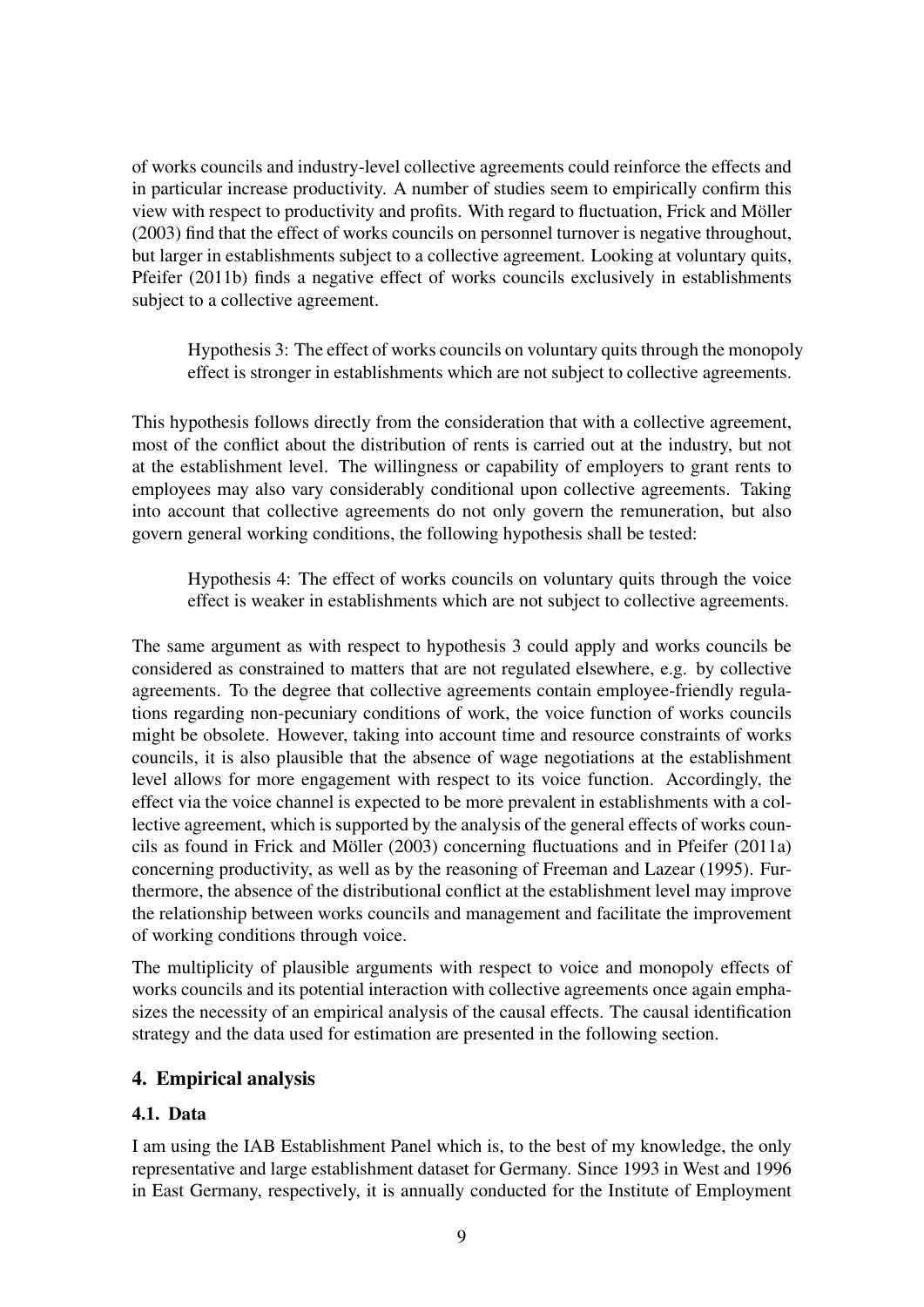Research (IAB) of the German Federal Employment Agency and the reference day for reporting is June 30. It consists of 8000 to 16000 observations of establishments per year which are randomly selected from the Federal Employment Agency's register of employment. The sample is disproportionately stratified across industries, federal states and establishment sizes. Large establishments are overrepresented, which makes it particularly feasible for the analysis of the policy change with respect to medium-sized and large establishments.<sup>15</sup> The Establishment Panel mainly focuses on topics of employment, personnel policies and training, participation in active labor market policies, the overall economic situation, investments, innovations and technological change. In Germany, it is the only representative large-scale employer dataset containing information on the works council status. The sample analyzed consists of all establishments with 151- 250 employees with a persistent works council from 1998-2004 and no change in the collective agreement status during this period. Table 2 reports descriptive statistics for the whole sample as well as separately for the chosen treatment and control group. The average number of regularly employed persons is around 199 and the average number of quits in one year is around 2.7, which corresponds to a quit rate of 1.4 percent. Of all 2638 establishments in the sample, 83 percent are subject to a collective agreement and this share does not differ across the treatment and control group.<sup>16</sup>

## 4.2. Identification strategy

The empirical analysis of the causal effects of works councils bears some methodological pitfalls, one being the potential endogeneity of works council status. Although works councils in Germany are mandatory, they need to be initiated by the workforce and as such they do not exist in all establishments. The concern is that the initiation and consequently the existence of works councils might be a function of establishment-specific unobservable characteristics that also affect the outcome of interest, voluntary quits. In that case, the problem of endogeneity does not allow for a causal interpretation. Methods to identify the causal economic effects of works councils comprise matching techniques, as well as the exploitation of quasi-experimental settings.

The discontinuous changes in the threshold number of employees determining the number of councilors and councilors with paid release from work provide a suitable setting for a quasi-experimental study design. I argue that the effect of increasing works councils leads to an increase of assertiveness and power and shows qualitatively similar effects as the existence of works councils. This is not an inconceivable assumption, considering that councilors often perform their work after regular working time and are subject to time and knowledge or experience constraints. The assumption is more likely to hold for the release of the first councilor from work than for merely increasing the number of councilors or released councilors. Whereas the latter may lead to coordination problems or increased heterogeneity within the councils, potentially jeopardizing assertiveness and consentaneity, the initial release of one full-time councilor is expected to unambiguously strengthen the stand of the works council.

I apply a difference-in-difference (DiD) estimation strategy to analyze the causal effect of increasing works councils on voluntary quits. Establishments with 201-250 employees

<sup>&</sup>lt;sup>15</sup>For a detailed methodological description, see Kölling  $(2000)$  and Fischer et al.  $(2009)$ .

<sup>&</sup>lt;sup>16</sup>The share of establishment with collective agreement is somewhat higher than in the population, probably since the sample is restricted to establishments with works councils.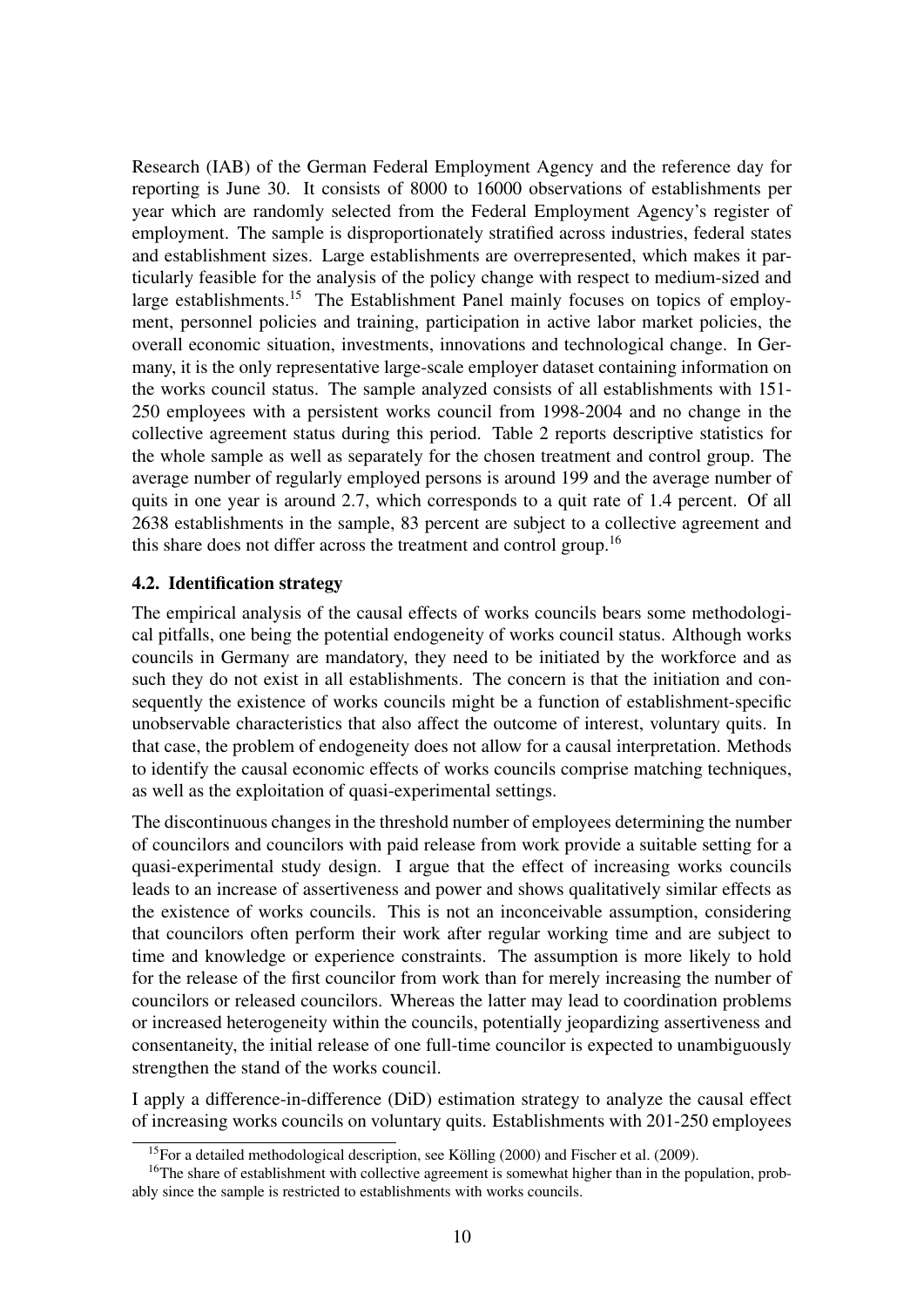serve as the treatment group. The treatment comprises the first release of a full-time councilor from work<sup>17</sup> in July 2001, as well as an increase in the number of councilors from seven to nine, which happened in the context of the next council elections in the first half of 2002. Establishments with 151-200 employees serve as the control group. As can be seen also from Table 1, these establishments were not affected neither by an increase nor by a release. Other changes induced by the reform, as described in section 2.2 do not threaten the identification, since no other provision affected these two groups in a different manner. That nothing else that could have affected voluntary quits changed at the time of the reform differently for these two groups of establishments, is one of the prerequisites for the validity of the interpretation of the difference-in-difference (DiD) method. The difference in the differential development of voluntary quits between treated and untreated establishments can then be interpreted as the causal effect of the treatment on the outcome, voluntary quits. Another necessary assumption for a correct parametric estimation in the context of this DiD identification strategy is that in the absence of the regulatory change, the number of quits would have followed the same time trend for both groups. The common trend assumption is fundamentally untestable, but the graphical evidence in Figure 3 roughly supports the claim of common trends in the unconditional outcome variable for the selected treatment and control group. Moreover, there is no reasonable explanation for a potential violation of the common trend assumption for the treatment and control group determined by an arbitrary size threshold. The effect uncovered by DiD is the average treatment effect on the treated.

Lechner (2011) lists additional assumptions that are required in order to render the DiD identification strategy internally valid. Besides the assumption that the treatment does not affect the general equilibrium or untreated establishments other than directly by means of the treatment, which Manski (2013) labeled the individualistic treatment response assumption, exogeneity of the treatment is required. Exogeneity is usually assumed in the context of legislative changes and if the possibility or incentives for self-selection into treatment and control group are not affected by the change. One way to rule out selfselection is by comparing transitions between treatment and control group before and after the time of the treatment. Such a comparison does not reveal an increase or decrease in the number of threshold transitions after the reform. Furthermore, self-selection into the control group, e.g. by dismissals and deferred or suspended hirings, is most likely to occur in case of establishments with a number of employees close to the threshold.<sup>18</sup> Taking this into account, the robustness checks presented in chapter 5 contain the results from an analysis for a subsample, that does not comprise establishments close to the threshold of 200 employees. Finally, it needs to be ruled out that there is an effect of the treatment on the pre-treatment outcome. If this assumption is violated the DiD method is still applicable, however, some treatment effect might be observed prior to the actual treatment, potentially as an anticipation of expected better working conditions or higher wages.

<sup>&</sup>lt;sup>17</sup>The reform also introduced the possibility of releasing several councilors from work on a part-time basis. Unfortunately, the data at hand does not contain information on actual full-time or part-time releases and there is no information on the extent to which this is used in practice. However, it is plausible that the release of two part-time councilors has similar effects as the release of one full-time councilor.

<sup>&</sup>lt;sup>18</sup>This is due to the cost of deviating from the previously optimal number of employees. The closer the number of employees is to the treatment threshold of 200 employees, the more likely will the anticipated expected cost of an increased works council exceed the cost of deviating from the original stock of labor.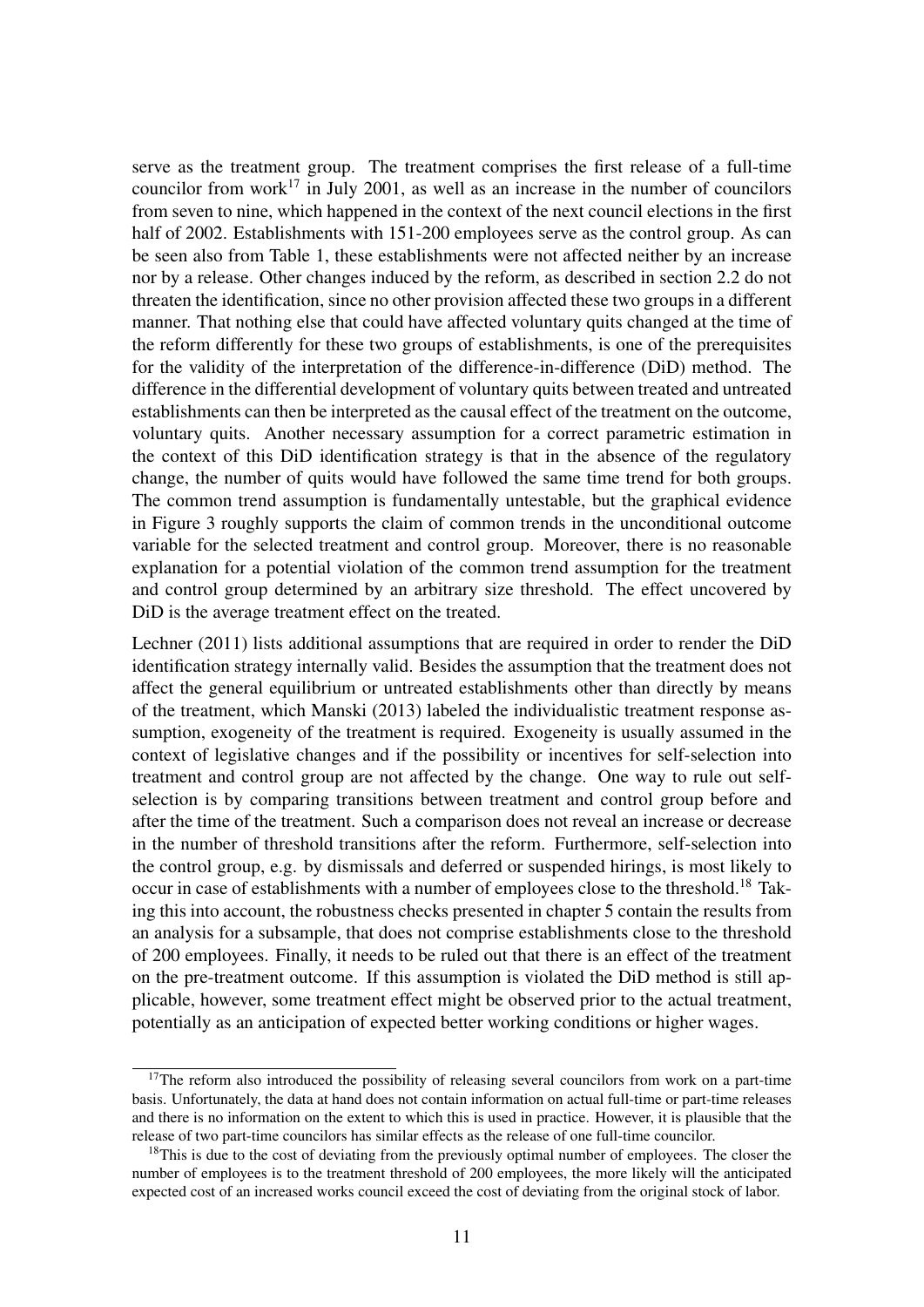The basic specifications of the regression equation are

$$
y_{it} = \mathbf{X}_{it} \boldsymbol{\beta} + \delta_1 treat_i + \delta_2 post_t + \gamma treat_i \times post_t + \eta_i + \epsilon_{it}
$$
 (1)

$$
y_{it} = \mathbf{X}_{it} \boldsymbol{\beta} + \delta_1 treat_i + \sum_{t=1998}^{2000} \zeta_t year_t + \sum_{t=2002}^{2004} \zeta_t year_t + \sum_{t=1998}^{2000} \gamma_t year_t \times treat_i + \sum_{t=2002}^{2004} \gamma_t year_t \times treat_i + \eta_i + \epsilon_{it}
$$
 (2)

where  $y_{it}$  is the number of voluntary quits of establishment *i* in year *t*,  $\mathbf{X}_{it}$  contains establishment characteristics such as business volume, the total number of employees and industry dummies. In order to account for time-invariant unobserved heterogeneity, the model is estimated with establishment-fixed effects  $\eta_i$ . In equation (1), the coefficient of interest, the treatment effect, is given by  $\gamma$ . Equation (2), instead of using a dummy variable for the time after the reform,  $post_t$ , contains treatment-year interactions in order to analyze the evolution of the treatment effect during the years after the reform, which not only allows for testing the assumption of no effect on the pre-treatment outcome, but also for the study of the treatment effect over time.

#### 5. Results

Column (1) of Table 3 reports the results from the estimation of the baseline specification. Control variables in the regression comprise the natural log of sales, total number of employees in the establishment a dummy indicating whether the establishment is bound by a collective agreement<sup>19</sup>, a dummy for West Germany and nine industry dummys. In the affected establishments, granting paid leave to one councilor and the increased council size reduced the number of voluntary quits by about 0.9. Taking into account the mean of voluntary quits in the treatment group, this amounts to a reduction of 30 percent. The effect is statistically significant at the 1%-level and its magnitude is similar to the one found by Boockmann and Steffes (2010), larger than Hirsch et al. (2010) and presumedly smaller than the result of Sadowski et al. (1995). Note that the above mentioned studies do not study the effect of the 2001 Works Constitution Act reform, but analyze the association between quits or fluctuation with the general existence of works councils, which even more stresses the substantial magnitude of the effect.

Following the approach of Hirsch et al. (2010), column (2) of Table 3 reports the results from a regression including a measure of productivity and wages, the natural log of value added per worker and the wage sum per capita for the month June, in order to account for potential indirect effects of the monopoly mechanism. The authors argue that if productivity and wages are controlled for, the reported coefficient of the treatment effect reflects the mere voice effect and the presence of monopoly effects would lead to a smaller coefficient than in column (1). Since the effect is not smaller than in the baseline model, there is no evidence for monopoly effects leading to a reduction of voluntary quits. Columns (3)

 $19$ The collective agreement can either be a sectoral agreement or a company wide agreement.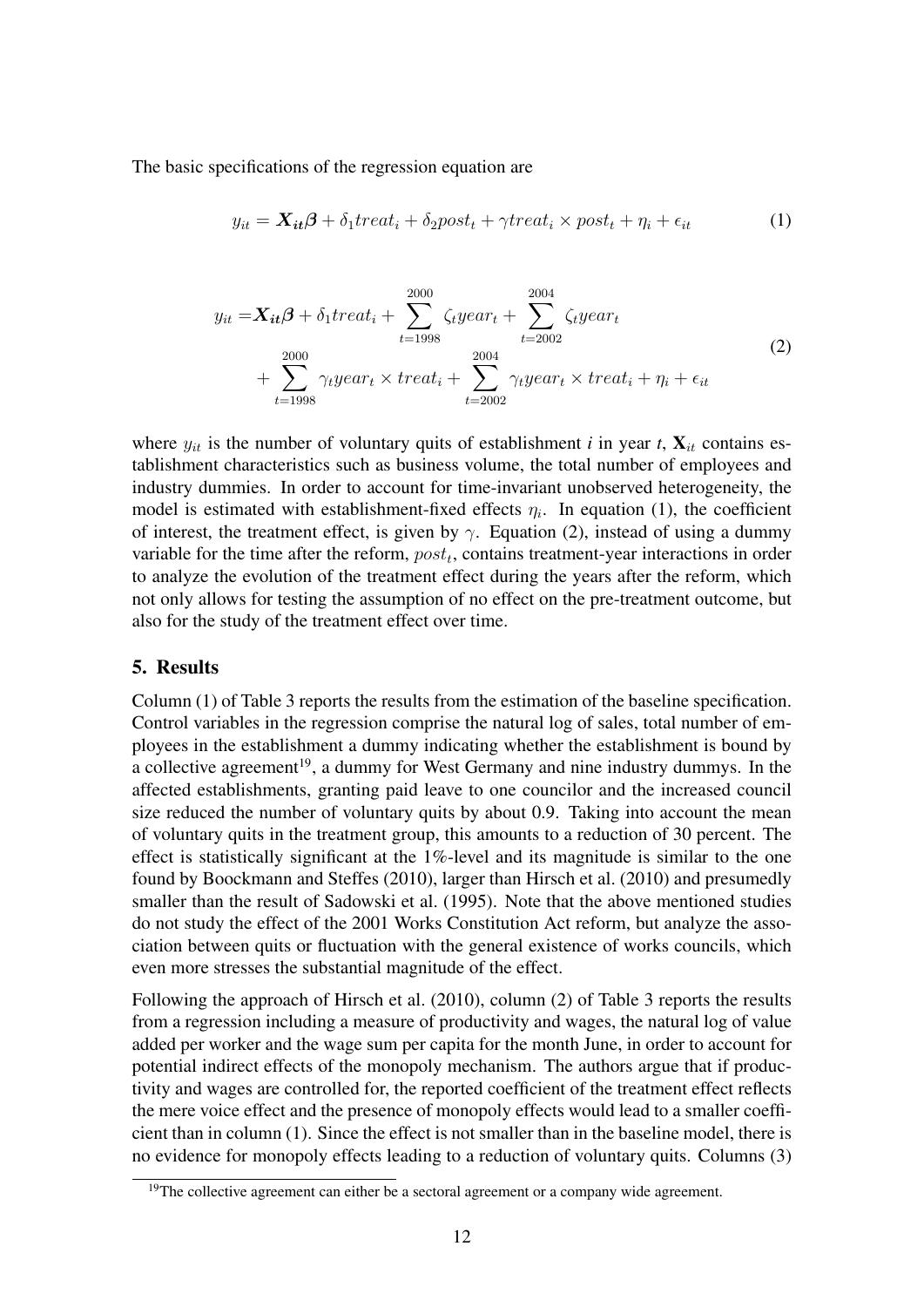and (4) show the results from the augmented regression distinguishing the treatment effect by collective agreement status. Whereas there is no significant treatment effect found for establishments without a collective agreement, the treatment reduced voluntary quits by approximately one in establishments which are subject to a collective agreement and the effect is significant at the 1%-level in all specifications.<sup>20</sup> In neither establishments with, nor without a collective agreement there is evidence for monopoly effects. This finding is in line with Frick and Möller  $(2003)$  and Pfeifer  $(2011b)$  who found that the effects of works councils are more pronounced in case of the co-existence of works councils and collective agreements.

Analyzing the course of the treatment effect in more detail, Table 4 presents estimates from a regression that contains treatment-year interactions instead of the interaction of the treatment indicator with a post-reform dummy. Before the reform, all treatment effects are insignificant, which is crucial for the validity of the causal identification of the effects. On average, the treatment reduced the number of quits by 1.1 in 2002 compared to 2001 and the estimated coefficient is statistically significant at the 5%-level. The difference between the effect in 2003 and 2001 is 1.63 and statistically highly significant. The difference between the estimates of the treatment effect in column 5 and 6 is statistically not significant, which suggests that only voice effects are at work. The treatment effect in 2004 is insignificant in all specifications, which provides evidence for a merely temporary effect on voluntary quits. A similar result is described by Grund et al. (2016), who find that the formation of works councils initially increases job satisfaction, but this effect vanishes within not more than five years after formation.<sup>21</sup> If the dependent variable is the quit ratio instead of the number of quits, $^{22}$  the results are fairly similar: the treatment reduces the quit ratio by 0.3 percentage points, which corresponds to a reduction of about 25 percent in the mean quit rate of 1.3 percent in the group of treated establishments.<sup>23</sup>

Several robustness checks have been carried out, the results of which shall be discussed in the remainder of the section. One potential source of error could occur when employers misreport the number of employees in the Establishment Panel. Instead of the exact number, respondents may report rounded numbers, which would pose a threat to the chosen identification strategy that is relying on the sharp threshold of 200 employees. The size distribution of establishments appears to be uniform and there is no evidence for bunching at the threshold. Another, more serious, threat is self-selection into control or treatment group. Self-selection into the treatment group is unlikely to occur, since establishments can voluntarily grant works councils a higher number of members or paid leave. Selection into the control group by dismissals or suspended hirings, however, could cause the effects to be overestimated. In order to avoid this potential pitfall, the models have been estimated with a reduced sample exempting all establishments with a number of employees close to the threshold of 200 employees. Tables 5 and 6 report the results from the estimation based on the sample of establishments with 150-195 employees and 205-250

<sup>&</sup>lt;sup>20</sup>The treatment effect for establishments with a collective agreement is the sum of the coefficients of the variables Treat  $\times$  Post and Treat  $\times$  Post  $\times$  Coll. Agr. Statistics and p-values from an F-test on joint significance are reported in the table notes.

 $2<sup>1</sup>$ Due to restrictions in the data they use, they cannot observe the exact duration of the reversion of the effect.

 $22$ That is defined as the ratio of the number of quits in a given year to employment.

<sup>&</sup>lt;sup>23</sup>The results are reported in Tables 12 and 13.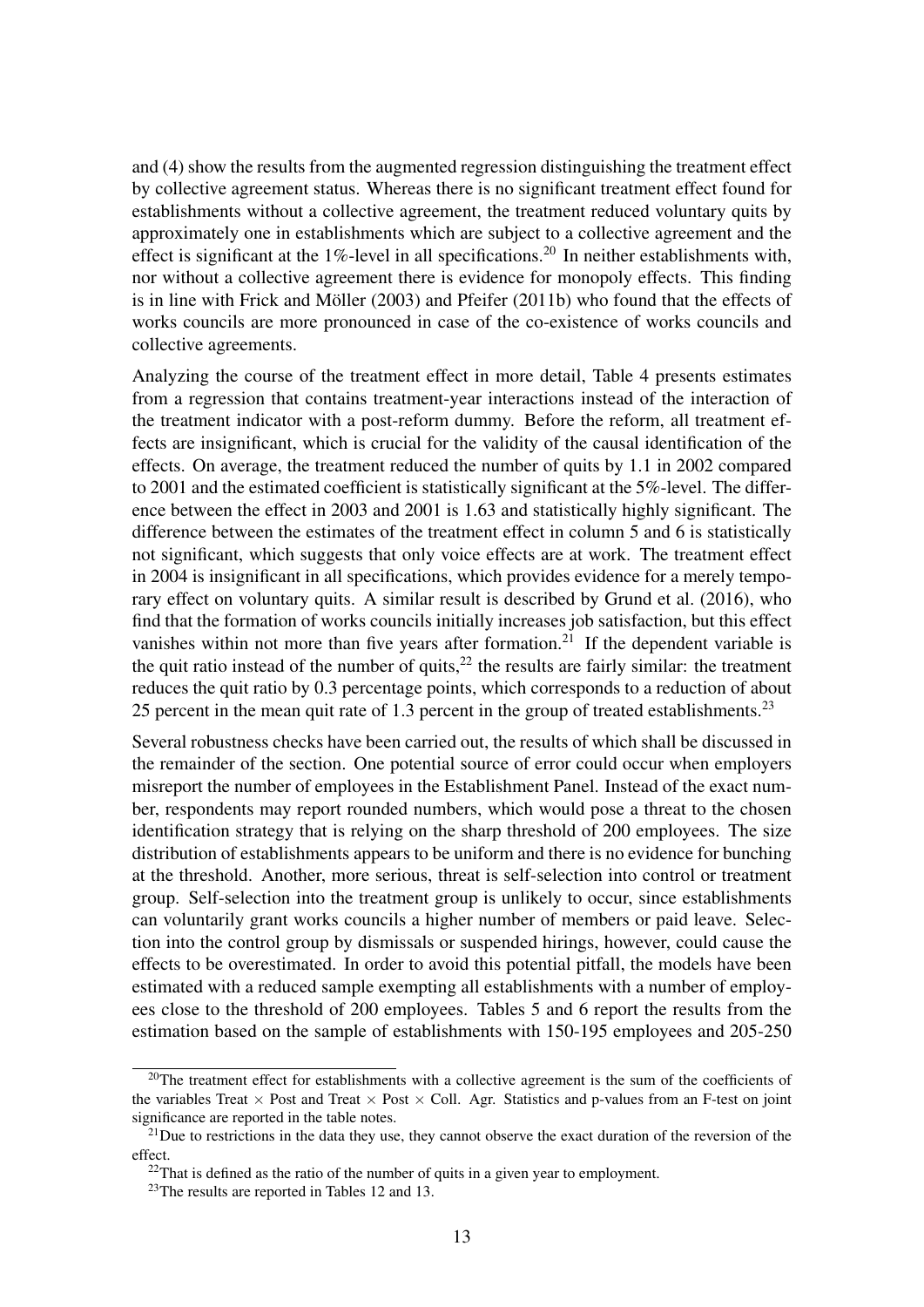employees. In addition, Tables 7 and 8 show the results from the estimation based on a sample of establishments with 150-190 and 210-250 employees. The estimated coefficients are significant and of a similar magnitude as before, which suggests the validity of the results.<sup>24 25</sup> Moreover, a change in the number of transitions between treatment and control group after the report could suggest self-selection induced by the reform. There is no such changed pattern being observed in the data. Table 9 shows the results of a placebo test of specifications (1)-(4) with the treatment being predated to the year 2000. The treatment effect is insignificant, as can be seen from the respective values of the F-statistic.<sup>26</sup>

Since the dependent variable takes non-negative integers and about 30 percent of observations in the sample display zero voluntary quits, in addition to the fixed effects OLS regression, a fixed effects Poisson regression model for count data has been estimated.<sup>27</sup>  $28$  The effects suggested by the OLS and Poisson fixed effects regressions are virtually the same<sup>29</sup> and also the levels of statistical significance remain almost unchanged. Another issue is the number of employees, which is the variable that assigns establishments to the treatment. According to the Works Constitution Act, this number contains all regularly employed persons in an establishment<sup>30</sup>, but working owners are explicitly exempted. The results are insensitive to the small deviations in the size of the workforce caused by regarding working owners. None of the conducted robustness checks puts the validity of the findings into question.

### 6. Caveats and Discussion

One recurrent concern in the context of granting paid release to members of works councils is the danger of potential non-compliance with the threshold provisions.<sup>31</sup> Apart from some reportedly confidential anecdotal evidence which Koller et al. (2008) mention and

 $24$ The size thresholds for these subsamples have been chosen in order not to overly drastically reduce the sample size. Apart from that, any self-selection was likely to occur as a result of anticipated cost of increased works councils exceeding costs of deviating from the previous number of employees, which becomes the less likely, the greater the deviation is.

 $25$ The relevant establishment size refers to the number of employees and does not regard working owners. In order to account for small discrepancies caused by counting working owners as employees when reporting the number of employed persons, I have subtracted these from the size of the workforce in an additional robustness check. The results are robust with repect to this modification.

 $^{26}$ The same analysis has been conducted for the observation period 1998-2002, and another analysis has been conducted with the reform predated to 1999 for the observation period 1998-2000. In all these analyses, the treatment effects are insignificant. The results of all robustness checks not reported in the appendix are available from the author upon request.

 $^{27}$ Wooldridge (2010) shows, that the violation of the central assumption of the Poisson regression model, the mean-variance equality, does not lead to an inconsistent estimator for and that inference based on robust standard errors is valid.

 $28$ The obtained coefficients for the treatment effects are reported in Tables 10 and 11. The detailed results are available from the author upon request.

<sup>&</sup>lt;sup>29</sup>In order to be able to directly compare the magnitude of the coefficients of the treatment effect, the coefficients need to be multiplied by the conditional mean of the dependent variable. For the sake of an easier interpretation, only OLS results are being reported and discussed in the text of the paper.

<sup>&</sup>lt;sup>30</sup>This threshold regulation is based on the number of persons, and not based on the number of full-time equivalents.

 $31$ This regards establishments with a smaller number of council members and releases as well as establishments voluntarily exceeding the minimum requirements specified in the Works Constitution Act.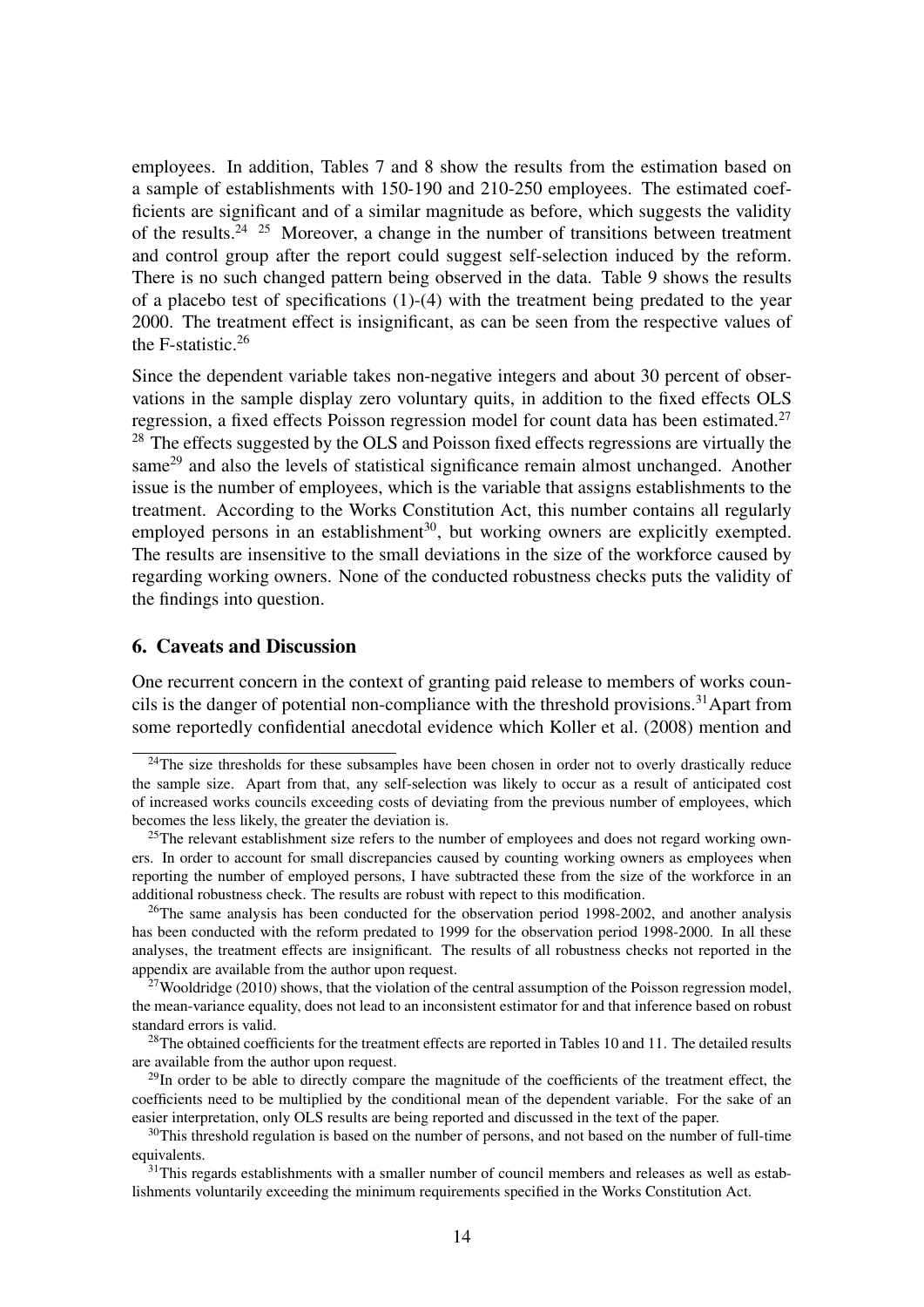which is difficult to quantify and to use in empirical research, Mohrenweiser and Backes-Gellner (2010) provide survey-based evidence for a considerable degree of non-compliance of establishments with the provisions of the Works Constitution Act with respect to releases. The authors base their conclusions on a works council survey of the Institute for Research on Small- and Medium-sized Establishments.<sup>32</sup> Taking into account the extremely low response rate of less than seven percent, the risk of selection into response requires caution when interpreting the results.<sup>33</sup> The seeming extent of noncompliance might resemble that responding "good" employers in establishments below the size threshold are more likely to voluntarily grant paid release or works councils may relinquish additional rights granted by the reform act. In that case, the actual degree of non-compliance would be lower than suggested in that survey and emphasized by the authors. Unfortunately, with the data from the IAB Establishment Panel, the extent of non-compliance cannot be quantified and evaluated in this paper. Even if the IAB Establishment Panel contained information on the actual number of released councilors, it remains questionable whether employers would reveal unlawful practices.

Besides intentional non-compliance, there can be other circumstances preventing employers or works councils from complying with the changed works council size and release requirements. Behrens (2003) argues that the adaption of the new regulations may require some time and accordingly compliance may not be immediate. This view could be supported by the significance and magnitude of the coefficients of the treatment-year interactions for the years 2002 and 2003 reported in Tables 4, 6, 8, and 11. However, it is not possible to unambiguously state whether the evolvement of the effects over time is due to delayed compliance or to a delayed effect itself.

The remainder of this section will discuss the findings reported in section 5. Although mostly in line with previous literature, little is known about the determinants of the relative size of voice and monopoly effects and the persistence of the effects of works councils on voluntary quits. One potential explanation for the relative magnitude of the effects reported, especially in comparison with the findings of e.g. Boockmann and Steffes (2010) or Hirsch et al. (2010), who are analyzing the consequences of works council status, is the endogeneity of works council existence. The effect in previous studies is likely to be underestimated if works council existence was negatively correlated with unobserved establishment characteristics that are associated with voluntary quits, for instance an uncooperative management or a bad work environment. Due to these factors, the formation of works councils could be inhibited or workers could be afraid of negative consequences or sanctions in case the formation of a works council is initiated, as Lücking (2006) describes. That could imply that works councils are more likely to exist in good establishments, which could explain the greater magnitude of the effect in this causal analysis, where the treatment as opposed to works council status, is assumed to be exogenous.<sup>34</sup>

Another remaining question refers to the lack of evidence for monopoly effects in this study. It can plausibly be argued that in establishments with a collective agreement distri-

<sup>&</sup>lt;sup>32</sup>*Institut für Mittelstandsforschung* (author's translation)

<sup>&</sup>lt;sup>33</sup> Although this is a works council survey, it was sent directly to employers, who were asked to forward it to the works councils, and there might be some extent of employer selection in forwarding or not forwarding the surveys.

<sup>&</sup>lt;sup>34</sup>However, the opposite argument of works councils being more likely to be founded in bad establishments is conceivable, as well.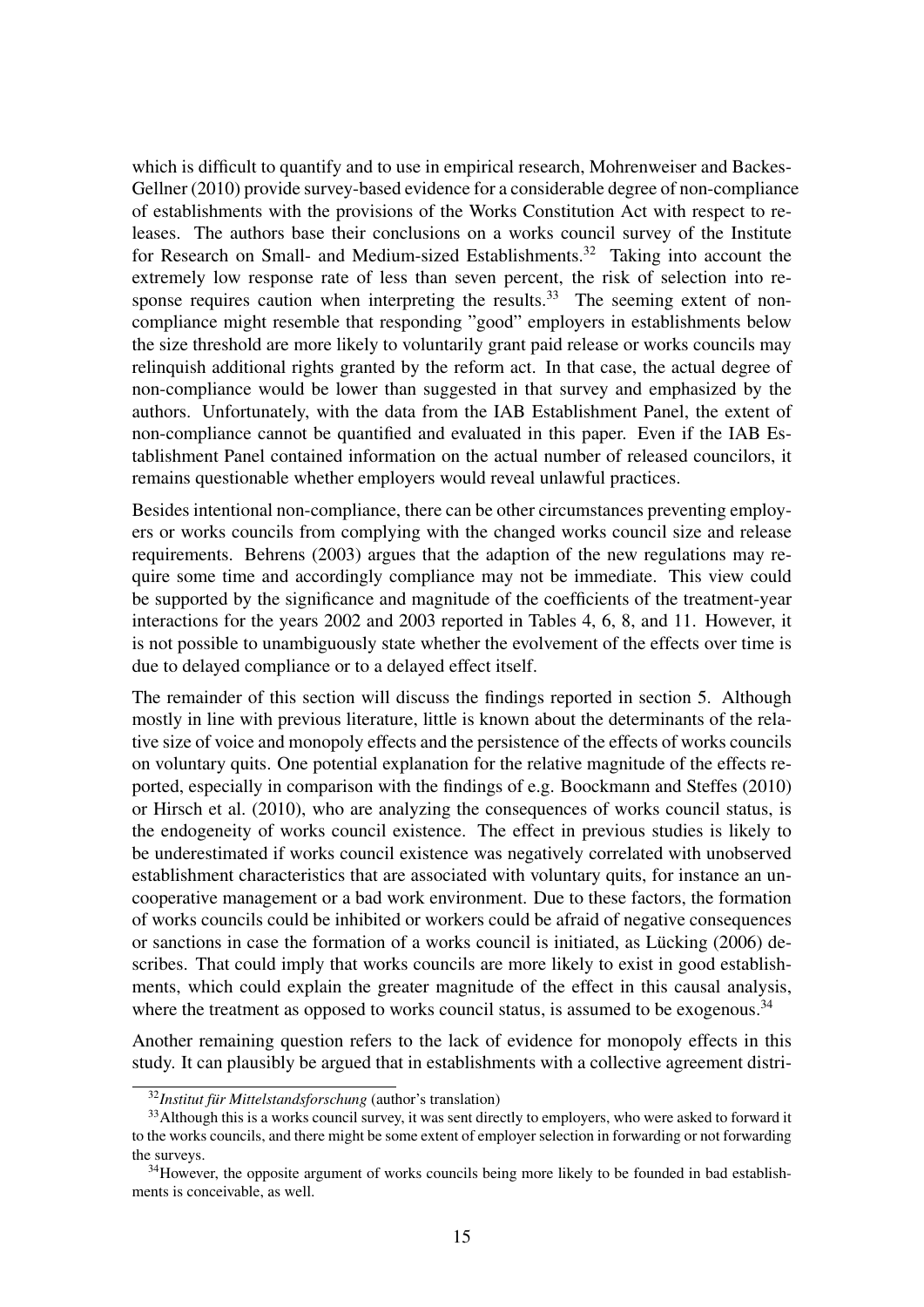butional conflicts are not or only to a lesser extent carried out at the establishment level. Accordingly, the finding that significant treatment effects are observed in establishments with collective agreements only provides additional support to the evidence of exclusive voice effects in this group of establishments, as stated in Hypothesis 2. However, this argument does not explain why no monopoly effects are observed in establishments without collective bargaining. Freeman and Lazear (1995) hypothesize that for this reason works councils in establishments with a collective agreement have more capacities left to deal with non-monetary aspects of the employer-employee relationship and thus, their effect with respect to productivity and other outcomes might be more pronounced, which is the finding in most of the literature. This reasoning could explain why the voice effect was smaller in establishments without collective agreements, but it cannot explain the simultaneous absence of voice and monopoly effects in establishments without collective agreement coverage. The absence of monopoly effects in general is likely to be the result from the dual nature of the German system of employee representation and codetermination that does not assign wage and remuneration bargaining to works councils, but explicitly to unions. Acknowledging that works councils may still behave monopolistically to some extent and attempt to increase remuneration, one can say this behavior was more likely to occur in case of no collective agreement and potentially prevents those works councils from engagement with respect to other aspects like working conditions. This could explain the missing evidence of an effect of the treatment on voluntary quits by the voice mechanism in establishments without a collective agreement.

Alternatively, the actual role of works councils could differ from the classical view that works councils autonomously and actively act as a codetermination organ. If instead the councils acted as the guardian of treaties, in this case collective agreements, the observed difference in effects between establishments with and without collective agreements, respectively, would reflect the effect of a higher degree of enforcement of provisions stemming from collective bargaining. Finally, there may be considerable interactions between works councils and unions. Whether, as well as to which degree works councils and unions are in contact or collaborating, might depend on collective agreement coverage and the significantly negative treatment effect could consequently be the result of union support to works councils, as Pfeifer (2011b) argues. This support by unions can comprise financial means, the provision of expertise and experience as well as the establishment of contacts among works councils and accordingly increase the efficacy of works councils. However, the interactions of the treatment effect with collective agreement status should be interpreted with caution. As has been argued, the causal effect of works councils is assessed by looking at exogenous variation in the number of released councilors. Collective agreements, though, may not be fully exogenous in this analysis.

The insignificant coefficients of the treatment-year interactions for the year 2004 are somewhat puzzling. As can be seen from Table 5, the estimated treatment coefficient is still negative and of considerable magnitude, but statistically not significant. Accordingly, the initially very strong effect appears to decrease over time and there is a reversion of quits to the original level of 2001. This finding is in line with Grund et al. (2013), who find that the increase in employees' job satisfaction following the introduction of works councils is of a temporary nature and vanishes within six years after the introduction, which they attribute to unmet expectations of the workforce in the works council. If the job satisfaction or quitting behavior was driven by expectations rather than by actual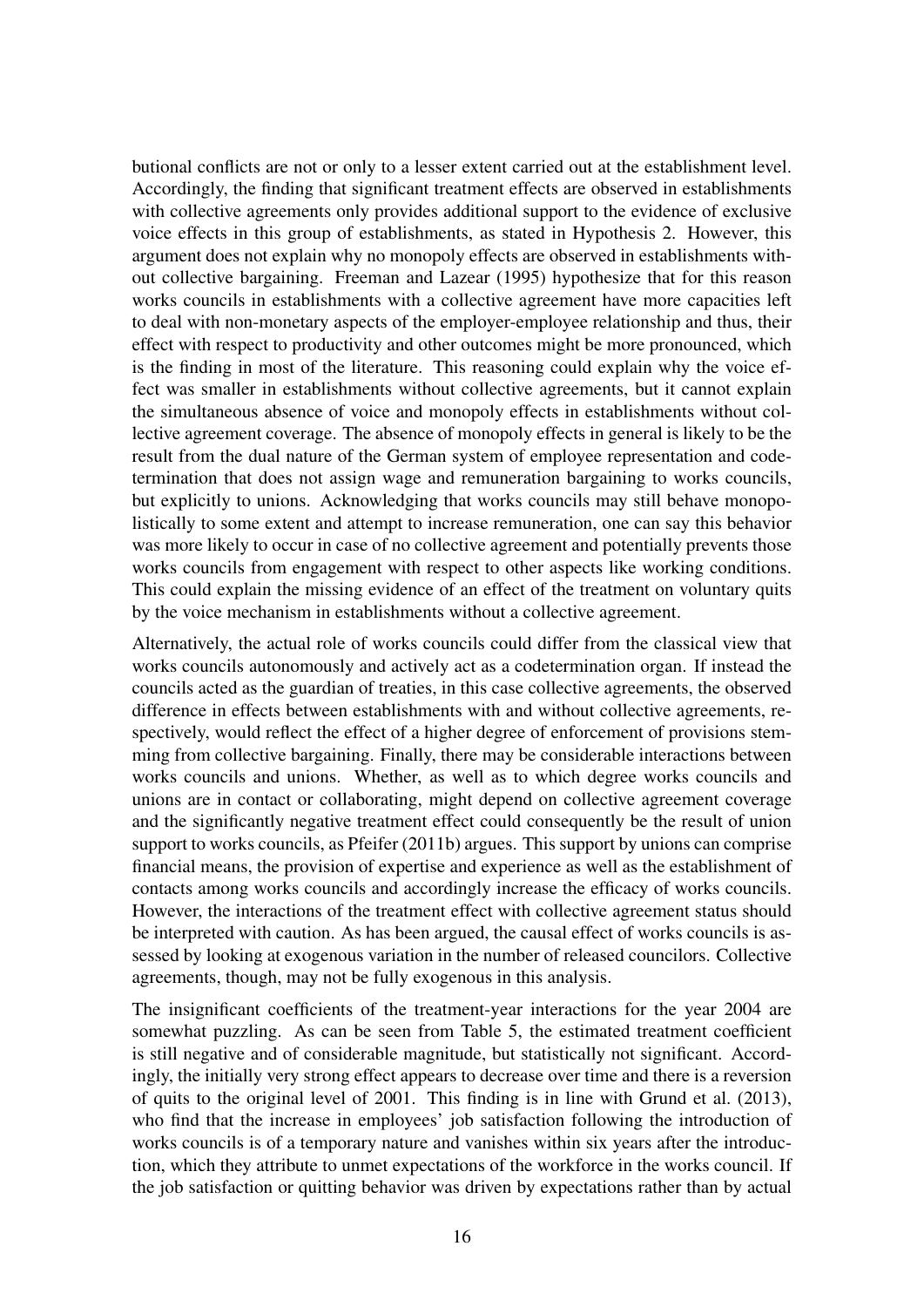actions and achievements of the works council, it would be likely to observe an effect already before the actual change in the Works Constitution Act in 2001, since the reform act has been discussed at length and with increasing intensity since the German Trade Union Confederation (DGB) proposed an amendment in 1998, after which the actual reform act was modeled. The question under which conditions and for which reasons the effects are temporary, is beyond the scope of this paper and is left for future research.

## 7. Conclusion

In the last decades, researchers have been extensively dealing with the evaluation of the effects of German works councils on the performance of firms and personnel fluctuation. Although the evidence is mixed, especially contemporary studies do not find negative impacts and often find positive effects of workplace codetermination. A caveat of these previous analyses is the neglection of the potential endogeneity of the works council status, which may bias the results and lead to spurious conclusions. This paper is among the first to analyze the effect of authority gains of works councils on voluntary quits. Using a reform of the German Works Constitution Act of 2001 which affected establishments of certain sizes by raising the minimum number of councilors and councilors with paid release, the difference-in-difference identification strategy allows the findings to be interpreted causally. It shows that the causal effect of strengthening works councils is negative, statistically significant and of considerable magnitude. In establishments with 201-250 employees, the legislative change with respect to the size of works councils and paid leave of councilors on average reduced the number of quits by 0.9, which corresponds to a reduction by 30 percent. The magnitude of the effect is in line with previous findings of the effect of works council existence.

Disentangling voice and monopoly channels of codetermination, I provide evidence that the effect on quits is exclusively driven by the collective voice function of works councils and not by productivity-constant wage increases as a result of monopoly effects. Comparing the effect across establishments with and without binding collective agreements reveals that establishments not subject to a collective agreement do not seem to be affected. This is also in line with previous findings of more pronounced effects of codetermination in case of co-existence with collective bargaining.

There is some evidence for a temporary nature of the effect of the legislative change on voluntary quits. Despite the fact that previous research obtained similar results, not much is known about the dynamics and potential impermanence of the effects of codetermination, yet. One limitation of the analysis is that it focuses on the effects of one particular aspect of the Works Constitution Act, namely the enlargement of works councils, and it remains uncertain to which degree the effects found resemble the effects of works council existence. Since the initial paid release of one full-time councilor is expected to substantially increase the power and to slacken time as well as coordination and knowledge constraints of councils, it is plausible that the results qualitatively apply to works council existence per se. The finding that voluntary quits are not only affected by works council status, but also by size and authority of works councils, is of particular relevance to employers considering a voluntary release of a councilor or opposing works council power, to employers in different institutional settings faced with the problem of employee retention, or during times of skills shortages.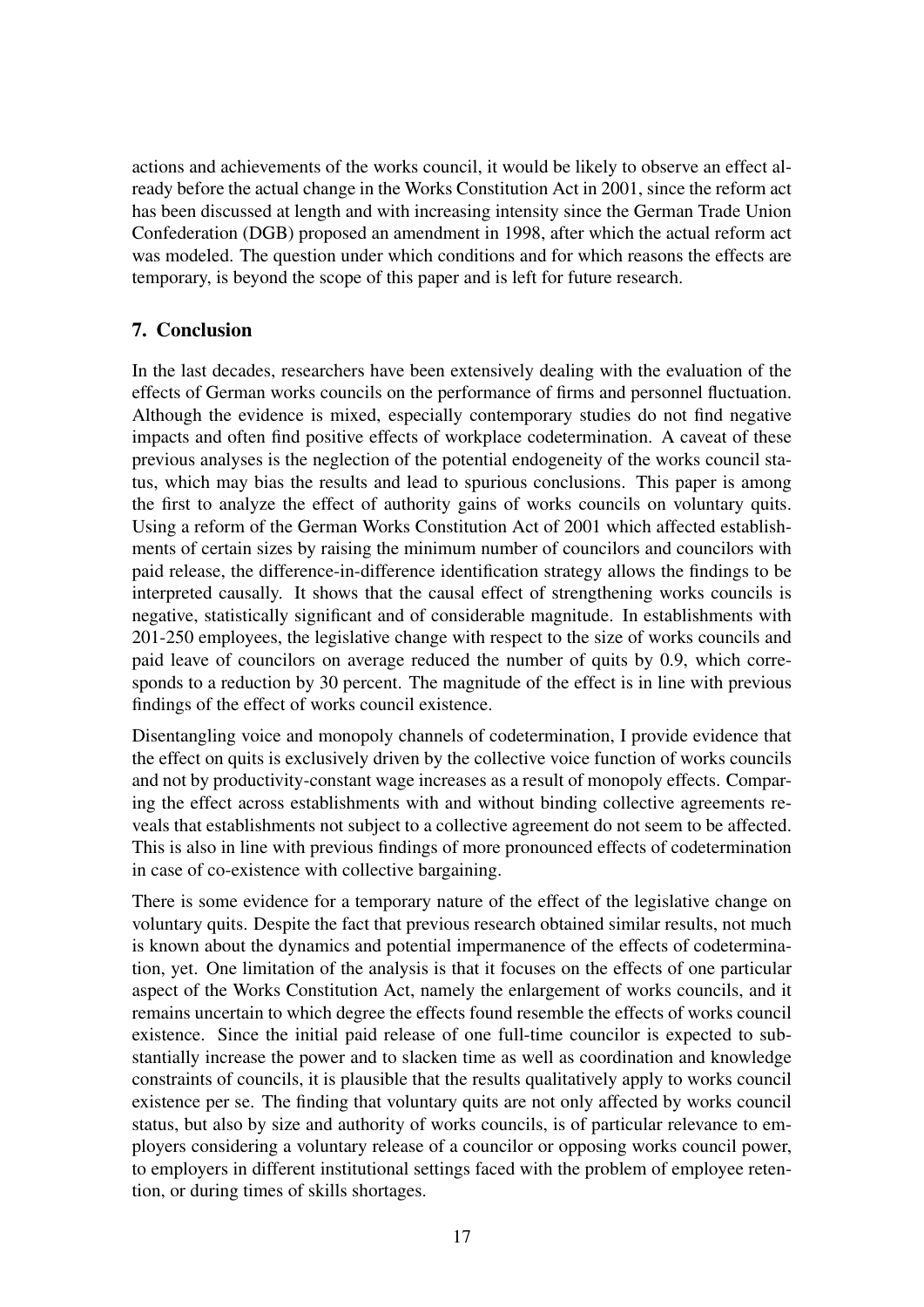Although frequently observed, little is known about the underlying mechanisms in which works councils, unions and collective bargaining interact in the German dual system of worker codetermination. Understanding these interactions remains both a task and a challenge for future industrial relations research.

## References

- Addison, J. T. (2009). *The Economics of Codetermination. Lessons From the German Experience*. Palgrave MacMillan.
- Addison, J. T., Bellmann, L., Schnabel, C., and Wagner, J. (2003). German Works Councils Old and New: Incidence, Coverage and Determinants. *Schmollers Jahrbuch*, 123(3):339–358.
- Addison, J. T., Bellmann, L., Schnabel, C., and Wagner, J. (2004). The Reform of the German Works Constitution Act: A Critical Assessment. *Industrial Relations*, 43(2):392– 420.
- Addison, J. T., Schnabel, C., and Wagner, J. (2001). Works Councils in Germany: Their Effects on Firm Performance. *Oxford Economic Papers*, 53:659–94.
- Behrens, M. (2003). Wie gut kehren neue Besen? Das neue Betriebsverfassungsgesetz in der Praxis. Mitteilungen, WSI.
- Bellmann, L. and Kohaut, S. (1999). Betriebliche Lohnbestimmung in ost- und westdeutschen Betrieben. In Bellmann, L., Kohaut, S., and Lahner, M., editors, *Zur Entwicklung von Lohn und Beschaftigung auf der Basis von Betriebs- und Unternehmens- ¨ daten*, pages 9–25. Institute for Employment Research, Nuremberg.
- Betriebsverfassungsgesetz (2001). Edition of September 25, 2001. *In: Bundesgesetzblatt*, I(I):2518.
- Boockmann, B. and Steffes, S. (2010). Workers, Firms, or Institutions: What Determines Job Duration for Male Employees in Germany? *Industrial and Labor Relations Review*, 64(1):109–27.
- Bryant, P. C. and Allen, D. G. (2013). Compensation, Benefits and Employee Turnover: HR Strategies for Retaining Talent. *Compensation and Benefits Review*, 45(3):171–75.
- Bundesgesetzblatt (2001). *Gesetz zur Reform des Betriebsverfassungsgesetzes (BetrVerf-Reformgesetz) vom 23. Juli 2001*. Federal Ministry of Justice and Consumer Protection.
- DGB (1998). Novellierungsvorschläge des DGB zum Betriebsverfassungsgesetz 1972. Technical report, Deutscher Gewerkschaftsbund.
- Dietz, M., Kubis, A., Leber, U., Müller, A., and Stegmaier, J. (2013). Kleine und mittlere Betriebe im Wettbewerb um Fachkräfte. Kurzbericht, IAB.
- Fischer, G., Janik, F., Müller, D., and Schmucker, A. (2009). European Data Watch. The IAB Establishment Panel - Things Users Should Know. *Schmollers Jahrbuch*, 129:133–48.
- FitzRoy, F. R. and Kraft, K. (1985). Unionization, Wages, and Efficiency: Theories and Evidence from the US and Germany. *Kyklos*, 38(38):537–554.
- FitzRoy, F. R. and Kraft, K. (1987). Efficiency and internal organization: Works councils in west german firms. *Economica*, 54(216):493–504.
- Freeman, R. B. (1976). Individual Mobility and Union Voice in the Labor Market. *American Economic Review*, 66(2):361–68.
- Freeman, R. B. and Lazear, E. (1995). An Economic Analysis of Works Councils. In Rogers, J. and Streeck, W., editors, *Works Councils: Consultation, Representation,*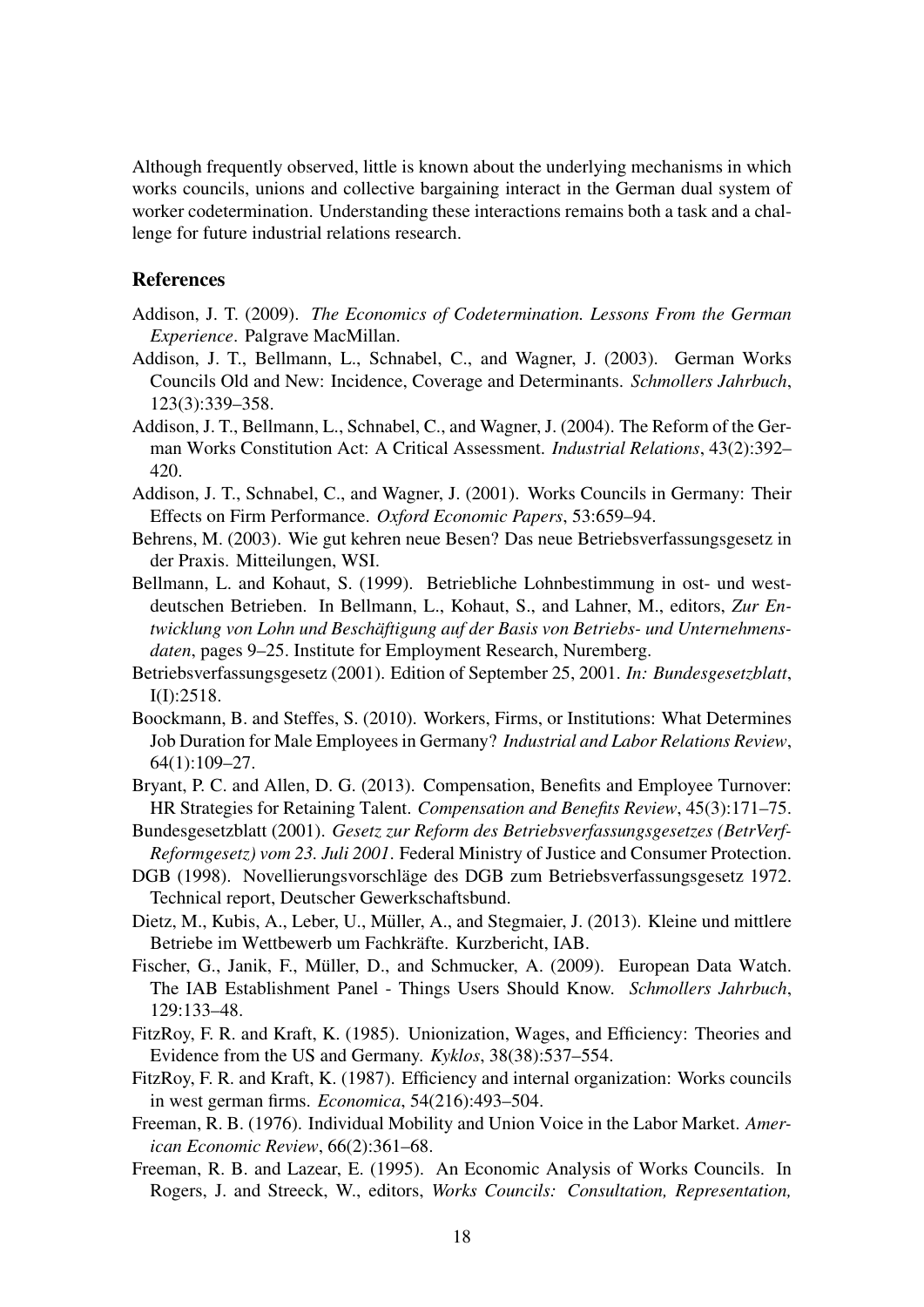*and Cooperation in Industrial Relations*, pages 27–52. University of Chicago Press, Chicago.

- Freeman, R. B. and Medoff, J. L. (1979). The Two Faces of Unionism. *The Public Interest*, 57:69–93.
- Frick, B. (1996). Co-determination and Personnel Turnover: The German Experience. *Labour Economics*, 10(2):407–30.
- Frick, B. and Möller, I. (2003). Mandated Works Councils and Firm Performance: Labor Productivity and Personnel Turnover in German Establishments. *Schmollers Jahrbuch*, 123:423–54.
- Grund, C., Martin, J., and Schmitt, A. (2013). Works Councils, Wages and Job Satisfaction. *Applied Economics*, 45(3):299–310.
- Grund, C., Martin, J., and Schmitt, A. (2016). Works Councils, Quits and Dismissals in Germany. *German Journal of Human Resource Management*, 30(1):53–75.
- Hirsch, B., Schank, T., and Schnabel, C. (2010). Works Councils and Separations: Voice, Monopoly, and Insurance Effects. *Industrial Relations*, 49(4):566–92.
- Hirschman, A. O. (1970). *Exit, Voice, and Loyalty. Responses to Decline in Forms, Organizations, and States*. Harvard University Press, Cambridge.
- Jirjahn, U. (2003). Betriebsräte, Tarifverträge und betriebliches Lohnniveau. Mitteilungen *aus der Arbeitsmarkt- und Berufsforschung*, 36(4):649–60.
- Koller, L., Schnabel, C., and Wagner, J. (2008). Freistellung von Betriebsräten Eine Beschäftigungsbremse? Zeitschrift für Arbeitsmarktforschung, 2 and 3:305–26.
- Kölling, A. (2000). The IAB Establishment Panel. *Journal of Applied Social Science Studies*, 120(2):291–300.
- Lechner, M. (2011). The Estimation of Causal Effects by Difference-in-Difference Methods. *Foundations and Trends in Econometrics*, 4(3):165–224.
- Lücking, S. (2006). Labor Relations in Enterprises Without Works Council in Germany. 14th International Industrial Relations Association World Congress. *September*, 29:2017.
- Manski, C. F. (2013). Identification of Treatment Response With Social Interactions. *The Econometrics Journal*, 16(1):1–23.
- Mohrenweiser, J. and Backes-Gellner, U. (2010). Die Wirkung des Betriebsverfassungsgesetzes am Beispiel der Freistellung von Betriebsräten - ein Beitrag zur Rechtstatsachenforschung. *Jahrbucher f ¨ ur National ¨ okonomie und Statistik ¨* , 4:420–35.
- Pfeifer, C. (2007). Betriebsräte, Tarifverträge und freiwillige Kündigungen von Arbeitnehmern. *WSI Mitteilungen*, 2:63–9.
- Pfeifer, C. (2011a). The Heterogenous Economic Consequences of Works Council Relations. *Schmollers Jahrbuch*, 131:59–71.
- Pfeifer, C. (2011b). Works Councils, Union Bargaining and Quits in German Firms. *Economic and Industrial Democracy*, 32(2):243–60.
- Sadowski, D., Backes-Gellner, U., and Frick, B. (1995). Works Councils: Barriers or Boosts for the Competitiveness of German Firms? *British Journal of Industrial Relations*, 33(3):493–513.
- Schnabel, C. and Kohaut, S. (2003). Tarifverträge nein danke? ausmaß und einflussfaktoren der tarifbindung west- und ostdeutscher betriebe. *Jahrbücher für Nationalökonomie und Statistik*, 223(3):312–331.
- Wolter, S., Broszeit, S., Frodermann, C., Grunau, P., and Bellmann, L. (2016). Befragung von Betrieben und Beschäftigten. Mehr Zufriedenheit in Betrieben mit guter Personalpolitik. Kurzbericht, IAB.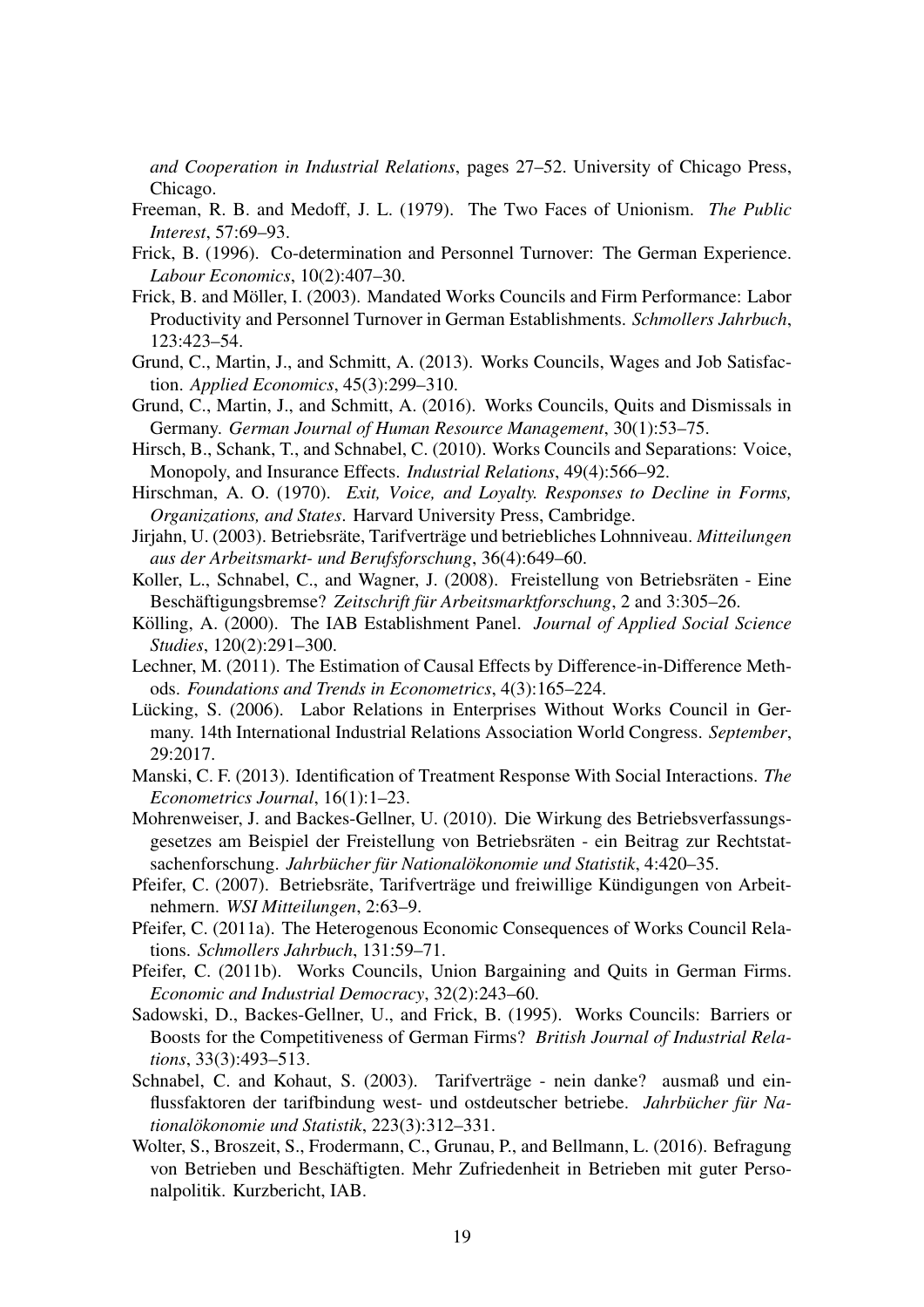Wooldridge, J. (2010). Econometric Analysis of Cross Section andPanel Data. *The MIT Press, Cambridge*, (2nd ed.).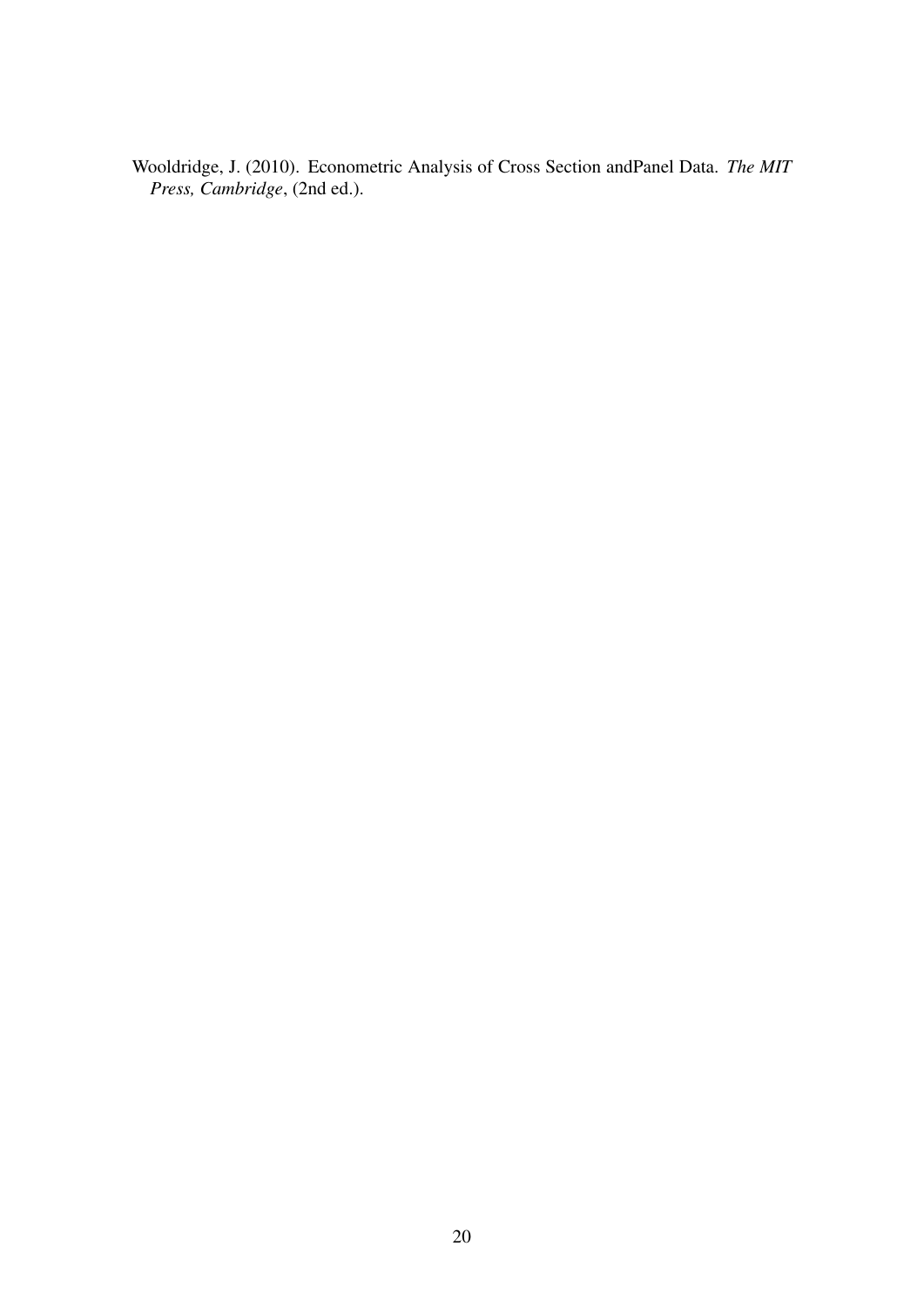## Appendix: Figures and Tables



**Figure 1. Number of councilors before and after the 2001 reform, by number of regularly employed persons in the establishment.**



**Figure 2. Number of released councilors before and after the 2001 reform, by number of regularly employed persons in the establishment.**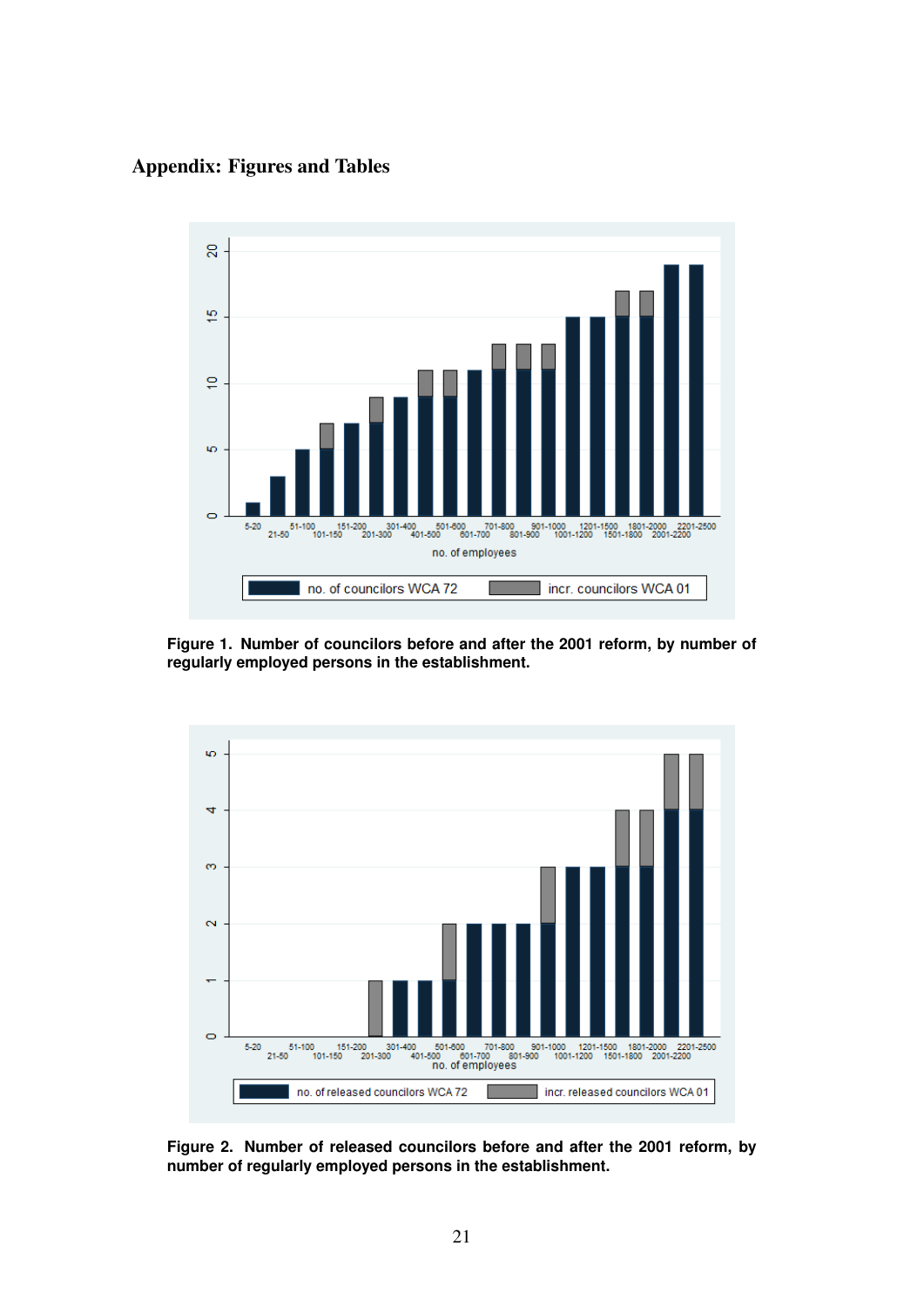| Inninecine          |                               |                               |                               |                                           |                                                  |                                           |                            |                                        |
|---------------------|-------------------------------|-------------------------------|-------------------------------|-------------------------------------------|--------------------------------------------------|-------------------------------------------|----------------------------|----------------------------------------|
| employees<br>No. of | <b>WCA 1972</b><br>councilors | councilors<br>proposal<br>DGB | councilors<br><b>WCA 2001</b> | <b>WCA 1972</b><br>councilors<br>released | councilors<br>released<br>proposal<br><b>DGB</b> | <b>WCA 2001</b><br>councilors<br>released | Diff. no. of<br>councilors | Diff. no. of<br>councilors<br>released |
| $5 - 20$            |                               |                               |                               | $\circ$                                   | $\circ$                                          | $\circ$                                   | $\circ$                    | $\circ$                                |
| $21 - 50$           | 3                             | 3                             | $\mathfrak{c}$                |                                           | $\circ$                                          |                                           |                            |                                        |
| 51-100              | ∽                             | 5                             | 5                             |                                           | 0                                                | 0                                         | 0                          |                                        |
| 101-150             | ∽                             |                               | Γ                             | 0                                         | $\circ$                                          | 0                                         | $\mathbf{C}$               | 0                                      |
| 151-200             | ᠵ                             | 7                             | 7                             | 0                                         | $\circ$                                          | $\circ$                                   | 0                          | 0                                      |
| 201-300             | ᡕ                             | $\circ$                       | $\sigma$                      | 0                                         |                                                  |                                           | $\overline{\mathcal{C}}$   |                                        |
| 301-400             | o                             | $\overline{1}$                | $\zeta^*$                     |                                           |                                                  |                                           | 0                          | $\circ$                                |
| 401-500             | ం                             | $\overline{11}$               | $\Box$                        |                                           | $\mathcal{L}$                                    | $\stackrel{*}{\leftarrow}$                | $\mathcal{C}$              | 0                                      |
| 501-600             | ๑                             | 13                            | $\prod_{i=1}^{n}$             |                                           | $\mathcal{L}$                                    | $\mathcal{L}$                             | $\mathbf{C}$               |                                        |
| 601-700             |                               | 13                            | $\prod_{i=1}^{n}$             | $\mathbf 2$                               | $\mathbf{C}$                                     | $\mathbf{C}$                              | 0                          | 0                                      |
| 701-800             |                               | 15                            | $13*$                         | $\mathbf{C}$                              | $\mathcal{L}$                                    | $\mathbf{C}$                              | $\mathcal{L}$              | 0                                      |
| 801-900             |                               | 15                            | $13*$                         | $\mathcal{C}$                             | 3                                                | $\stackrel{*}{\scriptstyle \sim}$         | $\mathbf{\Omega}$          | 0                                      |
| 901-1000            |                               | 17                            | $13*$                         | $\mathcal{C}$                             | 3                                                | 3                                         | $\mathbf{C}$               |                                        |
| 1001-1200           | $\overline{15}$               | 17                            | $15*$                         | $\sim$                                    | $\mathfrak{c}$                                   | $ \omega$                                 | 0                          | 0                                      |
| 1201-1500           | 15                            | $\overline{1}$                | $15*$                         | $\epsilon$                                | 4                                                | $\mathfrak F^*$                           | 0                          | 0                                      |
| 1501-1800           | 15                            | 21                            | $17*$                         | $\epsilon$                                | 4                                                | 4                                         | $\overline{\mathcal{C}}$   |                                        |
| 1801-2000           | 15                            | $\overline{23}$               | $17*$                         | $\mathfrak{c}$                            | 4                                                | 4                                         | $\mathbf 2$                |                                        |
| 2001-2200           | $\overline{0}$                | 23                            | $19*$                         | 4                                         | 5                                                | 5                                         | 0                          |                                        |
| 2201-2500           | $\overline{0}$                | 25                            | $19*$                         | 4                                         | 5                                                | 5                                         | 0                          |                                        |

Table 1. Mandated number of councilors and released councilors according to Works Constitution Act of 1972 and 2001, Table 1. Mandated number of councilors and released councilors according to Works Constitution Act of 1972 and 2001,<br>respectively

Act 1972 and Works Constitution Act 2001. Gray shaded cells indicate changes by the reform legislation. Asterisks denote Notes: This table shows the mandated minimum number of councilors and released councilors according to Works Constitution Notes: This table shows the mandated minimum number of councilors and released councilors according to Works Constitution Act 1972 and Works Constitution Act 2001. Gray shaded cells indicate changes by the reform legislation. Asterisks denote deviations in the legislation from the 1998 proposal of the German Trade Union Confederation (DGB). deviations in the legislation from the 1998 proposal of the German Trade Union Confederation (DGB).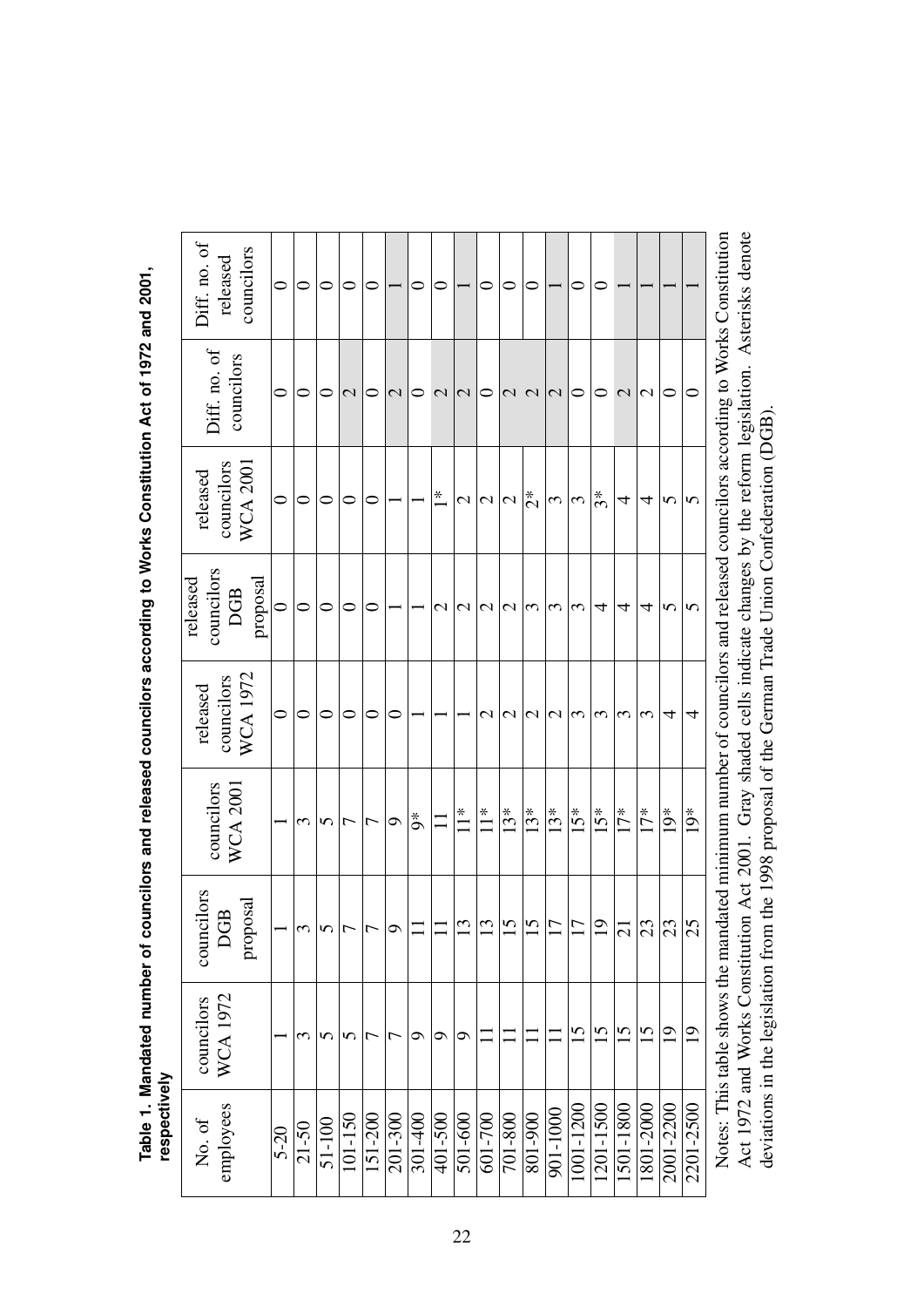|                                                                              |                          |             |           | Mean and std. dev.   |                                                                                                 |        |       |        |
|------------------------------------------------------------------------------|--------------------------|-------------|-----------|----------------------|-------------------------------------------------------------------------------------------------|--------|-------|--------|
| Variable                                                                     | Minimum                  | Maximum     | Sample    | $\operatorname*{CH}$ | Treat.                                                                                          | Sample | Ctrl. | Treat. |
| West                                                                         |                          |             | 0.669     | 0.650                | 0.690                                                                                           | 2638   | 1398  | 1240   |
|                                                                              |                          |             | (0.471)   | (0.477)              | (0.463)                                                                                         |        |       |        |
| Employees                                                                    | 151                      | 250         | 198.843   | 175.220              | 225.477                                                                                         | 2638   | 1398  | 1240   |
|                                                                              |                          |             | (28.965)  | (14.775)             | (14.137)                                                                                        |        |       |        |
| Sales                                                                        | $\tilde{\Omega}$<br>1473 | 36800000000 | 91800000  | 60100000             | 127000000                                                                                       | 2638   | 1398  | 1240   |
|                                                                              |                          |             | 78300000) | 132000000)           | 1130000000                                                                                      |        |       |        |
| Value added p.c.                                                             | 82.640                   | 148000000   | 439438    | 340154               | 551373                                                                                          | 2638   | 1398  | 1240   |
|                                                                              |                          |             | (3219100) | (731455)             | (4629052)                                                                                       |        |       |        |
| Wage sum (real) p. c.                                                        | 0.248                    | 17.404      | 2.342     | 2.316                | 2.370                                                                                           | 2506   | 1326  | 1180   |
| in 1000 Euro, June                                                           |                          |             | (0.877)   | (0.910)              | (0.846)                                                                                         |        |       |        |
| Collective agr.                                                              | ⊂                        |             | 0.833     | 0.830                | 0.836                                                                                           | 2638   | 1398  | 1240   |
|                                                                              |                          |             | (0.373)   | (0.375)              | (0.370)                                                                                         |        |       |        |
| Voluntary quits                                                              | っ                        | 95          | 2.689     | 2.413                | $\tilde{\xi}$                                                                                   | 2638   | 1398  | 1240   |
|                                                                              |                          |             | (4.589)   | (4.495)              | (4.676)                                                                                         |        |       |        |
| Quit ratio                                                                   | 0                        | 0.490       | 0.014     | 0.014                | 0.013                                                                                           | 2638   | 1398  | 1240   |
|                                                                              |                          |             | (0.023)   | (0.025)              | (0.021)                                                                                         |        |       |        |
| Firings                                                                      |                          | 230         | 10.236    | 9.381                | 11.202                                                                                          | 2637   | 1398  | 1239   |
|                                                                              |                          |             | 12.861)   | (12.627)             | (13.057)                                                                                        |        |       |        |
| Profit situation (1-6)                                                       |                          | $\circ$     | 3.260     | 3.281                | 3.235                                                                                           | 289    | 153   | 136    |
|                                                                              |                          |             | (1.099)   | (1.127)              | (1.070)                                                                                         |        |       |        |
| Share of female workers                                                      | 0                        | 0.992       | 0.337     | 0.341                | 0.332                                                                                           | 2632   | 1394  | 1238   |
|                                                                              |                          |             | (0.253)   | (0.256)              | 0.250                                                                                           |        |       |        |
| Notes: IAB Establishment Panel 1998-2004.                                    |                          |             |           |                      | Variables value added per capita, quit ratio, share of female workers, wage sum (real) from own |        |       |        |
| calculations. Only establishments with a persistent works council since 1998 |                          |             |           |                      |                                                                                                 |        |       |        |

Table 2. Sample characteristics **Table 2. Sample characteristics**

23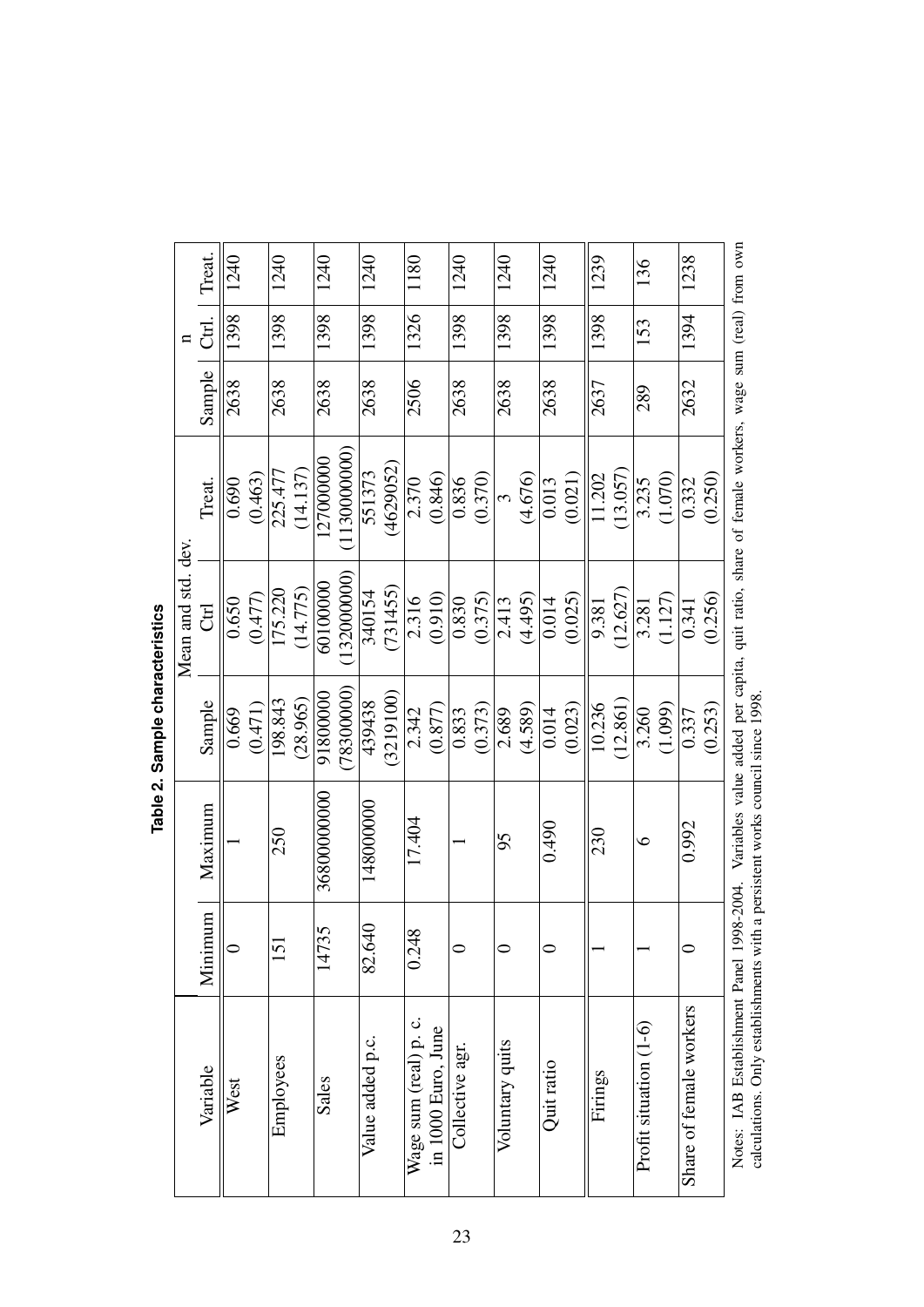

**Figure 3. Development of unconditional mean of voluntary quits in treated and untreated establishments 1998-2004**

|                                         | (1)<br>baseline | (2)<br>voice | (3)<br>baseline coll. agr. voice coll. agr. | (4)         |
|-----------------------------------------|-----------------|--------------|---------------------------------------------|-------------|
| Treat                                   | $0.626*$        | $0.631*$     | $0.667**$                                   | $0.677*$    |
|                                         | (0.367)         | (0.378)      | (0.368)                                     | (0.378)     |
| Post                                    | $-1.796***$     | $-1.785***$  | $-1.822***$                                 | $-1.807***$ |
|                                         | (0.346)         | (0.369)      | (0.348)                                     | (0.370)     |
| Treat $\times$ Post                     | $-0.888***$     | $-0.923***$  | 0.084                                       | $0.029***$  |
|                                         | (0.301)         | (0.303)      | (0.519)                                     | (0.532)     |
| Coll. agr.                              | 0.600           | 0.470        | $0.840**$                                   | $0.717*$    |
|                                         | (0.382)         | (0.394)      | (0.397)                                     | (0.412)     |
| Treat $\times$ Post $\times$ Coll. agr. |                 |              | $-1.137**$                                  | $-1.120**$  |
|                                         |                 |              | (0.510)                                     | (0.519)     |
| log(Sales)                              | $-0.072$        | 0.673        | $-0.083$                                    | 2.681       |
|                                         | (0.432)         | (12.252)     | (0.433)                                     | (12.275)    |
| West                                    | $-1.076***$     | $-1.161***$  | $-1.036***$                                 | $-1.163***$ |
|                                         | (0.374)         | (0.407)      | (0.373)                                     | (0.407)     |
| Employees                               | 0.007           | 0.005        | 0.006                                       | $-0.007$    |
|                                         | (0.007)         | (0.063)      | (0.007)                                     | (0.063)     |
| log(Value added p.c.)                   |                 | $-0.870$     |                                             | $-2.898$    |
|                                         |                 | (12.543)     |                                             | (12.562)    |
| Wage sum p.c.                           |                 | 0.073        |                                             | 0.074       |
|                                         |                 | (0.184)      |                                             | (0.185)     |
| Est. FE                                 | yes             | yes          | yes                                         | yes         |
| Year FE                                 | yes             | yes          | yes                                         | yes         |
| Industry dummys                         | yes             | yes          | yes                                         | yes         |
| $\overline{R^2}$                        | 0.061           | 0.061        | 0.063                                       | 0.063       |
| Obs.                                    | 2638            | 2506         | 2638                                        | 2506        |
| Establishments                          | 1150            | 1090         | 1150                                        | 1090        |

| Table 3. Regression results baseline model and model disentangling voice and monopoly |  |
|---------------------------------------------------------------------------------------|--|
| effects.                                                                              |  |

Notes: Dependent variable is the number of voluntary quits. Standard errors clustered at the establishment level in parentheses. \*/ \*\*/ \*\*\* denote significance at the 10%/5%/1% level, respectively. Statistics and corresponding p-values from F-test on joint significance of (Treat  $\times$  Post) and (Treat  $\times$  Post  $\times$  Coll. Agr.) in specification (3) and (4) are 6.56 (0.002) and 6.82 (0.011), respectively. Wage sum per capita is measured in 1000 Euros.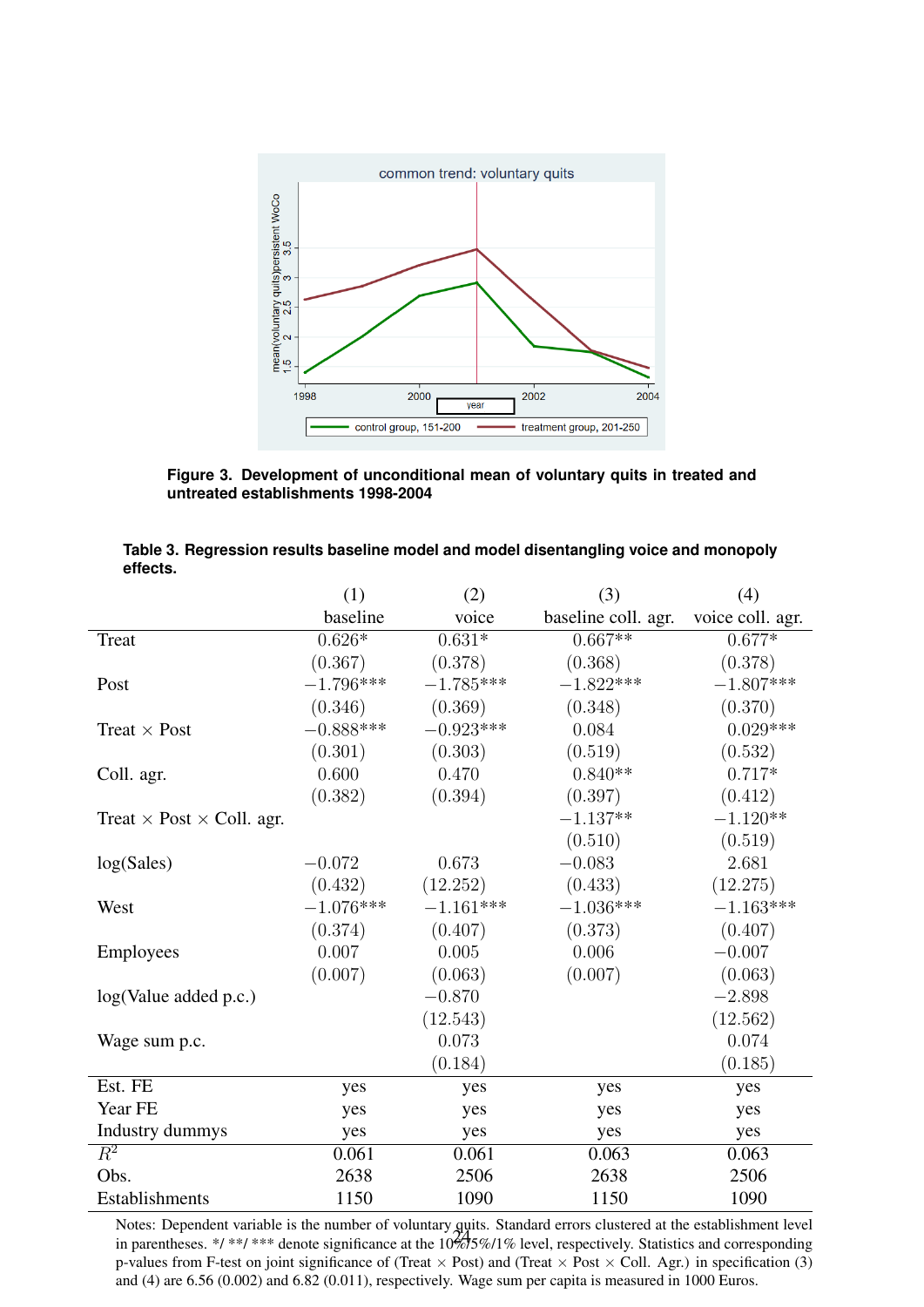|                                        | (5)         | (6)         | (7)                 | (8)              |
|----------------------------------------|-------------|-------------|---------------------|------------------|
|                                        | baseline    | voice       | baseline coll. agr. | voice coll. agr. |
| Treat                                  | 0.892       | 0.891       | 0.910               | 0.926            |
|                                        | (0.586)     | (0.612)     | (0.589)             | (0.615)          |
| Treat $\times$ 1998                    | 0.082       | 0.205       | $-0.682$            | $-0.179$         |
|                                        | (0.676)     | (0.711)     | (2.082)             | (2.188)          |
| Treat $\times$ 1999                    | $-0.629$    | $-0.660$    | $-0.257$            | $-0.539$         |
|                                        | (0.645)     | (0.684)     | (0.945)             | (0.922)          |
| Treat $\times$ 2000                    | $-0.680$    | $-0.700$    | $-0.433$            | $-0.528$         |
|                                        | (0.622)     | (0.653)     | (1.135)             | (1.160)          |
| Treat $\times$ 2002                    | $-1.123**$  | $-1.183**$  | 0.158               | $-0.104$         |
|                                        | (0.487)     | (0.502)     | (0.656)             | (0.670)          |
| Treat $\times$ 2003                    | $-1.626***$ | $-1.662***$ | $-0.706$            | $-0.770$         |
|                                        | (0.605)     | (0.637)     | (0.895)             | (0.939)          |
| Treat $\times$ 2004                    | $-0.737$    | $-0.716$    | $-0.284$            | $-0.108$         |
|                                        | (0.629)     | (0.652)     | (0.945)             | (0.994)          |
| Treat $\times$ Coll.agr. $\times$ 1998 |             |             | $0.795\,$           | 0.385            |
|                                        |             |             | (2.048)             | (2.150)          |
| Treat $\times$ Coll.agr. $\times$ 1999 |             |             | $-0.441$            | $-0.140$         |
|                                        |             |             | (0.863)             | (0.834)          |
| Treat $\times$ Coll.agr. $\times$ 2000 |             |             | $-0.287$            | $-0.200$         |
|                                        |             |             | (1.070)             | (1.089)          |
| Treat $\times$ Coll.agr. $\times$ 2002 |             |             | $-1.510**$          | $-1.269**$       |
|                                        |             |             | (0.588)             | (0.585)          |
| Treat $\times$ Coll.agr. $\times$ 2003 |             |             | $-1.044$            | $-1.016$         |
|                                        |             |             | (0.824)             | (0.850)          |
| Treat $\times$ Coll.agr. $\times$ 2004 |             |             | $-0.520$            | $-0.729$         |
|                                        |             |             | (0.835)             | (0.871)          |
| Coll. agr.                             | $\,0.594\,$ | 0.455       | $0.834\sp{*}$       | 0.688            |
|                                        | (0.379)     | (0.392)     | (0.439)             | (0.460)          |
| log(Sales)                             | $-0.056$    | 0.646       | $-0.081$            | 2.199            |
|                                        | (0.430)     | (12.266)    | (0.432)             | (12.402)         |
| West                                   | $-0.960***$ | $-1.029**$  | $-0.903**$          | $-1.011**$       |
|                                        | (0.355)     | (0.413)     | (0.358)             | (0.421)          |
| Employees                              | 0.008       | 0.006       | $0.007\,$           | $-0.004$         |
|                                        | (0.007)     | (0.064)     | (0.008)             | (0.064)          |
| log(Value added p.c.)                  |             | $-0.810$    |                     | $-2.387$         |
|                                        |             | (12.529)    |                     | (12.663)         |
| Wage sum p.c.                          |             | 0.061       |                     | 0.063            |
|                                        |             | (0.185)     |                     | (0.185)          |
|                                        |             |             |                     |                  |
| Est. FE                                | yes         | yes         | yes                 | yes              |
| Year FE                                | yes         | yes         | yes                 | yes              |
| Industry dummys                        | yes         | yes         | yes                 | yes              |
| $\overline{R^2}$                       | 0.065       | 0.065       | 0.067               | 0.067            |
| Obs.                                   | 2638        | 2506        | 2638                | 2506             |
| Establishments                         | 1150        | 1090        | 1150                | 1090             |

**Table 4. Regression results baseline model and model disentangling voice and monopoly effects with treatment effect, by collective agreement status and year.**

Notes: Dependent variable is the number of voluntary quits. Standard errors clustered at the establishment level in parentheses. \*/ \*\*/ \*\*\* denote significance at the 10%/5%/1% level, respectively. Statistics and corresponding p-values from F-test on joint significance of (Treat  $\times$ Post) and (Treat  $\times$  Post  $\times$  Coll. Agr.) in specification (7) for the year 2000, 2002, 2003 and 2004 are 0.66 (0.516), 5.33 (0.005), 4.10 (0.017) and 0.86 (0.424), respectively. Statistics and corresponding p-values from F-test on joint significance of (Treat  $\times$  Post) and (Treat  $\times$  Post  $\times$  Coll. Agr.) in specification (8) for the year 2000, 2002, 2003 and 2004 are 0.60 (0.549), 4.64 (0.010),  $3.87$  (0.021) and 0.99 (0.373), respectively. Wage sum per capita is measured in 1000 Euros.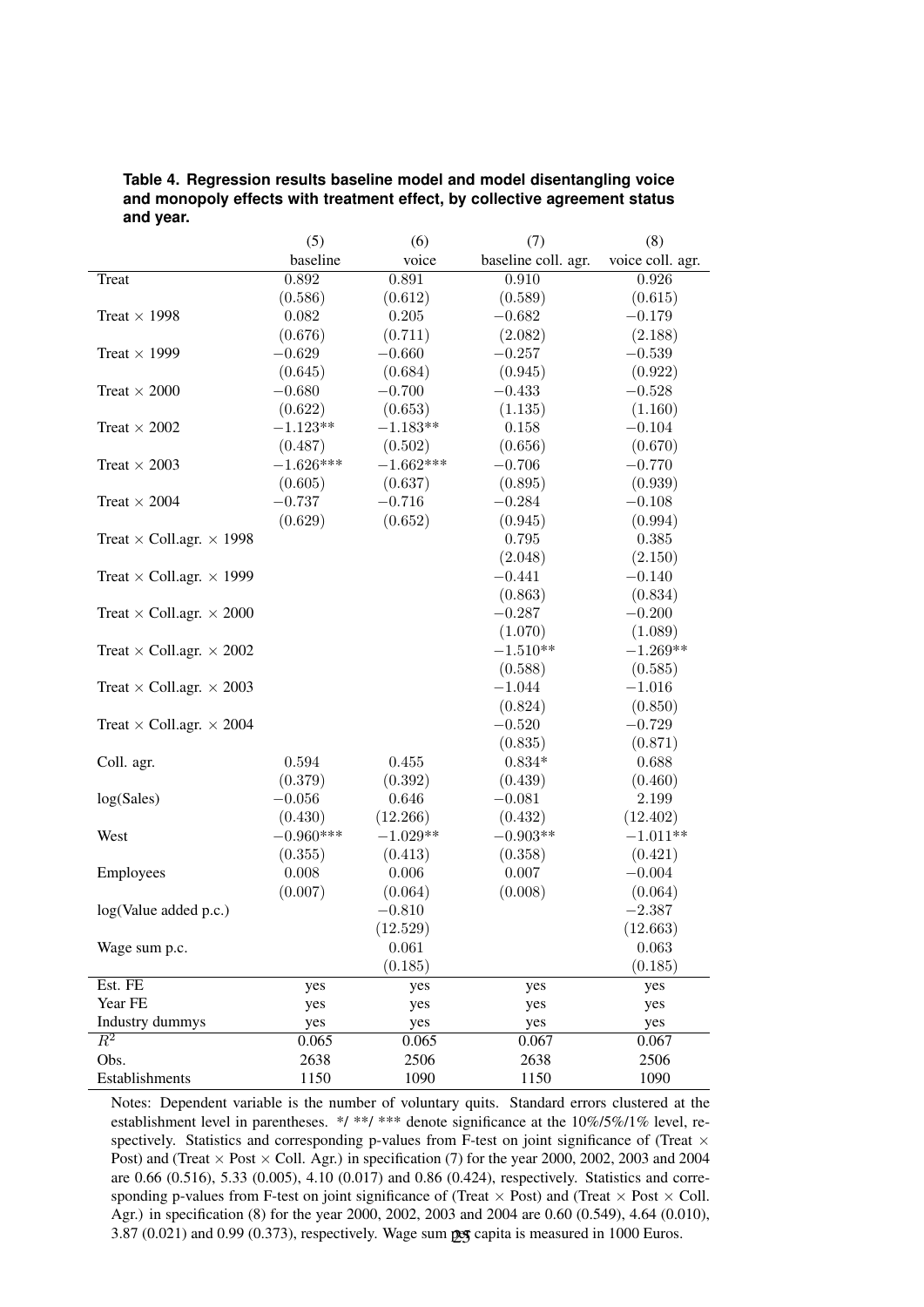## Appendix: Robustness Checks

**Table 5. Regression results baseline model and model disentangling voice and monopoly effects, by collective agreement status. Sample of establishments with 150-195 and 205- 250 employees.**

|                                         | (1)         | (2)         | (3)                 | (4)              |
|-----------------------------------------|-------------|-------------|---------------------|------------------|
|                                         | baseline    | voice       | baseline coll. agr. | voice coll. agr. |
| Treat                                   | 0.988       | $1.107*$    | 1.036               | 1.174*           |
|                                         | (0.650)     | (0.665)     | (0.651)             | (0.666)          |
| Post                                    | $-1.727***$ | $-1.691***$ | $-1.746***$         | $-1.705***$      |
|                                         | (0.389)     | (0.408)     | (0.389)             | (0.408)          |
| Treat $\times$ Post                     | $-0.701*$   | $-0.761**$  | 0.426               | $0.441***$       |
|                                         | (0.361)     | (0.370)     | (0.518)             | (0.534)          |
| Coll. agr.                              | 0.657       | 0.546       | $0.968**$           | $0.897**$        |
|                                         | (0.406)     | (0.425)     | (0.424)             | (0.448)          |
| Treat $\times$ Post $\times$ Coll. agr. |             |             | $-1.362***$         | $-1.464***$      |
|                                         |             |             | (0.516)             | (0.534)          |
| log(Sales)                              | $-0.405$    | 8.167       | 0.413               | 11.183           |
|                                         | (0.406)     | (12.256)    | (0.409)             | (12.383)         |
| West                                    | $-1.221***$ | $-1.428***$ | $-1.173***$         | $-1.437***$      |
|                                         | (0.409)     | (0.440)     | (0.409)             | (0.440)          |
| Employees                               | 0.006       | $-0.038$    | 0.004               | $-0.056$         |
|                                         | (0.010)     | (0.063)     | (0.010)             | (0.064)          |
| log(Value added p.c.)                   |             | $-8.826$    |                     | $-11.872$        |
|                                         |             | (12.476)    |                     | (12.607)         |
| Wage sum p.c.                           |             | $-0.036$    |                     | $-0.033$         |
|                                         |             | (0.206)     |                     | (0.207)          |
| Est. FE                                 | yes         | yes         | yes                 | yes              |
| Year FE                                 | yes         | yes         | yes                 | yes              |
| Industry dummys                         | yes         | yes         | yes                 | yes              |
| $\overline{R^2}$                        | 0.059       | 0.060       | 0.062               | 0.063            |
| Obs.                                    | 2364        | 2243        | 2364                | 2243             |
| Establishments                          | 1100        | 1045        | 1100                | 1045             |

Notes: Dependent variable is the number of voluntary quits. The sample comprises establishments with 150-195 and 205-250 employees. Standard errors clustered at the establishment level in parentheses. \*/ \*\*/ \*\*\* denote significance at the 10%/5%/1% level, respectively. Statistics and corresponding p-values from F-test on joint significance of (Treat  $\times$  Post) and (Treat  $\times$  Post  $\times$  Coll. Agr.) in specification 3 and 4 are 4.71 (0.009) and 5.20 (0.006), respectively. Wage sum per capita is measured in 1000 Euros.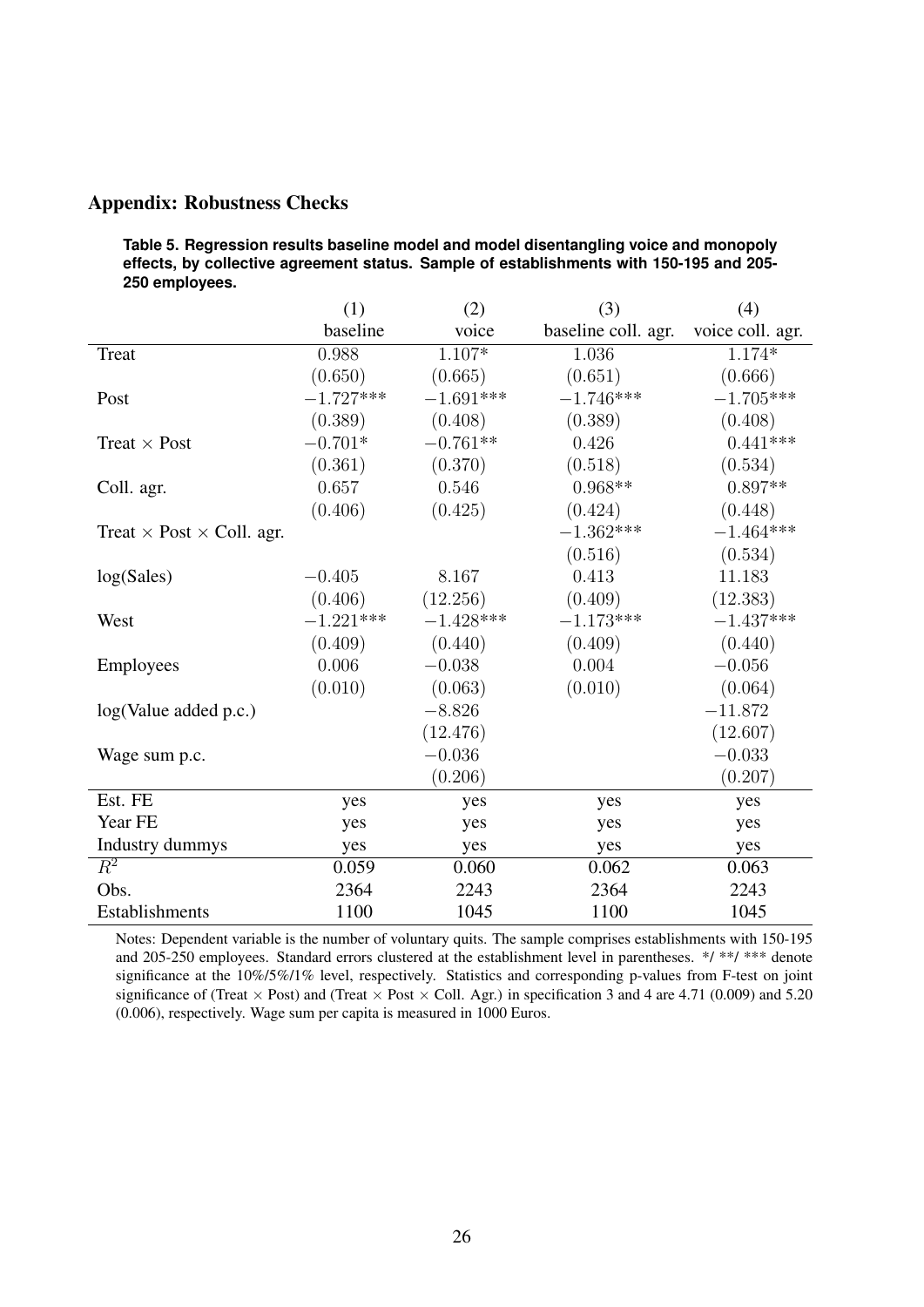|                                        | (5)         | (6)         | (7)                 | (8)              |
|----------------------------------------|-------------|-------------|---------------------|------------------|
|                                        | baseline    | voice       | baseline coll. agr. | voice coll. agr. |
| Treat                                  | $1.441*$    | $1.559*$    | 1.466*              | $1.637*$         |
|                                        | (0.865)     | (0.897)     | (0.872)             | (0.904)          |
| Treat $\times$ 1998                    | $-0.513$    | $-0.377$    | $-1.293$            | $-0.749$         |
|                                        | (0.755)     | (0.797)     | (2.291)             | (2.401)          |
| Treat $\times$ 1999                    | $-1.099$    | $-1.139$    | $-0.824$            | $-1.124$         |
|                                        | (0.722)     | (0.773)     | (1.062)             | (1.043)          |
| Treat $\times$ 2000                    | $-0.876$    | $-0.911$    | $-1.173$            | $-1.322$         |
|                                        | (0.657)     | (0.696)     | (1.210)             | (1.232)          |
| Treat $\times$ 2002                    | $-1.217**$  | $-1.285**$  | $-0.085$            | $-0.313$         |
|                                        | (0.538)     | (0.555)     | (0.700)             | (0.705)          |
| Treat $\times$ 2003                    | $-1.538**$  | $-1.599**$  | $-0.447$            | $-0.461$         |
|                                        | (0.676)     | (0.720)     | (0.968)             | (1.027)          |
| Treat $\times$ 2004                    | $-0.739$    | $-0.791$    | 0.041               | $0.384\,$        |
|                                        | (0.727)     | (0.762)     | (1.057)             | (1.121)          |
| Treat $\times$ Coll.agr. $\times$ 1998 |             |             | 0.820               | 0.394            |
|                                        |             |             | (2.241)             | (2.348)          |
| Treat $\times$ Coll.agr. $\times$ 1999 |             |             | $-0.331$            | $0.010\,$        |
|                                        |             |             | (0.962)             | (0.934)          |
| Treat $\times$ Coll.agr. $\times$ 2000 |             |             | $\,0.365\,$         | $0.509\,$        |
|                                        |             |             | (1.122)             | (1.134)          |
| Treat $\times$ Coll.agr. $\times$ 2002 |             |             | $-1.376**$          | $-1.186*$        |
|                                        |             |             | (0.650)             | (0.647)          |
| Treat $\times$ Coll.agr. $\times$ 2003 |             |             | $-1.268$            | $-1.331$         |
|                                        |             |             | (0.844)             | (0.895)          |
| Treat $\times$ Coll.agr. $\times$ 2004 |             |             | $-0.952$            | $-1.462$         |
|                                        |             |             | (0.925)             | (0.974)          |
| Coll. agr.                             | 0.652       | $0.537\,$   | $0.889*$            | 0.799            |
|                                        | (0.403)     | (0.424)     | (0.476)             | (0.510)          |
| log(Sales)                             | $-0.414$    | 7.877       | $-0.429$            | 11.281           |
|                                        | (0.402)     | (12.372)    | (0.406)             | (12.688)         |
| West                                   | $-1.039***$ | $-1.228***$ | $-1.020**$          | $-1.281***$      |
|                                        | (0.394)     | (0.451)     | (0.401)             | (0.462)          |
| Employees                              | $0.007\,$   | $-0.035$    | $0.006\,$           | $-0.055$         |
|                                        | (0.010)     | (0.064)     | (0.010)             | (0.066)          |
| log(Value added p.c.)                  |             | $-8.542$    |                     | $-11.980$        |
|                                        |             | (12.559)    |                     | (12.882)         |
| Wage sum p.c.                          |             | $-0.059$    |                     | $-0.059$         |
|                                        |             | (0.208)     |                     | (0.209)          |
| Est. FE                                | yes         | yes         | yes                 | yes              |
| Year FE                                | yes         | yes         | yes                 | yes              |
| Industry dummys                        | yes         | yes         | yes                 | yes              |
| $\overline{R^2}$                       | 0.063       | 0.064       | 0.066               | 0.067            |
| Obs.                                   | 2364        | 2243        | 2364                | 2243             |
| Establishments                         | 1100        | 1045        | 1100                | 1045             |
|                                        |             |             |                     |                  |

**Table 6. Regression results baseline model and model disentangling voice and monopoly effects, by collective agreement status and year. Sample of establishments with 150-195 and 205-250 employees.**

Notes: Dependent variable is the number of voluntary quits. The sample comprises establishments with 150-195 and 205-250 employees. Standard errors clustered at the establishment level in parentheses. \*/ \*\*/ \*\*\* denote significance at the 10%/5%/1% level, respectively. Statistics and corresponding p-values from F-test on joint significance of (Treat  $\times$  Post) and (Treat  $\times$  Post  $\times$ Coll. Agr.) in specification (7) for the year 2000, 2002, 2003 and 2004 are 0.90 (0.407), 4.19 (0.015), 3.57 (0.029) and 1.06 (0.346), respectively. Statistics and corresponding p-values from F-test on joint significance of (Treat  $\times$  Post) and (Treat  $\times$  Post  $\times$  Coll. Agr.) in specification (8) for the year 2000, 2002, 2003 and 2004 are 0.90 (0.408), 3.80 (0.023), 3.43 (0.033) and 1.75  $(0.174)$ , respectively. Wage sum per capita is measured in 1000 Euros.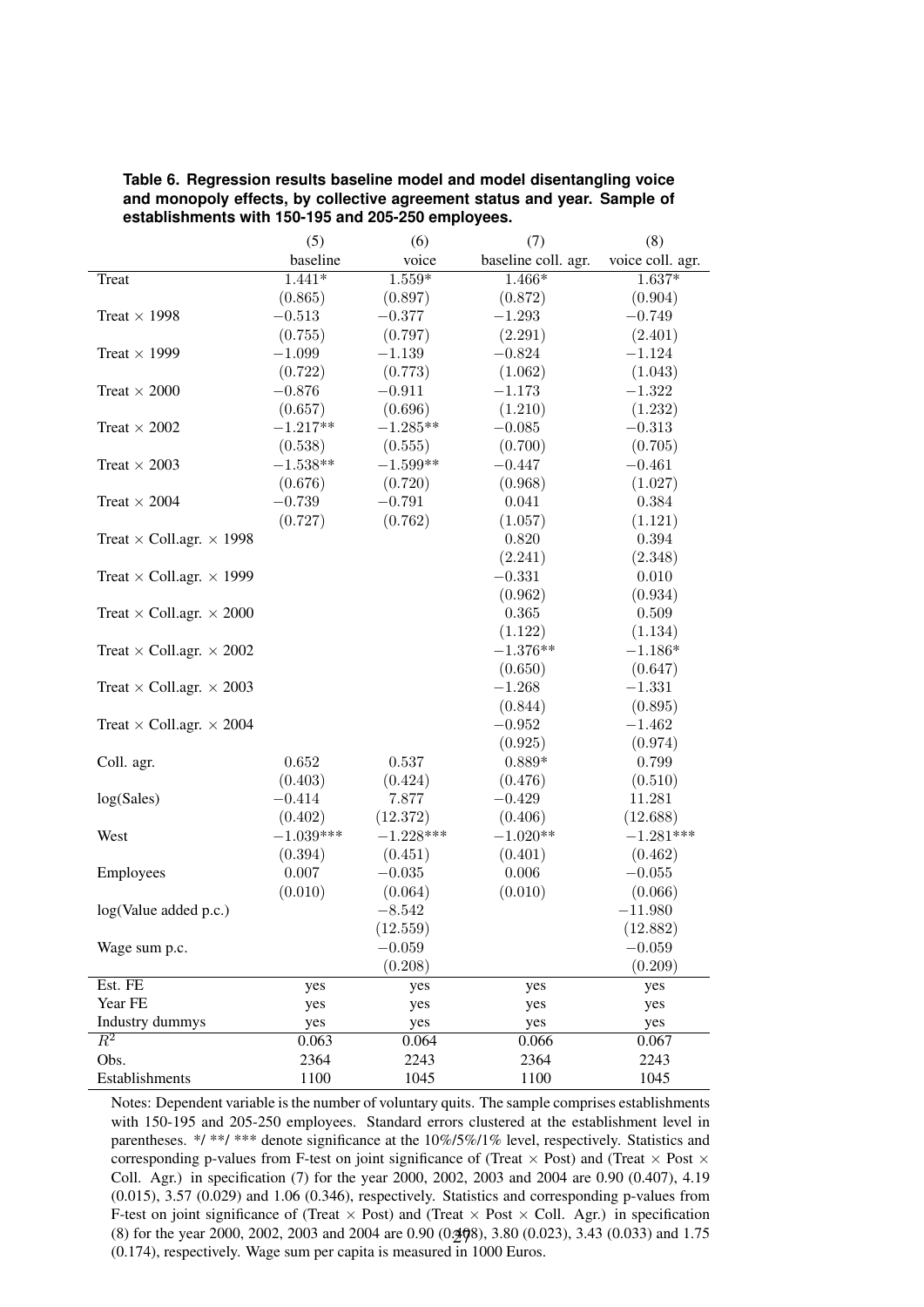|                                         | (1)         | (2)         | (3)                 | (4)              |
|-----------------------------------------|-------------|-------------|---------------------|------------------|
|                                         | baseline    | voice       | baseline coll. agr. | voice coll. agr. |
| Treat                                   | $1.151*$    | $1.253*$    | $1.198*$            | $1.323*$         |
|                                         | (0.683)     | (0.709)     | (0.685)             | (0.711)          |
| Post                                    | $-1.493***$ | $-1.446***$ | $-1.507***$         | $-1.457***$      |
|                                         | (0.402)     | (0.431)     | (0.402)             | (0.432)          |
| Treat $\times$ Post                     | $-0.840**$  | $-0.981**$  | 0.307               | 0.176            |
|                                         | (0.421)     | (0.433)     | (0.598)             | (0.612)          |
| Coll. agr.                              | $0.762*$    | 0.674       | $1.062**$           | $0.995**$        |
|                                         | (0.447)     | (0.480)     | (0.463)             | (0.503)          |
| Treat $\times$ Post $\times$ Coll. agr. |             |             | $-1.363**$          | $-1.385**$       |
|                                         |             |             | (0.581)             | (0.587)          |
| log(Sales)                              | $-0.045$    | 7.054       | $-0.055$            | 9.491            |
|                                         | (0.369)     | (13.939)    | (0.375)             | (14.030)         |
| West                                    | $-1.097**$  | $-1.294***$ | $-1.049***$         | $-1.295***$      |
|                                         | (0.435)     | (0.483)     | (0.434)             | (0.484)          |
| Employees                               | 0.000       | $-0.036$    | $-0.002$            | $-0.051$         |
|                                         | (0.010)     | (0.073)     | (0.010)             | (0.074)          |
| log(Value added p.c.)                   |             | $-7.220$    |                     | $-9.688$         |
|                                         |             | (14.149)    |                     | (14.243)         |
| Wage sum p.c.                           |             | 0.152       |                     | 0.152            |
|                                         |             | (0.220)     |                     | (0.221)          |
| Est. FE                                 | yes         | yes         | yes                 | yes              |
| Year FE                                 | yes         | yes         | yes                 | yes              |
| Industry dummys                         | yes         | yes         | yes                 | yes              |
| $\overline{R^2}$                        | 0.071       | 0.072       | 0.074               | 0.075            |
| Obs.                                    | 2087        | 1978        | 2087                | 1978             |
| Establishments                          | 1030        | 981         | 1030                | 981              |

**Table 7. Regression results baseline model and model disentangling voice and monopoly effects, by collective agreement status. Sample of establishments with 150-190 and 210- 250 employees.**

Notes: Dependent variable is the number of voluntary quits. The sample comprises establishments with 150-190 and 210-250 employees. Standard errors clustered at the establishment level in parentheses. \*/ \*\*/ \*\*\* denote significance at the 10%/5%/1% level, respectively. Statistics and corresponding p-values from F-test on joint significance of (Treat  $\times$  Post) and (Treat  $\times$  Post  $\times$  Coll. Agr.) in specification (3) and (4) are 4.25 (0.015) and 4.75 (0.009), respectively. Wage sum per capita is measured in 1000 Euros.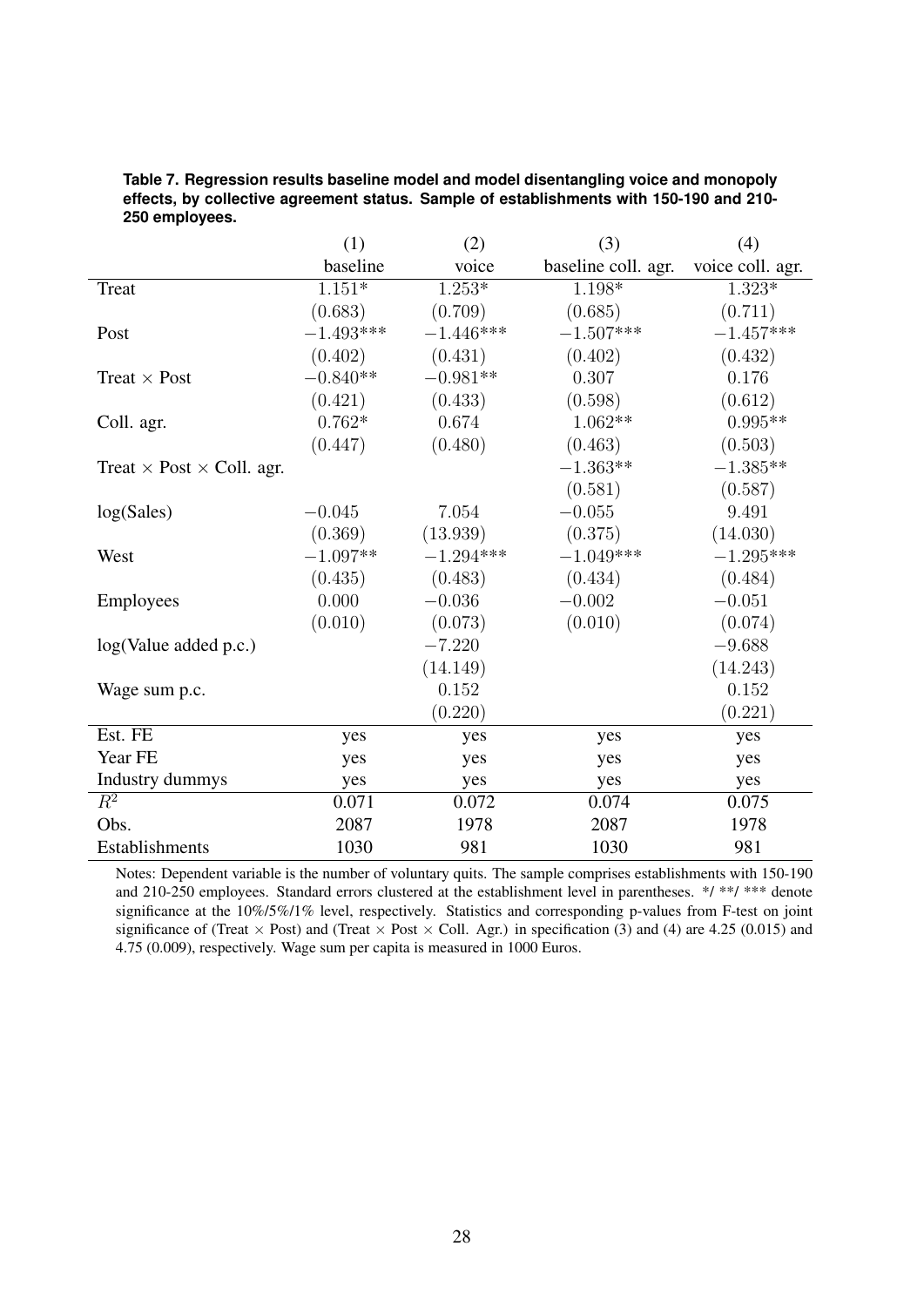|                                        | (5)        | (6)        | (7)                 | (8)              |
|----------------------------------------|------------|------------|---------------------|------------------|
|                                        | baseline   | voice      | baseline coll. agr. | voice coll. agr. |
| Treat                                  | $1.461*$   | $1.565*$   | $1.482*$            | 1.648*           |
|                                        | (0.847)    | (0.891)    | (0.859)             | (0.908)          |
| Treat $\times$ 1998                    | $-0.422$   | $-0.265$   | $-1.073$            | $-0.526$         |
|                                        | (0.789)    | (0.829)    | (2.408)             | (2.426)          |
| Treat $\times$ 1999                    | $-0.775$   | $-0.801$   | $-0.307$            | $-0.674$         |
|                                        | (0.771)    | (0.838)    | (1.203)             | (1.176)          |
| Treat $\times$ 2000                    | $-0.482$   | $-0.526$   | $-0.644$            | $-0.807$         |
|                                        | (0.684)    | (0.725)    | (1.478)             | (1.510)          |
| Treat $\times$ 2002                    | $-1.116*$  | $-1.278**$ | 0.178               | $-0.231$         |
|                                        | (0.599)    | (0.618)    | (0.757)             | (0.749)          |
| Treat $\times$ 2003                    | $-1.331*$  | $-1.429*$  | $-0.268$            | $-0.407$         |
|                                        | (0.692)    | (0.733)    | (1.065)             | (1.132)          |
| Treat $\times$ 2004                    | $-0.990$   | $-1.166$   | $-0.165$            | $0.012\,$        |
|                                        | (0.693)    | (0.738)    | (1.167)             | (1.232)          |
| Treat $\times$ Coll.agr. $\times$ 1998 |            |            | 0.708               | 0.271            |
|                                        |            |            | (2.241)             | (2.358)          |
| Treat $\times$ Coll.agr. $\times$ 1999 |            |            | $-0.552$            | $-0.141$         |
|                                        |            |            | (1.109)             | (1.080)          |
| Treat $\times$ Coll.agr. $\times$ 2000 |            |            | 0.177               | $0.318\,$        |
|                                        |            |            | (1.401)             | (1.421)          |
| Treat $\times$ Coll.agr. $\times$ 2002 |            |            | $-1.550**$          | $-1.256*$        |
|                                        |            |            | (0.691)             | (0.673)          |
| Treat $\times$ Coll.agr. $\times$ 2003 |            |            | $-1.234$            | $-1.201$         |
|                                        |            |            | (0.969)             | (1.033)          |
| Treat $\times$ Coll.agr. $\times$ 2004 |            |            | $-1.001$            | $-1.475$         |
|                                        |            |            | (1.036)             | (1.104)          |
| Coll. agr.                             | $0.762*$   | 0.668      | $1.030**$           | $0.953*$         |
|                                        | (0.448)    | (0.480)    | (0.523)             | (0.572)          |
| log(Sales)                             | $-0.060$   | 7.217      | $-0.076$            | 9.954            |
|                                        | (0.373)    | (14.292)   | (0.379)             | (14.697)         |
| West                                   | $-1.038**$ | $-1.214**$ | $-1.004**$          | $-1.238**$       |
|                                        | (0.428)    | (0.508)    | (0.435)             | (0.521)          |
| Employees                              | $0.001\,$  | $-0.036$   | $-0.001$            | $-0.052$         |
|                                        | (0.010)    | (0.075)    | (0.010)             | (0.078)          |
| log(Value added p.c.)                  |            | $-7.406$   |                     | $-10.176$        |
|                                        |            | (14.485)   |                     | (14.897)         |
| Wage sum p.c.                          |            | $0.135\,$  |                     | 0.133            |
|                                        |            | (0.222)    |                     | (0.234)          |
| Est. FE                                |            |            | yes                 |                  |
| Year FE                                | yes<br>yes | yes<br>yes | yes                 | yes<br>yes       |
| Industry dummys                        | yes        | yes        | yes                 | yes              |
| $\,R^2$                                | 0.073      | 0.074      | 0.076               | 0.077            |
| Obs.                                   | 2087       | 1978       | 2087                | 1978             |
| Establishments                         |            | 981        |                     | 981              |
|                                        | 1030       |            | 1030                |                  |

**Table 8. Regression results baseline model and model disentangling voice and monopoly effects, by collective agreement status and year. Sample of establishments with 150-190 and 210-250 employees.**

Notes: Dependent variable is the number of voluntary quits. The sample comprises establishments with 150-190 and 210-250 employees. Standard errors clustered at the establishment level in parentheses. \*/ \*\*/ \*\*\* denote significance at the 10%/5%/1% level, respectively. Statistics and corresponding p-values from F-test on joint significance of (Treat  $\times$  Post) and (Treat  $\times$  Post  $\times$ Coll. Agr.) in specification (7) for the year 2000, 2002, 2003 and 2004 are 0.26 (0.768), 3.64 (0.027), 2.58 (0.076) and 1.71 (0.181), respectively. Statistics and corresponding p-values from F-test on joint significance of (Treat  $\times$  Post) and (Treat  $\times$  Post  $\times$  Coll. Agr.) in specification (8) for the year 2000, 2002, 2003 and 2004 are 0.28 (0.764), 3.24 (0.040), 2.52 (0.081) and 2.48 (0.084), respectively. Wage sum per capita is measured in 1000 Euros.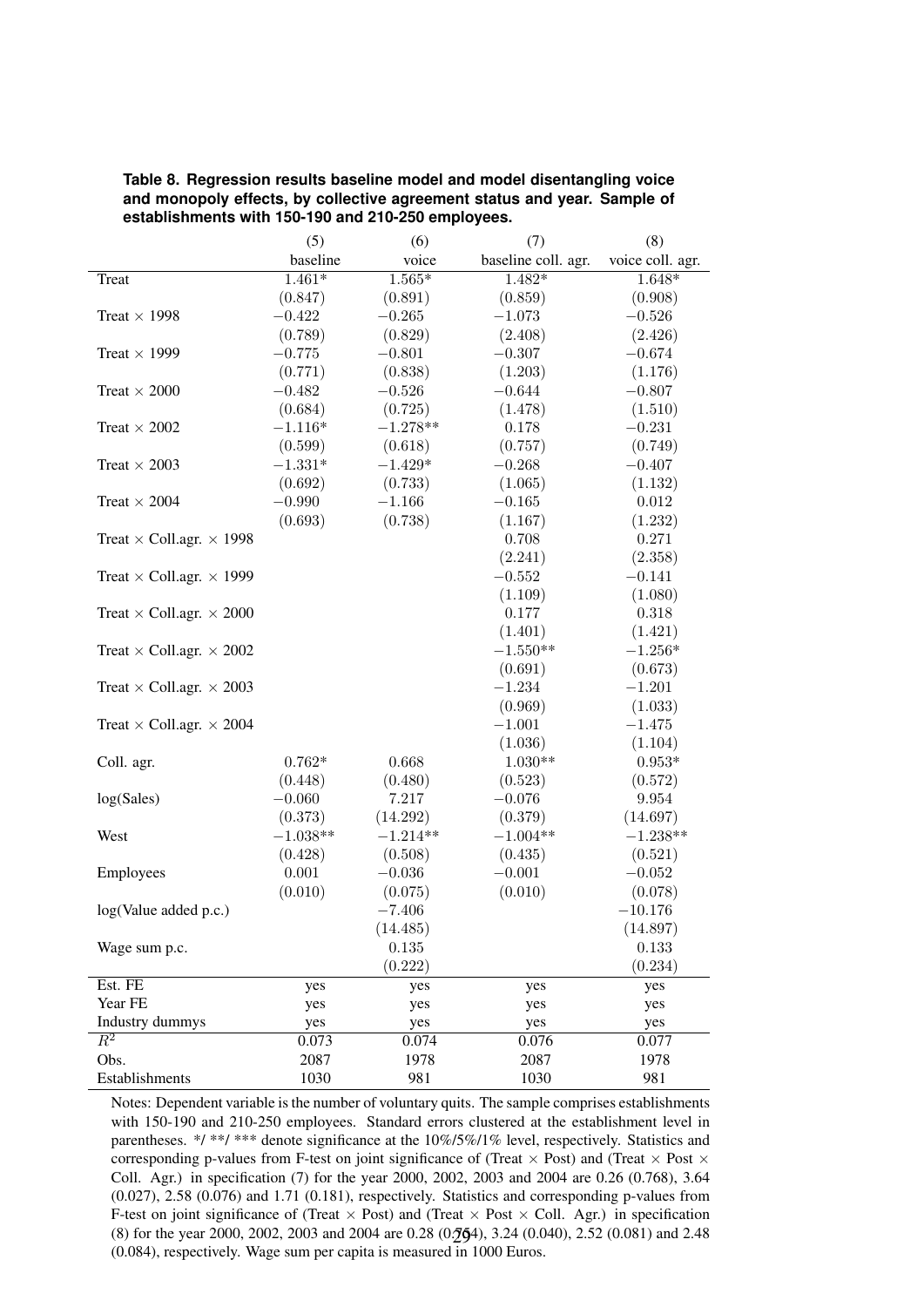|                                         | (1)         | (2)         | (3)                 | (4)              |
|-----------------------------------------|-------------|-------------|---------------------|------------------|
|                                         | baseline    | voice       | baseline coll. agr. | voice coll. agr. |
| Treat                                   | 0.377       | 0.384       | 0.410               | 0.422            |
|                                         | (0.351)     | (0.365)     | (0.349)             | (0.363)          |
| Post                                    | $-1.713***$ | $-1.669***$ | $-1.743***$         | $-1.700***$      |
|                                         | (0.382)     | (0.399)     | (0.384)             | (0.401)          |
| Treat $\times$ Post                     | $-0.257$    | $-0.294$    | 0.910               | 0.819            |
|                                         | (0.373)     | (0.394)     | (0.718)             | (0.732)          |
| Coll. agr.                              | 0.606       | 0.421       | $0.979**$           | $0.847*$         |
|                                         | (0.386)     | (0.369)     | (0.429)             | (0.450)          |
| Treat $\times$ Post $\times$ Coll. agr. |             |             | $-1.350*$           | $-1.298*$        |
|                                         |             |             | (0.695)             | (0.718)          |
| log(Sales)                              | $-0.115$    | $-1.178$    | $-0.111$            | 0.553            |
|                                         | (0.429)     | (12.403)    | (0.428)             | (12.666)         |
| West                                    | $-1.300***$ | $-1.359***$ | $-1.261***$         | $-1.355$         |
|                                         | (0.373)     | (0.396)     | (0.375)             | (0.394)          |
| Employees                               | 0.007       | 0.014       | 0.005               | 0.003            |
|                                         | (0.007)     | (0.064)     | (0.007)             | (0.066)          |
| log(Value added p.c.)                   |             | 0.955       |                     | $-0.783$         |
|                                         |             | (12.684)    |                     | (12.940)         |
| Wage sum p.c.                           |             | 0.073       |                     | 0.073            |
|                                         |             | (0.186)     |                     | (0.186)          |
| Est. FE                                 | yes         | yes         | yes                 | yes              |
| Year FE                                 | yes         | yes         | yes                 | yes              |
| Industry dummys                         | yes         | yes         | yes                 | yes              |
| $\overline{R^2}$                        | 0.058       | 0.057       | 0.061               | 0.060            |
| Obs.                                    | 2638        | 2506        | 2638                | 2506             |
| Establishments                          | 1150        | 1090        | 1150                | 1090             |

| Table 9. Regression results baseline model and model disentangling voice and monopoly |  |  |  |
|---------------------------------------------------------------------------------------|--|--|--|
| effects, by collective agreement status. Placebo analysis for the year 2000.          |  |  |  |

Notes: Dependent variable is the number of voluntary quits. Standard errors clustered at the establishment level in parentheses. \*/ \*\*/ \*\*\* denote significance at the 10%/5%/1% level, respectively. Statistics and corresponding p-values from F-test on joint significance of (Treat  $\times$  Post) and (Treat  $\times$  Post  $\times$  Coll. Agr.) in specification (3) and (4) are 2.17 (0.114) and 1.92 (0.147), respectively. For the placebo analysis, the year of treatment has been predated to the year 2000. Wage sum per capita is measured in 1000 Euros.

#### **Table 10. Treatment effects for baseline model and model disentangling voice and monopoly effects, comparison of OLS and Poisson coefficients**

|                                         |                 |             | (2)         | [3]                 | (4)              |
|-----------------------------------------|-----------------|-------------|-------------|---------------------|------------------|
|                                         | Estimated model | baseline    | voice       | baseline coll. agr. | voice coll. agr. |
| Treat $\times$ Post                     | OLS             | $-0.888***$ | $-0.923***$ | 0.084               | 0.029            |
|                                         | Poisson         | $-0.299***$ | $-0.294***$ | 0.108               | 0.120            |
| Treat $\times$ Post $\times$ Coll. agr. | OLS             |             |             | $-1.137**$          | $-1.120**$       |
|                                         | Poisson         |             |             | $-0.486***$         | $-0.497***$      |

Notes: Dependent variable is the number of voluntary quits. Standard errors are robust. \*/\*\*/\*\*\* denote significance at the 10%/5%/1% level, respectively. Statistics and corresponding p-values from F-test on joint significance of (Treat  $\times$  Post) and (Treat  $\times$  Post  $\times$  Coll. Agr.) in specification (3) for OLS and Poisson are 6.56 (0.002) and 14.45 (0.001), respectively. Statistics and corresponding p-values from F-test on joint significance of (Treat  $\times$  Post) and (Treat  $\times$ Post  $\times$  Coll. Agr.) in specification (4) for OLS and Poisson are 6.82 (0.001) and 14.80 (0.001), respectively.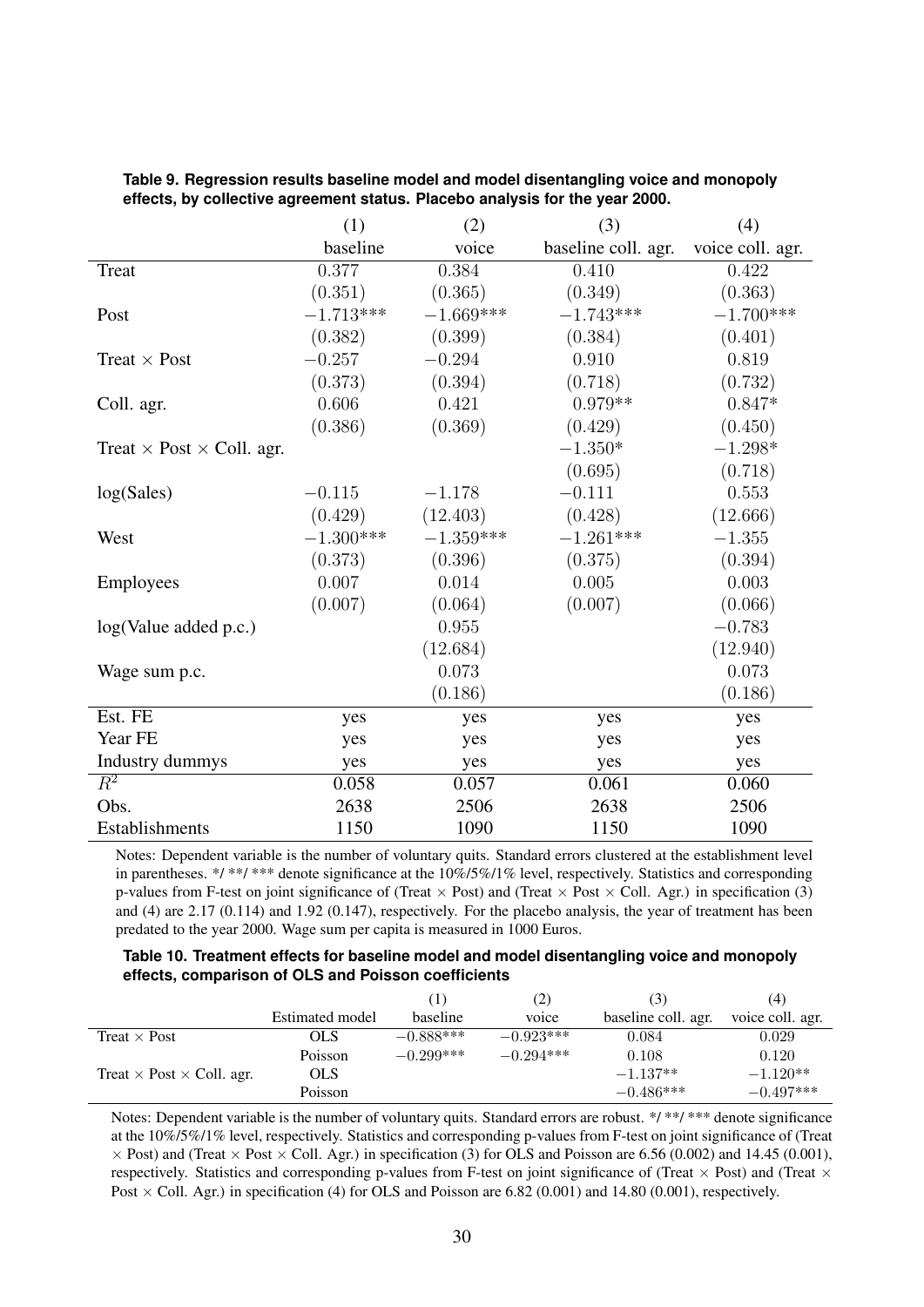|                                                       |                        | (5)         | (6)         | (7)                 | (8)              |
|-------------------------------------------------------|------------------------|-------------|-------------|---------------------|------------------|
|                                                       | <b>Estimated model</b> | baseline    | voice       | baseline coll. agr. | voice coll. agr. |
| Treat $\times$ 1998                                   | <b>OLS</b>             | 0.082       | 0.205       | $-0.682$            | $-0.179$         |
|                                                       | Poisson                | 0.257       | 0.344       | 0.285               | 0.372            |
| Treat $\times$ 1999                                   | <b>OLS</b>             | $-0.629$    | $-0.660$    | $-0.257$            | $-0.539$         |
|                                                       | Poisson                | $-0.128$    | $-0.130$    | 0.065               | $-0.035$         |
| Treat $\times$ 2000                                   | <b>OLS</b>             | $-0.680$    | $-0.700$    | $-0.433$            | $-0.528$         |
|                                                       | Poisson                | $-0.171$    | $-0.181$    | $-0.151$            | $-0.181$         |
| Treat $\times$ 2002                                   | <b>OLS</b>             | $-1.123**$  | $-1.182**$  | 0.158               | $-0.104$         |
|                                                       | Poisson                | $-0.344**$  | $-0.356**$  | 0.101               | 0.053            |
| Treat $\times$ 2003                                   | <b>OLS</b>             | $-1.626***$ | $-1.662***$ | $-0.706$            | $-0.770$         |
|                                                       | Poisson                | $-0.596***$ | $-0.589**$  | $-0.110$            | $-0.104$         |
| Treat $\times$ 2004                                   | <b>OLS</b>             | $-0.737$    | $-0.716$    | 0.084               | $-0.108$         |
|                                                       | Poisson                | $-0.278$    | $-0.267$    | 0.022               | 0.090            |
| Treat $\times$ Post $\times$ Coll. agr. $\times$ 1998 | <b>OLS</b>             |             |             | 0.795               | 0.385            |
|                                                       | Poisson                |             |             | $-0.034$            | $-0.043$         |
| Treat $\times$ Post $\times$ Coll. agr. $\times$ 1999 | <b>OLS</b>             |             |             | $-0.442$            | $-0.140$         |
|                                                       | Poisson                |             |             | $-0.232$            | $-0.112$         |
| Treat $\times$ Post $\times$ Coll. agr. $\times$ 2000 | <b>OLS</b>             |             |             | $-0.287$            | $-0.196$         |
|                                                       | Poisson                |             |             | $-0.016$            | 0.005            |
| Treat $\times$ Post $\times$ Coll. agr. $\times$ 2002 | <b>OLS</b>             |             |             | $-1.510**$          | $-1.269**$       |
|                                                       | Poisson                |             |             | $-0.541***$         | $-0.499***$      |
| Treat $\times$ Post $\times$ Coll. agr. $\times$ 2003 | <b>OLS</b>             |             |             | $-1.044$            | $-1.016$         |
|                                                       | Poisson                |             |             | $-0.555***$         | $-0.552**$       |
| Treat $\times$ Post $\times$ Coll. agr. $\times$ 2004 | <b>OLS</b>             |             |             | $-0.520$            | $-0.726$         |
|                                                       | Poisson                |             |             | $-0.368$            | $-0.456$         |

#### **Table 11. Treatment effects for baseline model and model disentangling voice and monopoly effects, comparison of OLS and poisson coefficients**

Notes: Dependent variable is the number of voluntary quits. Standard errors are robust. \*/ \*\*/ \*\*\* denote significance at the 10%/5%/1% level, respectively. Statistics and corresponding p-values from F-test on joint significance of (Treat  $\times$  Post) and (Treat  $\times$  Post  $\times$  Coll. Agr.) in specification (7) for the regression for the year 2000, 2002, 2003 and 2004 are 0.66  $(0.516)$ , 5.33  $(0.005)$ , 4.10  $(0.017)$  and 0.86  $(0.424)$ , respectively. Statistics and corresponding p-values from  $\chi^2$ -test on joint significance of (Treat  $\times$  Post) and (Treat  $\times$  Post  $\times$  Coll. Agr.) in specification (7) for the poisson regression for the year 2000, 2002, 2003 and 2004 are 0.81 (0.666), 12.56 (0.002), 9.41 (0.001) and 2.59 (0.274), respectively. Statistics and corresponding p-values from F-test on joint significance of (Treat  $\times$  Post) and (Treat  $\times$  Post  $\times$  Coll. Agr.) in specification (8) for the OLS regression for the year 2000, 2002, 2003 and 2004 are 0.60 (0.549), 4.64 (0.010), 3.87 (0.021) and 0.99 (0.373), respectively. Statistics and corresponding p-values from  $\chi^2$ -test on joint significance of (Treat × Post) and (Treat × Post × Coll. Agr.) in specification (8) for the poisson regressions for the year 2000, 2002, 2003 and 2004 are 0.86 (0.650), 12.08 (0.002), 8.12 (0.017) and 3.23 (0.199), respectively.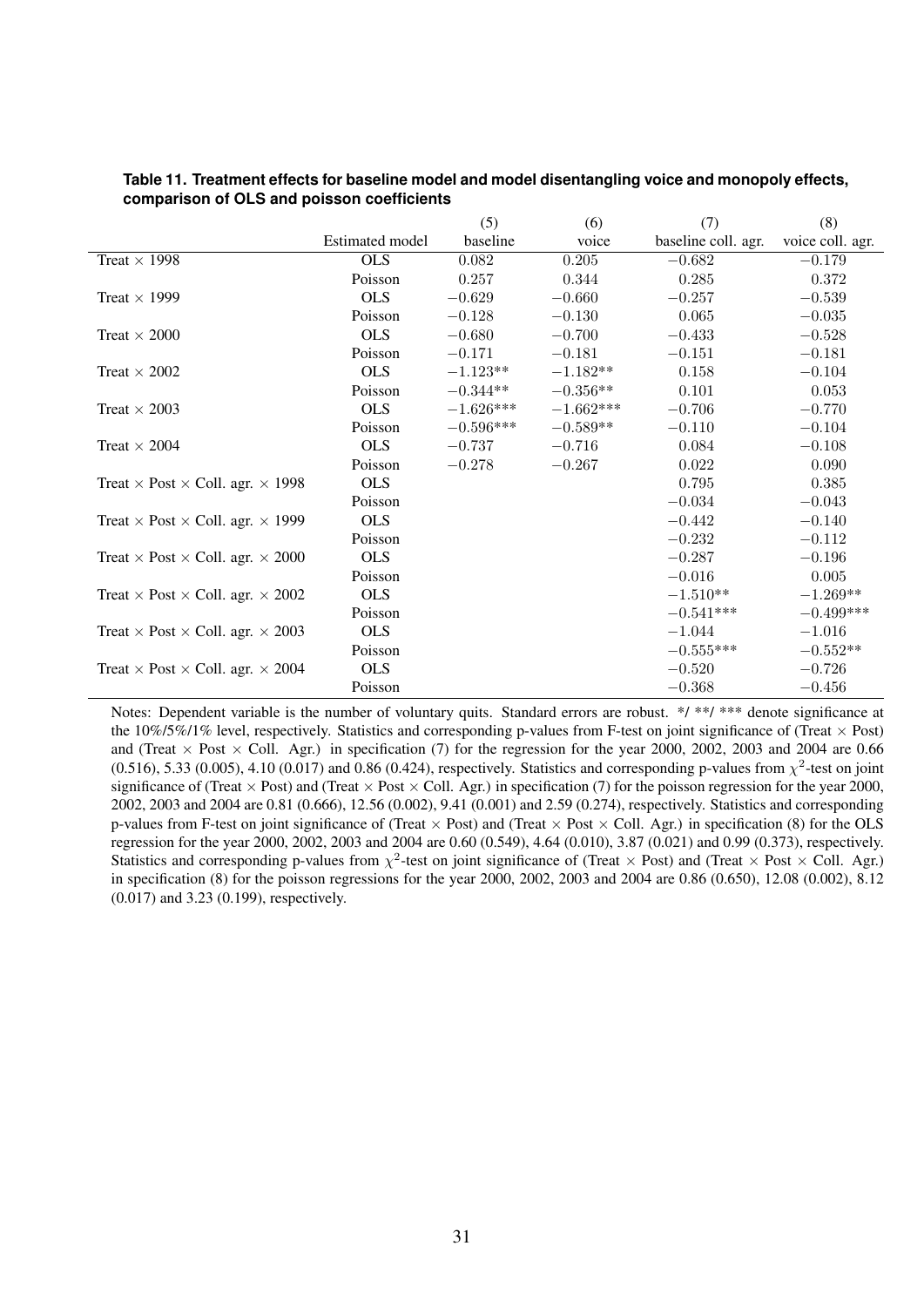|  |  |  |  | <b>Appendix: Additional Results for Online Publication</b> |
|--|--|--|--|------------------------------------------------------------|
|--|--|--|--|------------------------------------------------------------|

|                                         | (1)          | (2)          | (3)                 | (4)              |
|-----------------------------------------|--------------|--------------|---------------------|------------------|
|                                         | baseline     | voice        | baseline coll. agr. | voice coll. agr. |
| Treat                                   | 0.0026       | 0.0026       | 0.0028              | 0.0028           |
|                                         | (0.0018)     | (0.0019)     | (0.0018)            | (0.0018)         |
| Post                                    | $-0.0093***$ | $-0.0093***$ | $-0.0094***$        | $-0.0094***$     |
|                                         | (0.0018)     | (0.0020)     | (0.0018)            | (0.0020)         |
| Treat $\times$ Post                     | $-0.0033*$   | $-0.0034**$  | $-0.0016$           | $-0.0014$        |
|                                         | (0.0015)     | (0.0015)     | (0.0026)            | (0.0026)         |
| Coll. agr.                              | $0.0033*$    | 0.0026       | $0.0045**$          | $0.0038*$        |
|                                         | (0.0020)     | (0.0020)     | (0.0021)            | (0.0021)         |
| Treat $\times$ Post $\times$ Coll. agr. |              |              | $-0.0057**$         | $-0.0056**$      |
|                                         |              |              | (0.0024)            | (0.0025)         |
| log(Sales)                              | $-0.0002$    | $-0.0166$    | $-0.0002$           | $-0.0066$        |
|                                         | (0.0023)     | (0.0638)     | (0.0023)            | (0.0637)         |
| West                                    | $-0.0026$    | $-0.0025$    | $-0.0024$           | $-0.0025$        |
|                                         | (0.0019)     | (0.0022)     | (0.0019)            | (0.0022)         |
| Employees                               | 0.0000       | 0.0000       | 0.0000              | 0.0000           |
|                                         | (0.0000)     | (0.0000)     | (0.0000)            | (0.0000)         |
| log(Value added p.c.)                   |              | 0.0160       |                     | 0.0059           |
|                                         |              | (0.0656)     |                     | (0.0655)         |
| Wage sum p.c.                           |              | 0.0004       |                     | 0.0004           |
|                                         |              | (0.0010)     |                     | (0.0010)         |
| Est. FE                                 | yes          | yes          | yes                 | yes              |
| Year FE                                 | yes          | yes          | yes                 | yes              |
| Industry dummys                         | yes          | yes          | yes                 | yes              |
| $\overline{R^2}$                        | 0.050        | 0.048        | 0.051               | 0.050            |
| Obs.                                    | 2638         | 2506         | 2638                | 2506             |
| Establishments                          | 1150         | 1090         | 1150                | 1090             |

**Table 12. Dependent variable quit ratio: Regression results baseline model and model disentangling voice and monopoly effects.**

Notes: Dependent variable is the quit ratio. Standard errors clustered at the establishment level in parentheses. \*/ \*\*/ \*\*\* denote significance at the 10%/5%/1% level, respectively. Coefficients and standard errors are rounded at the fourth decimal. Statistics and corresponding p-values from F-test on joint significance of (Treat  $\times$  Post) and (Treat  $\times$  Post  $\times$  Coll. Agr.) in specification (3) and (4) are 5.08 (0.006) and 5.08 (0.006), respectively. Wage sum per capita is measured in 1000 Euros.